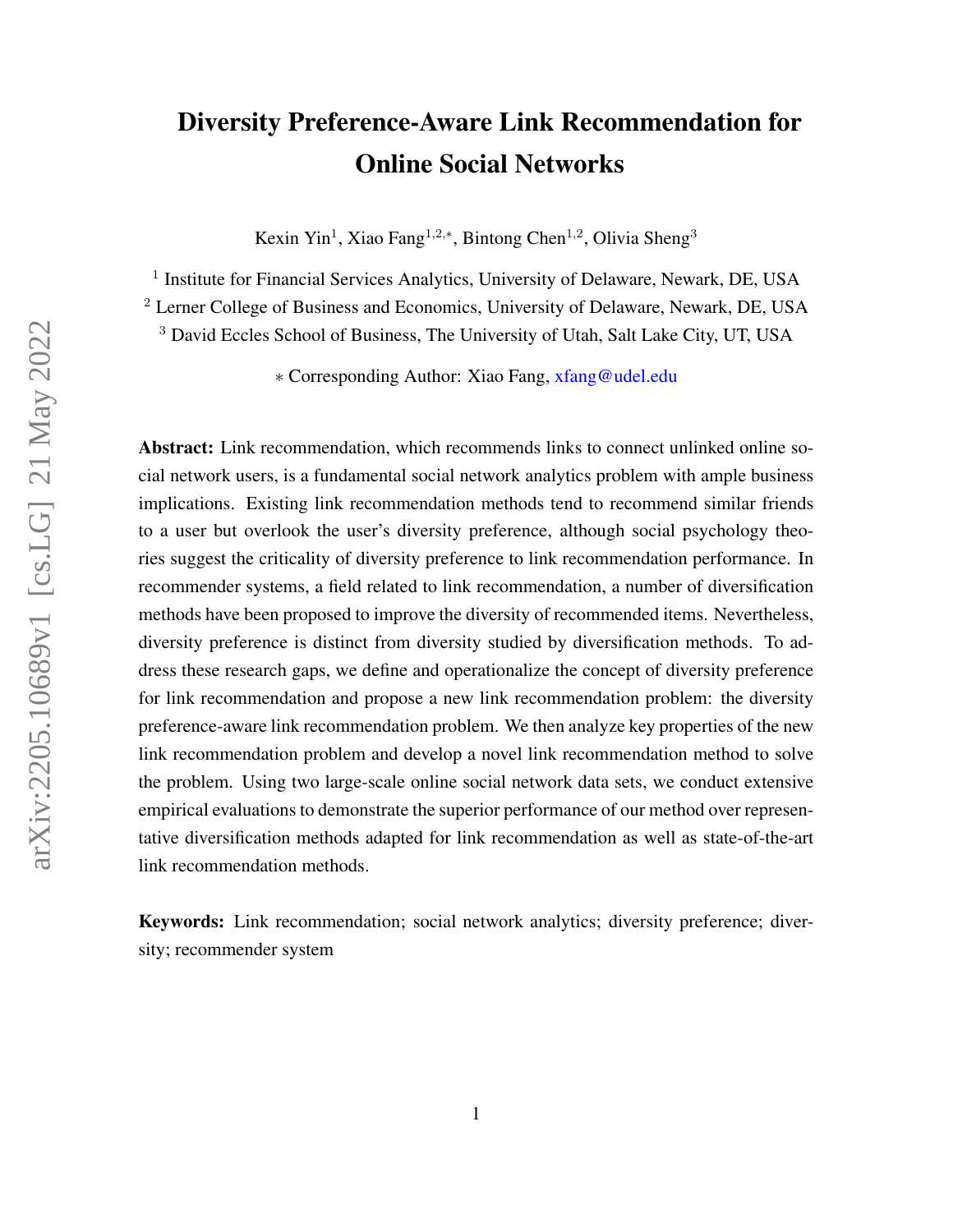# 1 Introduction

Owing to the increasing Internet penetration worldwide, the number of social media users and their activities on the media have grown rapidly in recent years. The annual revenue generated worldwide by major social media firms reached \$92.89 billion in  $2019<sup>1</sup>$  $2019<sup>1</sup>$  $2019<sup>1</sup>$  and there were 3.8 billion active social media users at the beginning of [2](#page-0-0)020, accounting for  $49\%$  of the world's population.<sup>2</sup> Online social networks, such as Facebook and LinkedIn, constitute a significant portion of social media. These social networks have become an essential part of many people's daily lives, from socializing with friends on Facebook to seeking job opportunities on LinkedIn. Recognizing the widespread use of online social networks, researchers have been actively developing advanced predictive analytics methods that leverage these networks for greater economic and societal benefits [\(Kempe](#page-33-0) [et al.,](#page-33-0) [2003;](#page-33-0) [Fang et al.,](#page-32-0) [2013a;](#page-32-0) [Li et al.,](#page-33-1) [2020\)](#page-33-1). In this vein, prior studies have proposed predictive analytics methods to solve important online social network problems with significant business implications, ranging from adoption probability and top persuader predictions [\(Fang et al.,](#page-32-0) [2013a;](#page-32-0) [Fang and Hu,](#page-32-1) [2016\)](#page-32-1) to link recommendation and social foci's popularity prediction [\(Li et al.,](#page-33-2) [2017a,](#page-33-2) [2020\)](#page-33-1). In particular, designing predictive analytics methods for link recommendation has attracted attention from both academic researchers and business practitioners [\(Davenport and Patil,](#page-32-2) [2012;](#page-32-2) [Li et al.,](#page-33-3) [2017b\)](#page-33-3).

Link recommendation, which recommends links to connect currently unlinked users, is a key functionality commonly offered by online social networks [\(Li et al.,](#page-33-3) [2017b\)](#page-33-3). Notable examples of link recommendation include friend recommendation features (e.g., "People you may know") on Facebook and LinkedIn. Effective link recommendation caters to users' needs by enlarging their social circles in online social networks, thereby improving their experience and satisfaction with those networks [\(Li et al.,](#page-33-2) [2017a\)](#page-33-2). Moreover, effective link recommendation leads to a more densely connected online social network, which better facilitates information and advertisement diffusion in the network and creates more revenue (e.g., advertisement revenue) for the network operator (e.g., Facebook Inc.) [\(Shriver et al.,](#page-34-0) [2013;](#page-34-0) [Li et al.,](#page-33-2) [2017a\)](#page-33-2). Existing link recommendation methods predict the linkage likelihood between a pair of currently unlinked users based on their degree of similarity—for example, similarity in their profiles—and recommend links with the highest linkage likelihoods [\(Liben-Nowell and Kleinberg,](#page-33-4) [2007;](#page-33-4) [Backstrom and Leskovec,](#page-31-0) [2011;](#page-31-0) [Grover](#page-33-5)

<sup>&</sup>lt;sup>1</sup>[Revealed: The social media platforms that make the most revenue off their users. Retrieved](#page-33-5) on December 29, 2020 from [https://www.digitalinformationworld.com/2019/12/](#page-33-5) [revenue-per-social-media-user.html](#page-33-5).

<sup>&</sup>lt;sup>2</sup>[Digital 2020: Global Digital Overview. Retrieved on December 29, 2020 from](#page-33-5)  $https://datareportal.$ [com/reports/digital-2020-global-digital-overview](#page-33-5).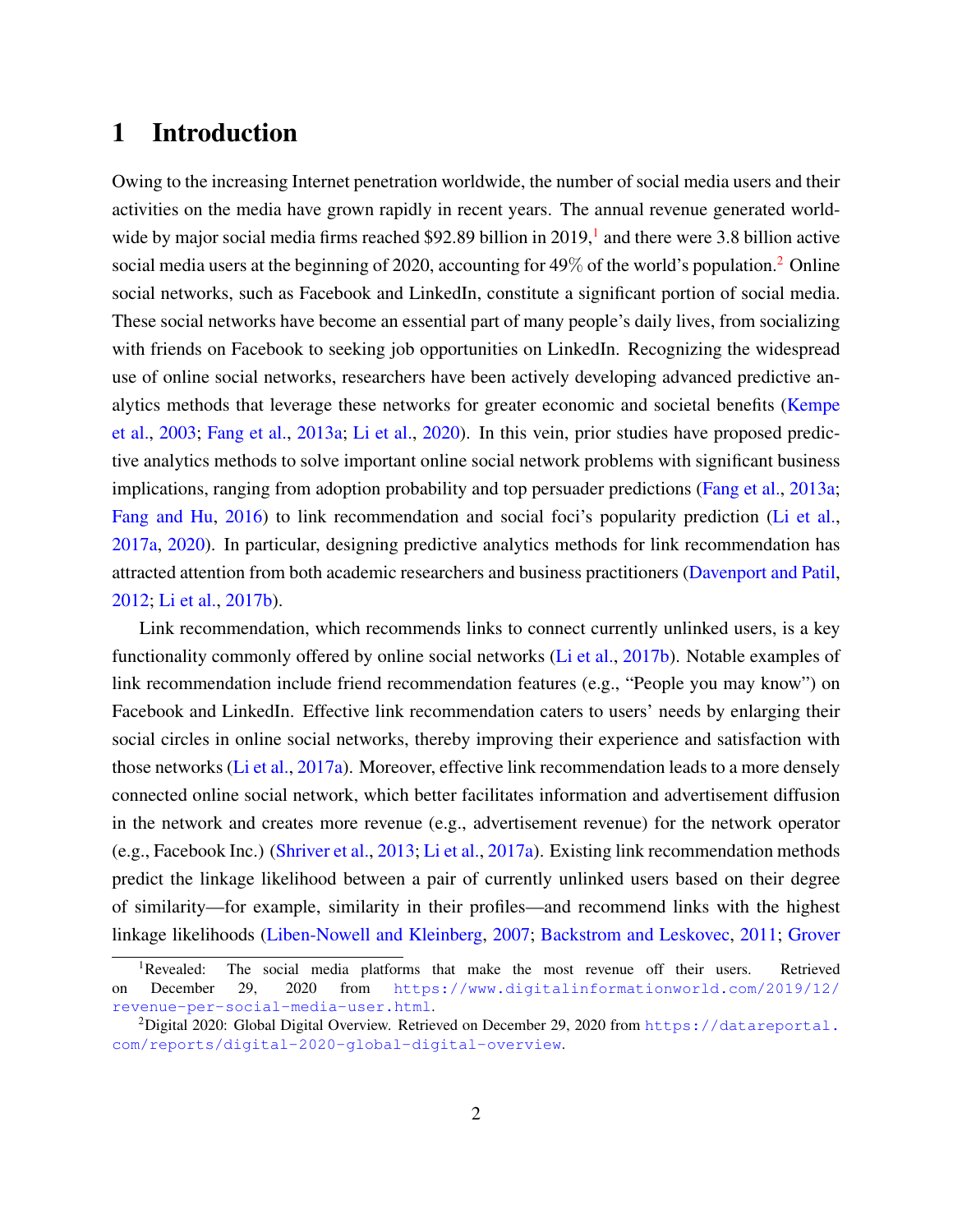[and Leskovec,](#page-33-5) [2016;](#page-33-5) [Pareja et al.,](#page-34-1) [2020\)](#page-34-1). Consequently, friends recommended by these methods tend to be similar to each other in terms of their profiles.

However, while some users are satisfied with homogeneous friend recommendations, others prefer recommended friends with diverse profiles. For example, people who feel comfortable with familiar things prefer to befriend those with similar profiles, while people who enjoy new things tend to connect with friends of diverse backgrounds. That is, different users have different diversity preferences when making friends in a social network [\(Burt et al.,](#page-32-3) [1998;](#page-32-3) [Laakasuo et al.,](#page-33-6) [2017\)](#page-33-6). Theoretically, friendship formation between two users depends on the compatibility and complementarity of their profiles [\(Rivera et al.,](#page-34-2) [2010\)](#page-34-2). The former, known as homophily, refers to people's tendency to connect with those similar to them [\(Rivera et al.,](#page-34-2) [2010\)](#page-34-2). The latter, known as heterophily, stipulates that people benefit from connecting with those who are complementary to them [\(Rivera et al.,](#page-34-2) [2010\)](#page-34-2). Homophily leads to homogeneity among a user's friends, while heterophily promotes heterogeneity among these friends [\(Laakasuo et al.,](#page-33-6) [2017\)](#page-33-6). Owing to different personalities, different users value homophily and heterophily differently, thereby exhibiting different diversity preferences [\(Laakasuo et al.,](#page-33-6) [2017\)](#page-33-6). For example, users with a high level of openness prefer heterophily over homophily and tend to befriend those with diverse backgrounds [\(Laakasuo et al.,](#page-33-6) [2017\)](#page-33-6), because they appreciate new things and believe that similar friends produce only marginal returns [\(Sibley and Duckitt,](#page-34-3) [2008;](#page-34-3) [Tulin et al.,](#page-34-4) [2018\)](#page-34-4). In contrast, users with a low level of openness place a greater emphasis on homophily and prefer to connect with those who have similar backgrounds [\(Laakasuo et al.,](#page-33-6) [2017\)](#page-33-6), as they are more comfortable with familiar things and thus more likely to have relationships with those who have similar profiles [\(Tulin](#page-34-4) [et al.,](#page-34-4) [2018\)](#page-34-4). As another example, [Burt et al.](#page-32-3) [\(1998\)](#page-32-3) find that people who seek change and authority prefer heterophily and tend to connect with others who have diverse profiles, while people who enjoy conformity, obedience, security, and stability prefer homophily and are inclined to form friendships with others who have similar profiles.

In short, social psychology theories suggest that different users have different diversity preferences for forming friendships in a social network [\(Burt et al.,](#page-32-3) [1998;](#page-32-3) [Rivera et al.,](#page-34-2) [2010;](#page-34-2) [Laakasuo](#page-33-6) [et al.,](#page-33-6) [2017\)](#page-33-6). Therefore, an effective link recommendation method should take a user's diversity preference into account and recommend friends that satisfy that preference. As a result, the recommended friends will better meet the user's preference and thus are more likely to be accepted by the user. However, existing link recommendation methods overlook diversity preference. In a field related to link recommendation, recommender systems, a number of diversification methods have been proposed to improve the diversity of recommended items [\(Ziegler et al.,](#page-35-0) [2005;](#page-35-0) [Boim](#page-32-4) [et al.,](#page-32-4) [2011;](#page-32-4) [Chen et al.,](#page-32-5) [2018\)](#page-32-5). Nevertheless, diversity preference, as researched in our study, is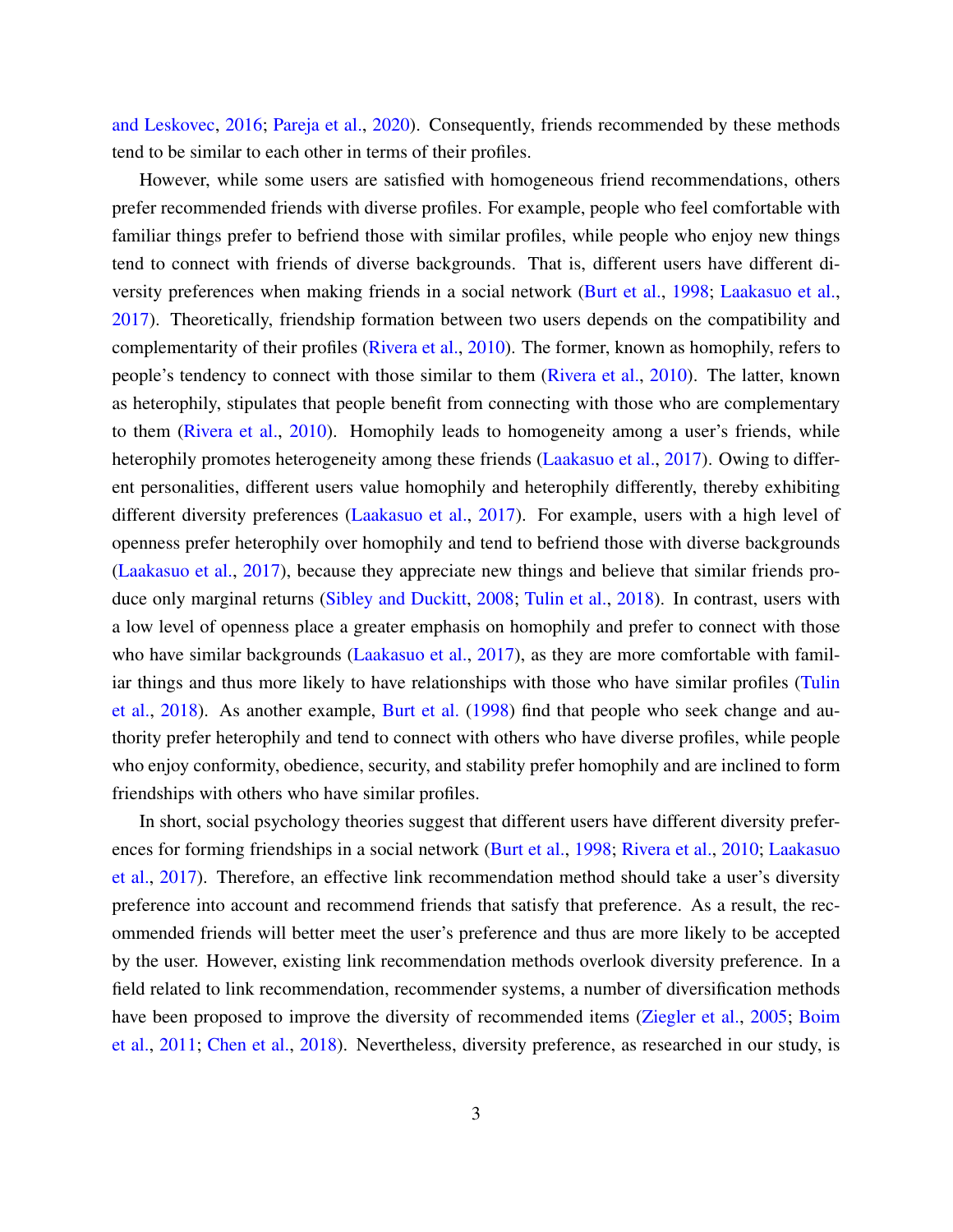distinct from diversity studied by diversification methods in the following ways. First, diversification methods indiscriminately increase the diversity of items recommended by a recommender system for every user [\(Ziegler et al.,](#page-35-0) [2005;](#page-35-0) [Boim et al.,](#page-32-4) [2011;](#page-32-4) [Chen et al.,](#page-32-5) [2018\)](#page-32-5), while we aim to develop a link recommendation method that meets each individual user's diversity preference for forming friendships in a social network. That is, an ideal link recommendation method should provide a personalized solution that will increase or decrease the diversity of recommended friends in accordance with each user's diversity preference. Second, social psychology literature notes that a user may seek friends who are similar on some profile dimensions (e.g., college major) but dissimilar on others (e.g., school) [\(Rivera et al.,](#page-34-2) [2010\)](#page-34-2). For example, a user may prefer befriending those who are studying Information Systems at a diverse set of universities. Accordingly, users' diversity preference should be measured and optimized at the dimension level, in contrast to diversity that is measured and increased at the user level by diversification methods [\(Ziegler et al.,](#page-35-0) [2005;](#page-35-0) [Boim](#page-32-4) [et al.,](#page-32-4) [2011;](#page-32-4) [Chen et al.,](#page-32-5) [2018\)](#page-32-5).

To address the research gaps discussed above, our study contributes to the literature by proposing a new link recommendation problem and a novel link recommendation method, both of which take diversity preference into account. Specifically, we define the concept of diversity preference in the context of link recommendation and propose how to measure it at the dimension level. Building on this concept, we formally define the diversity preference-aware link recommendation problem. Our link recommendation problem differs from existing link recommendation problems in its consideration of diversity preference. It is also different from diversification problems that are studied in the field of recommender systems because of the difference between diversity preference in our problem and diversity in diversification problems. Furthermore, we analyze key properties of the diversity preference-aware link recommendation problem and propose a novel link recommendation method that solves the problem based on those properties. The key methodological novelty of our method lies in its optimization of each individual user's diversity preference at the dimension level. Through extensive experiments with two real-world social network data sets, we demonstrate the superiority of our method over representative diversification methods adapted for link recommendation as well as state-of-the-art link recommendation methods, in terms of recommendation accuracy and the extent to which recommended friends satisfy a user's diversity preference.

## 2 Related Work

Two streams of research are closely related to our study: link recommendation for social networks and diversification methods for recommender system. In this section, we review representative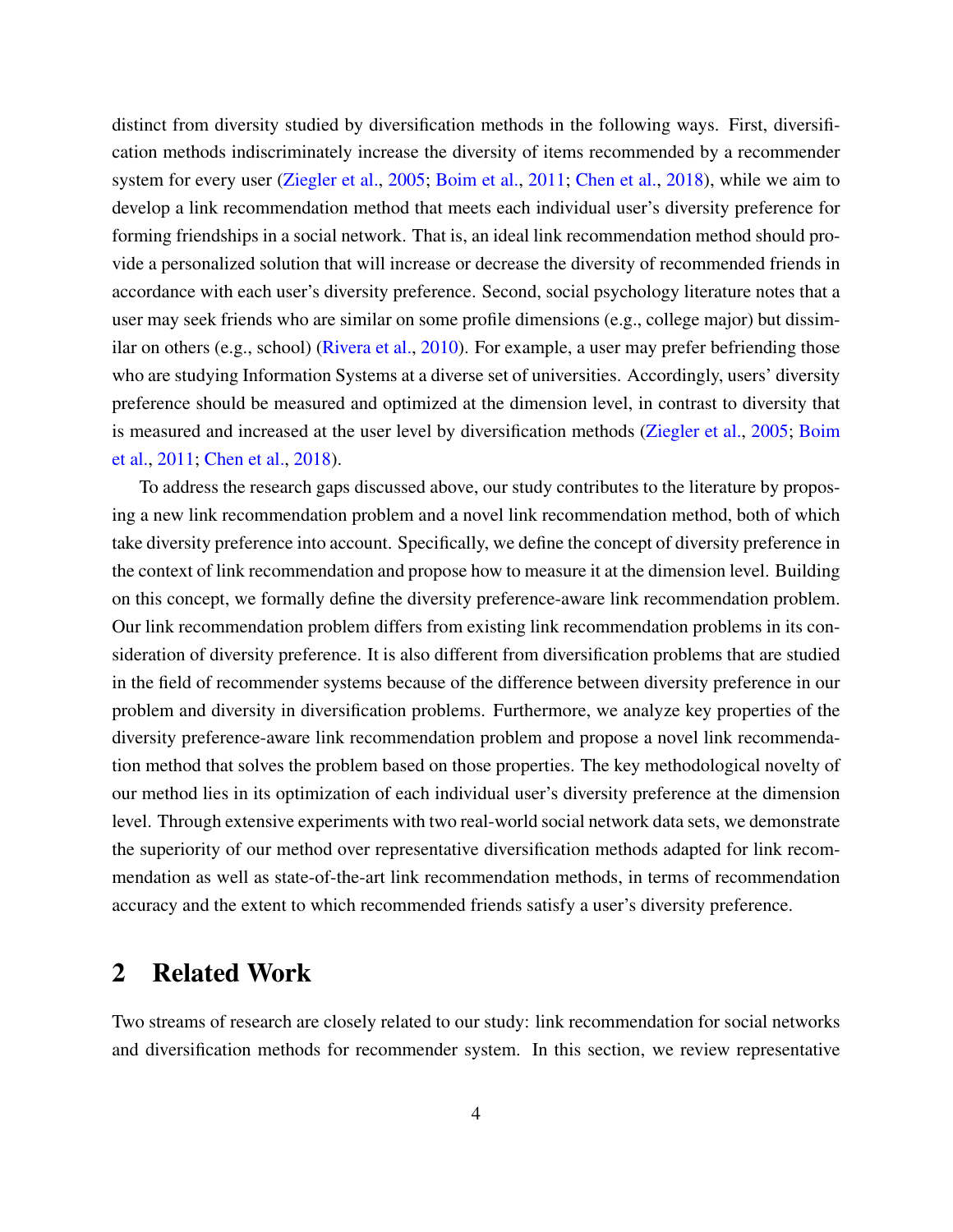studies in each stream and highlight the key novelties of our study.

### 2.1 Link Recommendation for Social Networks

In general, prior research treats link recommendation as a supervised learning problem, for which training data is constructed from observed link establishments. Each record of training data consists of predictors that affect link establishment between a pair of users and a class label that is set to 1 if a link connecting the user pair exists or 0 otherwise. Predictors are computed from nodal and/or structural proximities between users. Specifically, nodal proximity measures the similarity between users based on their profile attributes, such as age, education, and occupation, using similarity functions, such as cosine similarity and Jaccard's coefficient [\(Zheleva et al.,](#page-35-1) [2008;](#page-35-1) [Schi](#page-34-5)[fanella et al.,](#page-34-5) [2010;](#page-34-5) [Wang et al.,](#page-35-2) [2011\)](#page-35-2). Structural proximity also measures the similarity between users but based on their structural features in a social network [\(Liben-Nowell and Kleinberg,](#page-33-4) [2007\)](#page-33-4). Representative structural proximity measures include common neighbors, Adamic/Adar, and the Katz index [\(Li et al.,](#page-33-3) [2017b\)](#page-33-3). In particular, common neighbors between a pair of users are calculated as the number of their mutual friends in the social network. Adamic/Adar, an extension of common neighbors, weights mutual friends differently according to their number of connections in the social network. While common neighbors and Adamic/Adar target users' neighborhoods, the Katz index focuses on paths connecting users. Specifically, the Katz index between a pair of users is computed as the number of paths connecting them, each of which is inversely weighted by its length.

Once training data is constructed, machine learning methods can be applied to the data to build a model, which in turn predicts the linkage likelihood for each pair of currently unlinked users. Machine learning methods commonly used for link recommendation include boosted decision tree [\(Benchettara et al.,](#page-31-1) [2010\)](#page-31-1), supervised random walk [\(Backstrom and Leskovec,](#page-31-0) [2011\)](#page-31-0), support vector machine (SVM) [\(Gong et al.,](#page-32-6) [2014\)](#page-32-6), and Bayesian network [\(Li et al.,](#page-33-2) [2017a\)](#page-33-2). For example, [Gong et al.](#page-32-6) [\(2014\)](#page-32-6) apply a SVM to an attribute-augmented social network to predict linkage likelihoods of Google+ users. [Backstrom and Leskovec](#page-31-0) [\(2011\)](#page-31-0) formulate the link recommendation problem as a supervised learning task with the objective of learning the strength of each link such that a random walk starting from a focal user will more likely visit users who directly connect to the focal user than those who do not. A recent study by [Li et al.](#page-33-2)  $(2017a)$  proposes a Bayesian network method that considers both the likelihood and utility of linkage.

Link recommendation methods reviewed above rely on hand-designed user features for link recommendations. Powered by recent advancements in deep learning, current link recommendation methods employ representation learning that learns to represent a user as a low-dimensional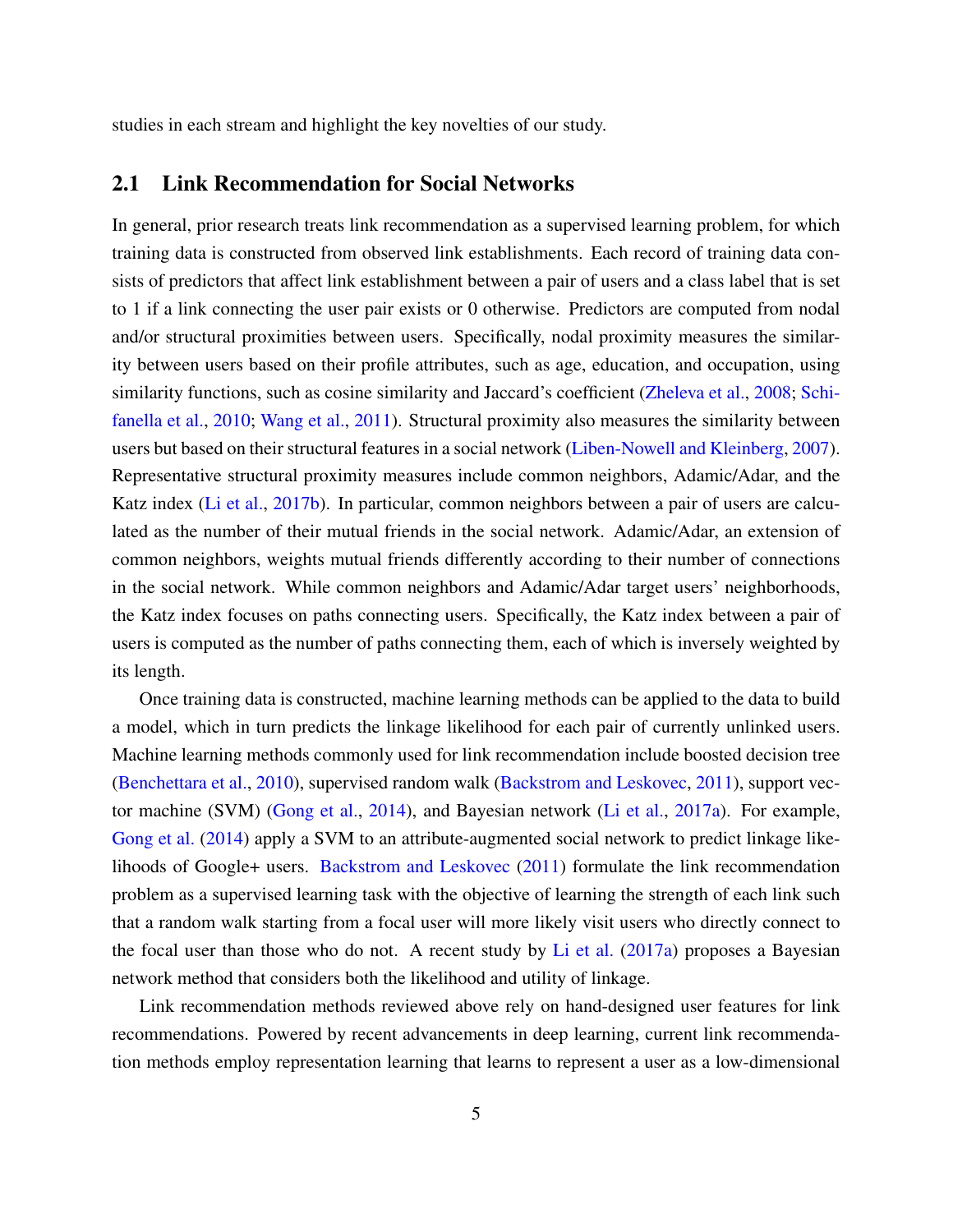numerical vector with the objective of preserving the user's structural and nodal characteristics in a social network. Pairs of these learned vectors can then be fed into a machine learning algorithm (e.g., logistic regression) for linkage likelihood prediction. In this vein, network embedding methods, such as DeepWalk [\(Perozzi et al.,](#page-34-6) [2014\)](#page-34-6) and Node2vec [\(Grover and Leskovec,](#page-33-5) [2016\)](#page-33-5), repurpose SkipGram, a popular word embedding method in natural language processing [\(Mikolov](#page-33-7) [et al.,](#page-33-7) [2013\)](#page-33-7), to represent nodes (users) in a social network. As an example, DeepWalk defines each node as a "word" and a random walk sequence from the node as its "context." With these definitions, SkipGram can be applied to derive the representation of each node in a social network. Although popular for node representations, network embedding methods have limitations: (1) they cannot produce representations for nodes that are not seen during training, and (2) they focus on representing structural features of nodes but overlook their intrinsic features (e.g., user profiles) [\(Hamilton et al.,](#page-33-8) [2017b\)](#page-33-8). State-of-the-art graph neural networks address these limitations by gen-erating node representations through neural networks, e.g., convolutional neural networks [\(Kipf](#page-33-9) [and Welling,](#page-33-9) [2017;](#page-33-9) Veličković et al., [2018;](#page-34-7) [Pareja et al.,](#page-34-1) [2020;](#page-34-1) [Wu et al.,](#page-35-3) [2020\)](#page-35-3). The graph convolutional network (GCN) proposed by [Kipf and Welling](#page-33-9) [\(2017\)](#page-33-9) is a representative of this category. Rooted in spectral graph theory, GCN is an efficient convolutional neural network that can embed both structural and intrinsic features of a node in a social network. In sum, existing link recommendation methods rely on similarities between users for friend recommendations. Consequently, these methods tend to recommend friends who are similar to each other and neglect the diversity preference of individual users.

#### 2.2 Diversification Methods for Recommender Systems

While diversity preference is overlooked by existing link recommendation methods, diversity has been studied in the related area of recommender systems [\(Castells et al.,](#page-32-7) [2015;](#page-32-7) [Kaminskas and](#page-33-10) [Bridge,](#page-33-10) [2016;](#page-33-10) [Wu et al.,](#page-35-4) [2019\)](#page-35-4). Recommender systems recommend items (e.g., books) to users [\(Adomavicius and Tuzhilin,](#page-31-2) [2005\)](#page-31-2), whereas link recommendation methods recommend users (e.g., friends) to users [\(Li et al.,](#page-33-3) [2017b\)](#page-33-3). Given the shared commonality of recommendations between these two fields, diversification methods developed for recommender systems can be adapted for link recommendation.

Classical recommender systems aim to maximize only the accuracy of recommendations [\(Ado](#page-31-2)[mavicius and Tuzhilin,](#page-31-2) [2005\)](#page-31-2). As a result, items recommended by these systems tend to be similar to each other [\(Zhang and Hurley,](#page-35-5) [2009\)](#page-35-5). Recognizing the importance of the diversity of recommended items, a number of diversification methods have been proposed for recommender systems [\(Ziegler et al.,](#page-35-0) [2005;](#page-35-0) [Ekstrand et al.,](#page-32-8) [2014\)](#page-32-8). The majority of these methods re-rank the items gen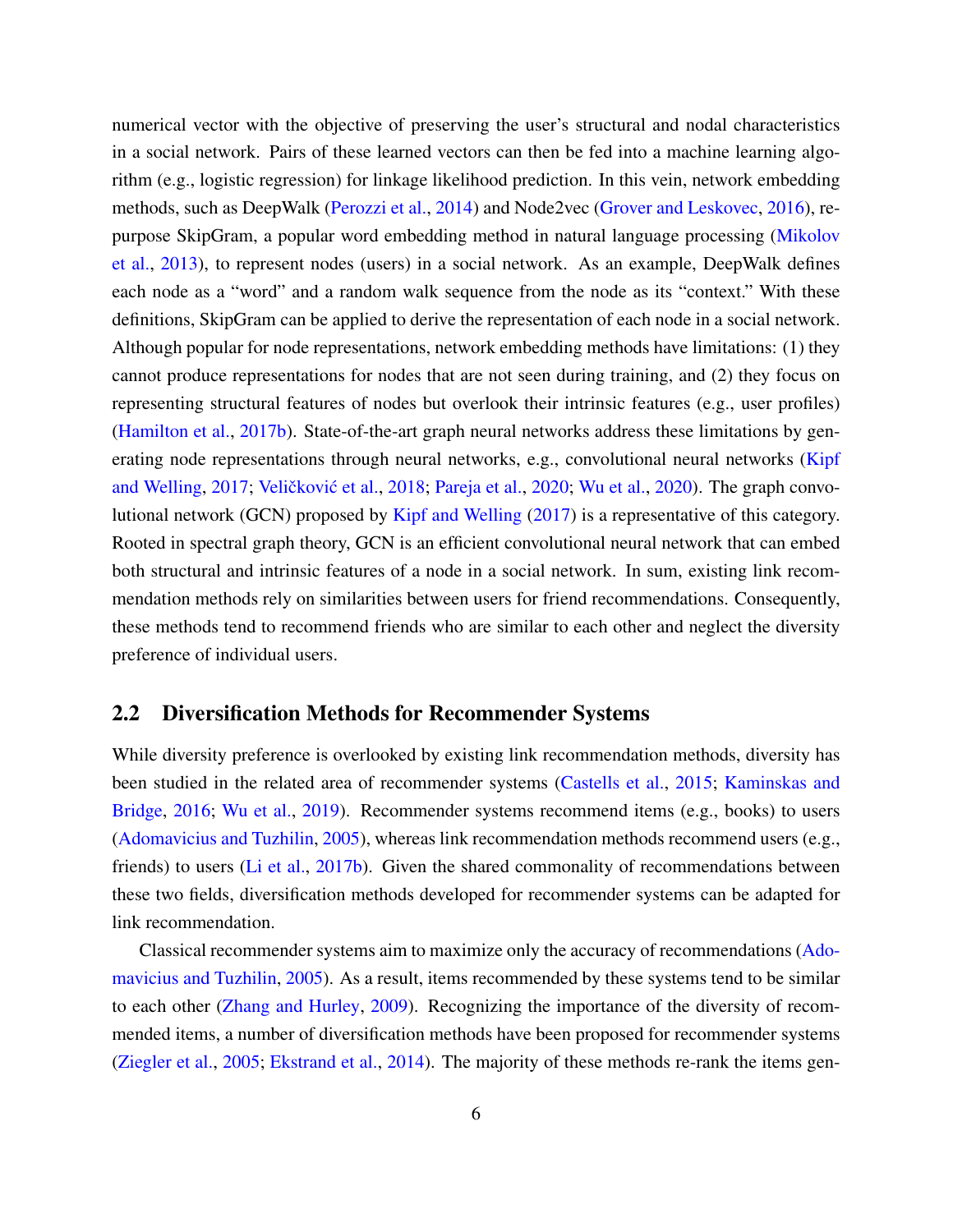erated by an accuracy-maximizing recommender system to meet the diversity requirement (e.g., [Ziegler et al.,](#page-35-0) [2005;](#page-35-0) [Zhang and Hurley,](#page-35-6) [2008;](#page-35-6) [Chen et al.,](#page-32-5) [2018\)](#page-32-5), and hence they are generic and can be integrated with any recommender system [\(Chen et al.,](#page-32-5) [2018\)](#page-32-5). In the following, we focus our review on diversification methods that are based on re-ranking, as these can also be combined with any link recommendation algorithm to produce diversified link recommendations.

Most re-ranking-based diversification methods balance the trade-off between recommendation accuracy and diversity because improving one usually sacrifices the other [\(Kaminskas and Bridge,](#page-33-10) [2016\)](#page-33-10). Accordingly, the objective function of these methods is formulated as a weighted sum of recommendation accuracy and diversity, where the weights control the recommender system's preferences for accuracy and diversity. Recommendation diversity is normally measured as the average pair-wise dissimilarity of recommended items [\(Ziegler et al.,](#page-35-0) [2005;](#page-35-0) [Zhang and Hurley,](#page-35-6) [2008\)](#page-35-6). Motivated by the maximal marginal relevance method in information retrieval, [Ziegler et al.](#page-35-0) [\(2005\)](#page-35-0) propose a greedy diversification method that selects one item at a time for the final recommendation list. Specifically, an item is selected if it maximizes the weighted sum of its relevance score (i.e., recommendation accuracy) and its average dissimilarity to the items already in the final recommendation list (i.e., recommendation diversity). Rather than using a greedy heuristic, [Zhang](#page-35-6) [and Hurley](#page-35-6) [\(2008\)](#page-35-6) model the recommendation diversification problem as an optimization problem that maximizes the weighted sum of recommendation accuracy and diversity given the constraint of recommending a predetermined number of items. The diversified recommendation list can then be derived by solving the optimization problem. [He et al.](#page-33-11) [\(2019b\)](#page-33-11) also aim to balance the trade-off between recommendation accuracy and diversity but realize this by maximizing the coverage of a user's interest domain. [Chen et al.](#page-32-5) [\(2018\)](#page-32-5) propose a new diversity measure that is based on relationships among all recommended items rather than their pair-wise relationships. Built on an elegant probabilistic model – the determinantal point process, they design a greedy algorithm to search for the final recommendation list. Instead of balancing the trade-off between recommendation accuracy and diversity, [Boim et al.](#page-32-4) [\(2011\)](#page-32-4) adopt a different perspective for diversifying recommended items. They propose first clustering items produced by an accuracy-maximizing recommender system based on their pair-wise dissimilarities. Then one item with the highest relevance score is selected from each cluster to form the final recommendation list.

In addition, various types of preferences have been utilized by preference-aware recommendation methods to improve the performance of recommendations [\(Rendle et al.,](#page-34-8) [2009\)](#page-34-8). In this vein, [Debnath et al.](#page-32-9) [\(2016\)](#page-32-9) consider users' location and temporal preferences for point of interest (POI) recommendations; [Zangerle et al.](#page-35-7) [\(2020\)](#page-35-7) leverage users' cultural preferences for music recommendations; [Shi et al.](#page-34-9) [\(2012\)](#page-34-9) and [Su et al.](#page-34-10) [\(2013\)](#page-34-10) diversify items recommended to a user based on the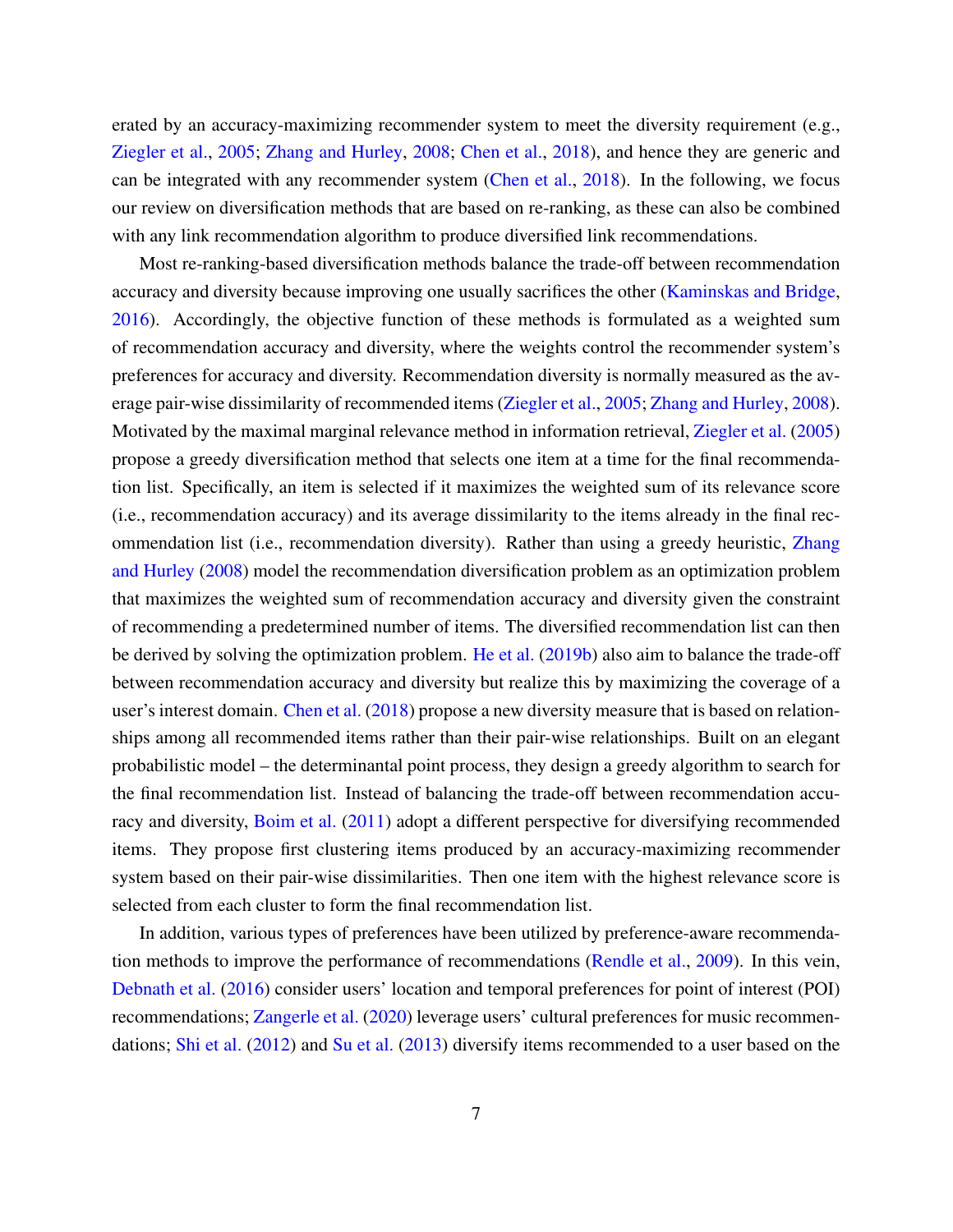user's preferred diversification level. Among preference-aware recommendation methods, those considering preferences for diversification levels, such as [Shi et al.](#page-34-9) [\(2012\)](#page-34-9) and [Su et al.](#page-34-10) [\(2013\)](#page-34-10), are most relevant to our study. These methods increase the diversity of a recommendation list based on a user's preferred diversification level (i.e., how much diversity should be increased) [\(Shi et al.,](#page-34-9) [2012;](#page-34-9) [Su et al.,](#page-34-10) [2013\)](#page-34-10).

Our literature review reveals several research gaps. First, existing link recommendation methods fail to consider diversity preference. However, social psychology theories suggest that users ex-hibit different diversity preferences when forming friendships in a social network [\(Burt et al.,](#page-32-3) [1998;](#page-32-3) [Rivera et al.,](#page-34-2) [2010;](#page-34-2) [Laakasuo et al.,](#page-33-6) [2017\)](#page-33-6). Thus, an effective link recommendation method should take diversity preference into account. Second, although diversification methods and preferenceaware methods for recommender systems can be adapted for link recommendation, these methods indiscriminately increase the diversity of recommended friends for all users rather than satisfying each individual user's diversity preference. Third, diversification methods and preference-aware methods measure and increase diversity at the user level, while the literature suggests that diversity preference should be measured and optimized at the dimension level [\(Rivera et al.,](#page-34-2) [2010\)](#page-34-2). To address these research gaps, we introduce the concept of diversity preference, propose how to measure it at the dimension level, and define a new link recommendation problem: the diversity preference-aware link recommendation problem. We then propose a novel link recommendation method to solve the problem.

## 3 Problem Formulation

We first define the concept of diversity preference and then formulate the diversity preferenceaware link recommendation problem. Let  $\mathcal{G} = \langle \mathbb{U}, \mathbb{E} \rangle$  be an online social network of *n* users, where  $\mathbb{U} = \{u_i\}, i = 1, 2, \cdots, n$ , represents the set of users in the network and  $\mathbb{E}$  denotes the set of existing links (e.g., friendships) connecting the users. Let  $\mathbb{F}^i = \{u_f | (u_f, u_i) \in \mathbb{E}, f \neq i, f = i\}$  $1, 2, \dots, n$  represent  $u_i$ 's friends. Each user is described by a H-dimensional user profile, e.g.,  $\langle$  major, school, employer  $\rangle$ . The profiles of a user's existing friends reflect the user's diversity preference in making friends [\(Tropp and Bianchi,](#page-34-11) [2006;](#page-34-11) [Zeng and Xie,](#page-35-8) [2008\)](#page-35-8). For example, if 24 out of Karen's 30 friends major in Information Systems (IS), this indicates Karen's preference for low diversity in terms of major as well as her strong preference for befriending those studying IS. On the other hand, if John's friends are evenly distributed over many different majors, this signals that John prefers high diversity in terms of major. A link recommendation method can leverage a user's diversity preference and recommend friends to best match this preference, thereby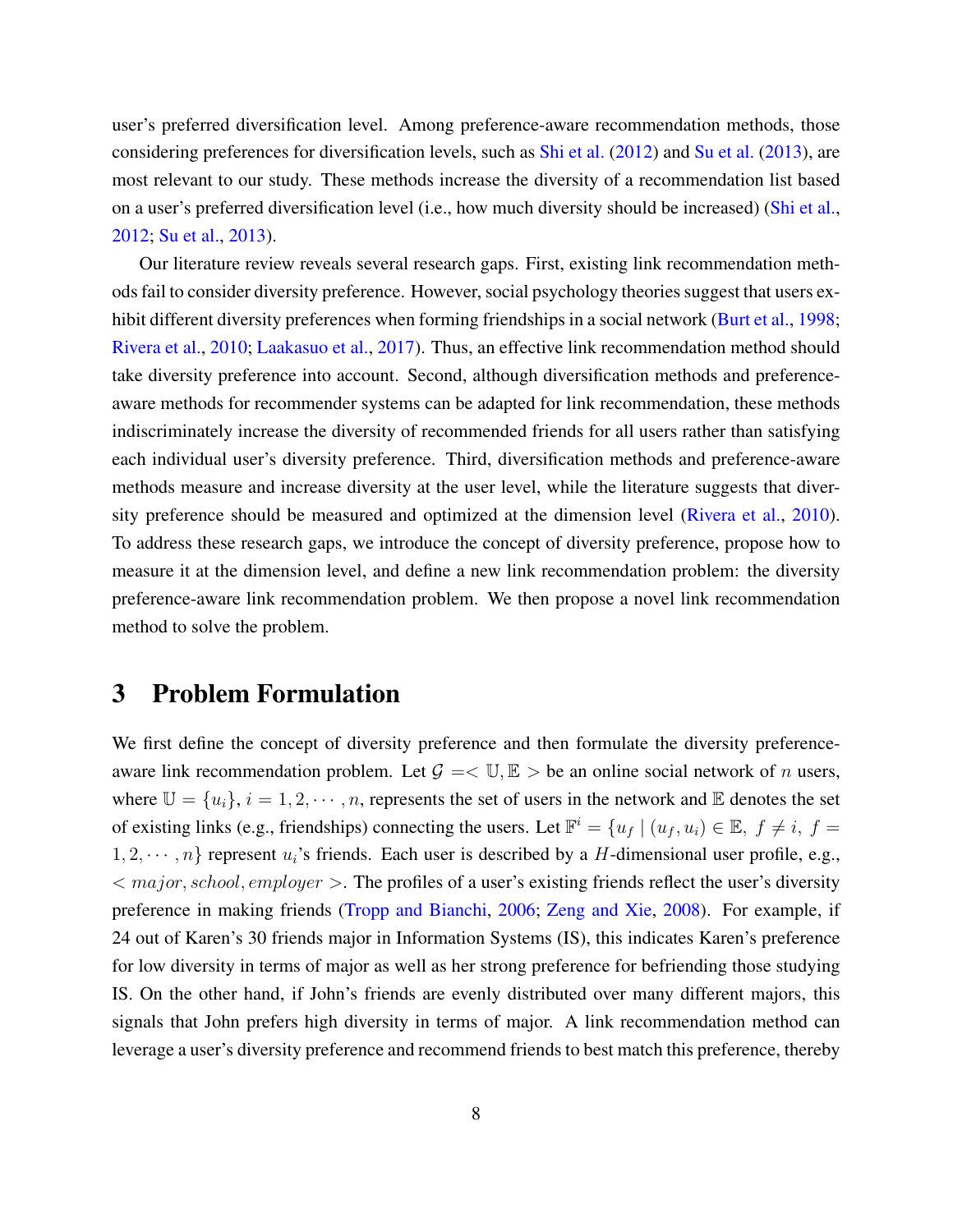recommending friends who are more likely to be accepted by the user. Formally, we define a user's diversity preference as follows.

**Definition 1. Diversity Preference.** Given an online social network  $\mathcal{G} = (\mathbb{U}, \mathbb{E})$  and H-dimensional profiles of the users in U, user  $u_i$ 's diversity preference for dimension h,  $h = 1, 2, \dots, H$ , is a  $Z_h$ -dimensional vector  $d^{i,h} \in \mathbb{R}^{Z_h}$ , where  $Z_h$  is the number of possible values of dimension h. The zth element of  $d^{i,h}$ ,  $d^{i,h}_z$ , represents  $u_i$ 's preference regarding the zth value of dimension h and is measured as the number of  $u_i$ 's friends who take that value in dimension  $h_i$ <sup>[3](#page-0-0)</sup>

Example 1. Consider Karen, who has 30 friends in an online social network. The *major* dimension has 90 different values (i.e.,  $Z_{major} = 90$ ), such as IS, Computer Science (CS), Math, and Finance (Fin). Among Karen's 30 friends, 24 major in IS, 3 major in CS, and the remaining 3 double major in Math and CS. According to Definition 1, Karen's diversity preference for the *major* dimension *d* Karen,major is given by



where the superscript  $T$  denotes the transpose of a vector.

User  $u_j$  is a potential friend of  $u_i$  if she is not a current friend of  $u_i$ , i.e.,  $u_j \notin \mathbb{F}^i$ . The linkage likelihood between  $u_i$  and  $u_j$ ,  $ll(u_i, u_j)$ , is the likelihood that  $u_i$  and  $u_j$  will become friends in the future, which can be estimated using an existing link prediction method [\(Li et al.,](#page-33-3) [2017b\)](#page-33-3). A candidate friend of  $u_i$  is a potential friend of  $u_i$  with a relatively high linkage likelihood. More precisely, we define  $\mathbb{C}^i = \{u_j \mid rank(ll(u_i, u_j)) \leq m, u_j \notin \mathbb{F}^i, j = 1, 2, \cdots, n\}$  as the set of  $u_i$ 's candidate friends, which contains  $u_i$ 's top-m potential friends as ranked by linkage likelihood. The function  $rank(\cdot)$  returns the rank of  $u_i$ 's likelihood of befriending  $u_j$  among the linkage likelihoods between  $u_i$  and each of  $u_i$ 's potential friends. Given candidate set  $\mathbb{C}^i$  and the profile of each candidate in  $\mathbb{C}^i$ , we can construct a candidate profile matrix  $\mathbf{C}^{i,h} \in \mathbb{R}^{\mathbb{Z}_h \times |\mathbb{C}^i|}$  for each profile dimension h,  $h = 1, 2, \dots, H$ , where  $Z_h$  is the number of possible values of dimension h and  $|\mathbb{C}^i|$ is the number of  $u_i$ 's candidate friends. An element  $C_{z,q}^{i,h}$  of  $C^{i,h}$  is set to 1 if candidate q takes the zth value in dimension  $h$  or set to 0 otherwise.

**Example 2.** Consider Karen and her candidate friend set  $\mathbb{C}^{Karen} = \{u_1, u_2, u_3, u_4, u_5, u_6\}.$ The *major* dimension has 90 different values, i.e.,  $Z_{major} = 90$ . Among Karen's candidate friends,

<sup>&</sup>lt;sup>3</sup>Depending on the application context, a user's diversity preference may be computed based on all her friends or only her recently acquired friends. Our definition of diversity preference as well as our proposed method to solve the diversity preference-aware link recommendation problem are applicable to both scenarios.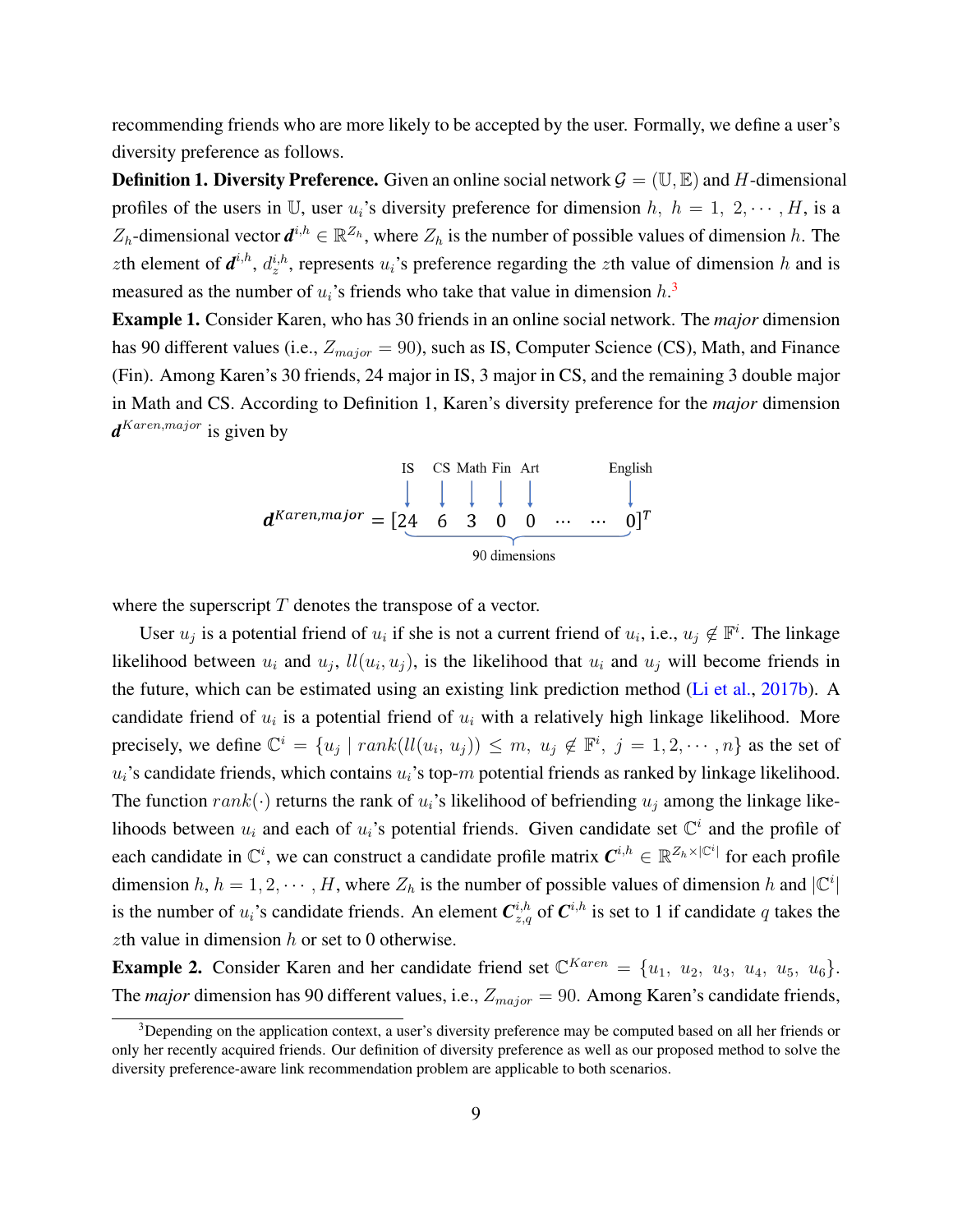$u_1$  and  $u_4$  major in IS,  $u_2$  majors in CS,  $u_3$  majors in Math,  $u_5$  double majors in IS and Finance, and u<sup>6</sup> double majors in CS and Math. Karen's candidate profile matrix for the *major* dimension,  $\boldsymbol{C}^{Karen,~major} \in \mathbb{R}^{90 \times 6}$ , is as follows:

$$
\mathbf{C}^{Karen, \; major} = \begin{bmatrix} u_1 & u_2 & u_3 & u_4 & u_5 & u_6 \\ 1 & 0 & 0 & 1 & 1 & 0 \\ 0 & 1 & 0 & 0 & 0 & 1 \\ 0 & 0 & 1 & 0 & 0 & 1 \\ 0 & 0 & 0 & 0 & 1 & 0 \\ 0 & \cdots & \cdots & 0 & 0 \\ \vdots & \vdots & \ddots & \vdots & \vdots \\ 0 & \cdots & \cdots & 0 & 0 \end{bmatrix}
$$
  
English 0

Given  $u_i$ 's candidate set  $\mathbb{C}^i$  and the number k of friends to be recommended to  $u_i$ , the objective of the diversity preference-aware link recommendation problem is to select k candidates from  $\mathbb{C}^i$ that best satisfy  $u_i$ 's diversity preference, where  $k < |\mathbb{C}^i|$ . Concretely, the objective is to maximize the similarity between  $u_i$ 's diversity preference and the diversity of the k candidate friends recommended to  $u_i$  across all profile dimensions. Let  $y^i = [y_1^i \cdots y_{|C^i|}^i]^T$  be the recommendation decision vector, where  $y_j^i = 1$  if the  $j^{th}$  candidate in  $\mathbb{C}^i$  is recommended to  $u_i$  or  $y_j^i = 0$  otherwise,  $j = 1, 2, \dots, |\mathbb{C}^i|$ . The diversity distribution of candidates recommended to  $u_i$  for dimension h,  $\boldsymbol{r}^{i,h}\in\mathbb{R}^{Z_h}$ , can be calculated as

$$
\boldsymbol{r}^{i,h} = \boldsymbol{C}^{i,h} \mathbf{y}^i.
$$

Example 3. Consider Karen's candidate set  $\mathbb{C}^{Karen}$  and her candidate profile matrix for the *major* dimension  $\mathbf{C}^{Karen, major}$  described in Example 2. Let  $y^{Karen} = \begin{bmatrix} 1 & 0 & 0 & 1 & 1 & 1 \end{bmatrix}^T$ , i.e., candidates  $u_1, u_4, u_5$ , and  $u_6$  are recommended to Karen. The diversity distribution of these recommended candidates for the *major* dimension,  $r^{Karen,major}$ , is calculated as: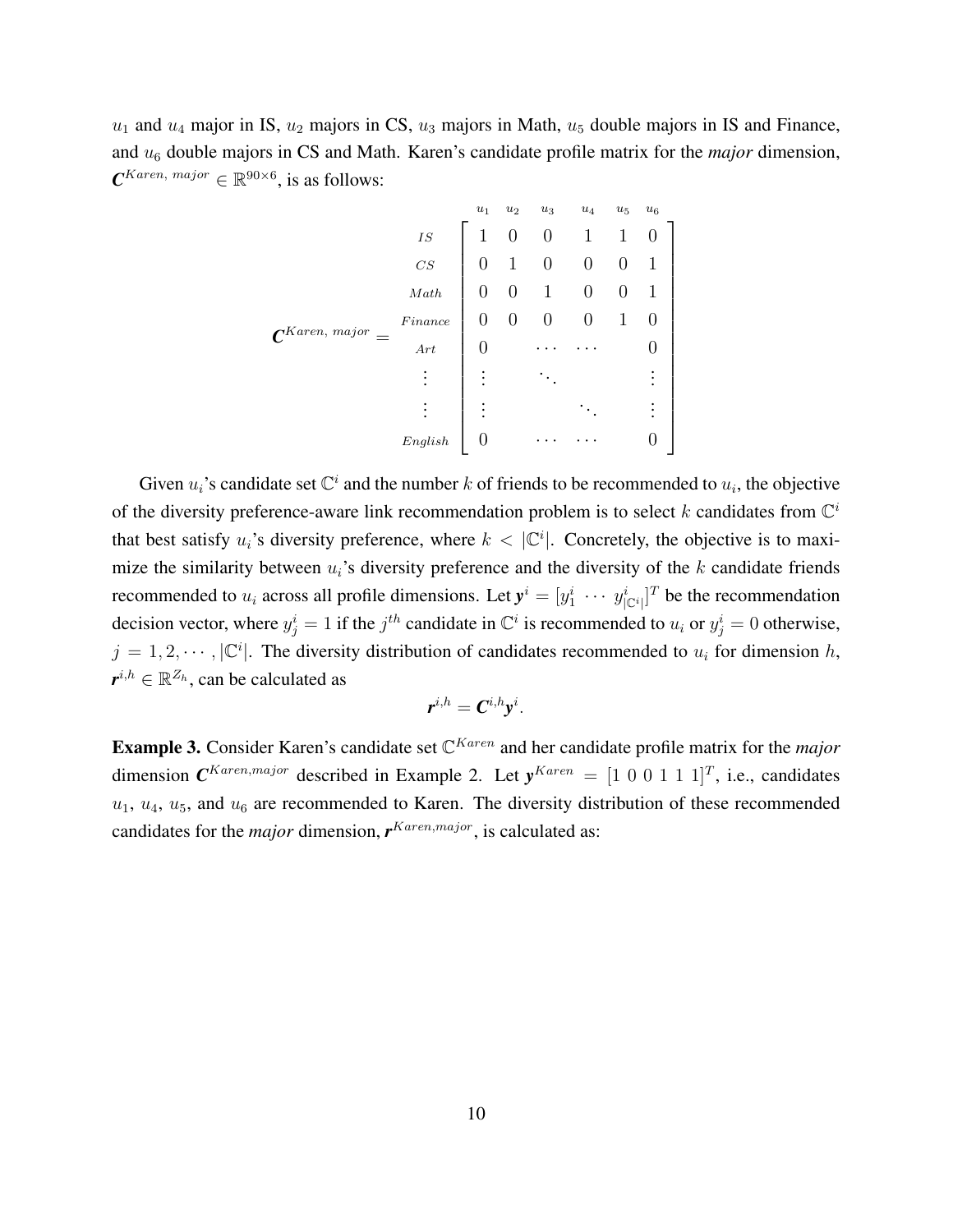$$
\mathbf{r}^{Karen, \; major} = \mathbf{C}^{Karen, \; major} \mathbf{y}^{Karen} = \begin{bmatrix} 1 & 0 & 0 & 1 & 1 & 0 \\ 0 & 1 & 0 & 0 & 0 & 1 \\ 0 & 0 & 1 & 0 & 0 & 1 \\ 0 & 0 & 0 & 1 & 0 & 0 & 1 \\ 0 & 0 & 0 & 0 & 1 & 0 & 0 \\ 0 & 0 & 0 & 0 & 1 & 0 & 0 \\ \vdots & \vdots & \vdots & \ddots & \vdots & \vdots \\ \vdots & \vdots & \vdots & \ddots & \vdots \\ 0 & \cdots & \cdots & 0 & 0 \end{bmatrix} \begin{bmatrix} 1 \\ u_1 \\ u_2 \\ u_3 \\ u_4 \\ u_5 \\ u_6 \end{bmatrix} \begin{bmatrix} 1 \\ 1 \\ 0 \\ 1 \\ 1 \\ \vdots \\ 1 \end{bmatrix} = \begin{bmatrix} \text{Is} \\ \text{S} \\ \text{Math} \\ \text{I} \\ \text{I} \\ \text{S} \\ \text{I} \\ \text{S} \\ \text{in } \mathbb{R} \end{bmatrix} \begin{bmatrix} 3 \\ 1 \\ 1 \\ 0 \\ \vdots \\ 1 \end{bmatrix}
$$

.

That is, among the 6 candidate friends recommended to Karen, 3 major in IS, 1 in CS, 1 in Math, and 1 in Finance.

Given  $u_i$ 's diversity preference for dimension  $h, d^{i,h}$ , and the diversity distribution of the candidates recommended to  $u_i$  for the same dimension,  $r^{i,h}$ , a natural similarity function between them is the cosine similarity function:

$$
cos(\boldsymbol{d}^{i,h},\boldsymbol{r}^{i,h})=\frac{\boldsymbol{d}^{i,h^T}\boldsymbol{r}^{i,h}}{\|\boldsymbol{d}^{i,h}\|\|\boldsymbol{r}^{i,h}\|},
$$

where  $\|\cdot\|$  denotes the L2 norm of a vector.<sup>[4](#page-0-0)</sup> We are now ready to define the diversity preferenceaware link recommendation problem.

Definition 2. Diversity Preference-Aware Link Recommendation (DPA-LR) Problem. Given a social network  $\mathcal{G} = (\mathbb{U}, \mathbb{E})$ , the H-dimensional profiles of users in U, and a candidate set  $\mathbb{C}^i$ for user  $u_i$ , recommend k friends from  $\mathbb{C}^i$  to  $u_i$ ,  $k < |\mathbb{C}^i|$ , such that the total similarity between  $u_i$ 's diversity preference and the diversity distribution of the k recommended friends across all H dimensions,  $\sum_{h=1}^{H}$  $d^{i,h^T}r^{i,h}$  $\frac{d^{i,h} \cdot \vec{r}^{i,h}}{\Vert d^{i,h} \Vert \Vert \vec{r}^{i,h} \Vert}$ , is maximized.

For the convenience of the reader, important notation used in this paper is listed in Table 1.

 ${}^{4}$ In the calculation of the cosine similarity, each vector is normalized by dividing its L2 norm. As a result, cosine similarity cannot differentiate vectors of the same direction but with different magnitudes. To address this limitation of the cosine similarity function, we can drop its normalization step. However, a user has multiple profile dimensions (e.g., major, school, place lived), each of which is described by a diversity preference vector. Therefore, keeping the normalization step is essential to enable the calculated similarities comparable across different dimensions. Otherwise, similarities of some dimensions could substantially outweigh (even dominate) similarities of some other dimensions.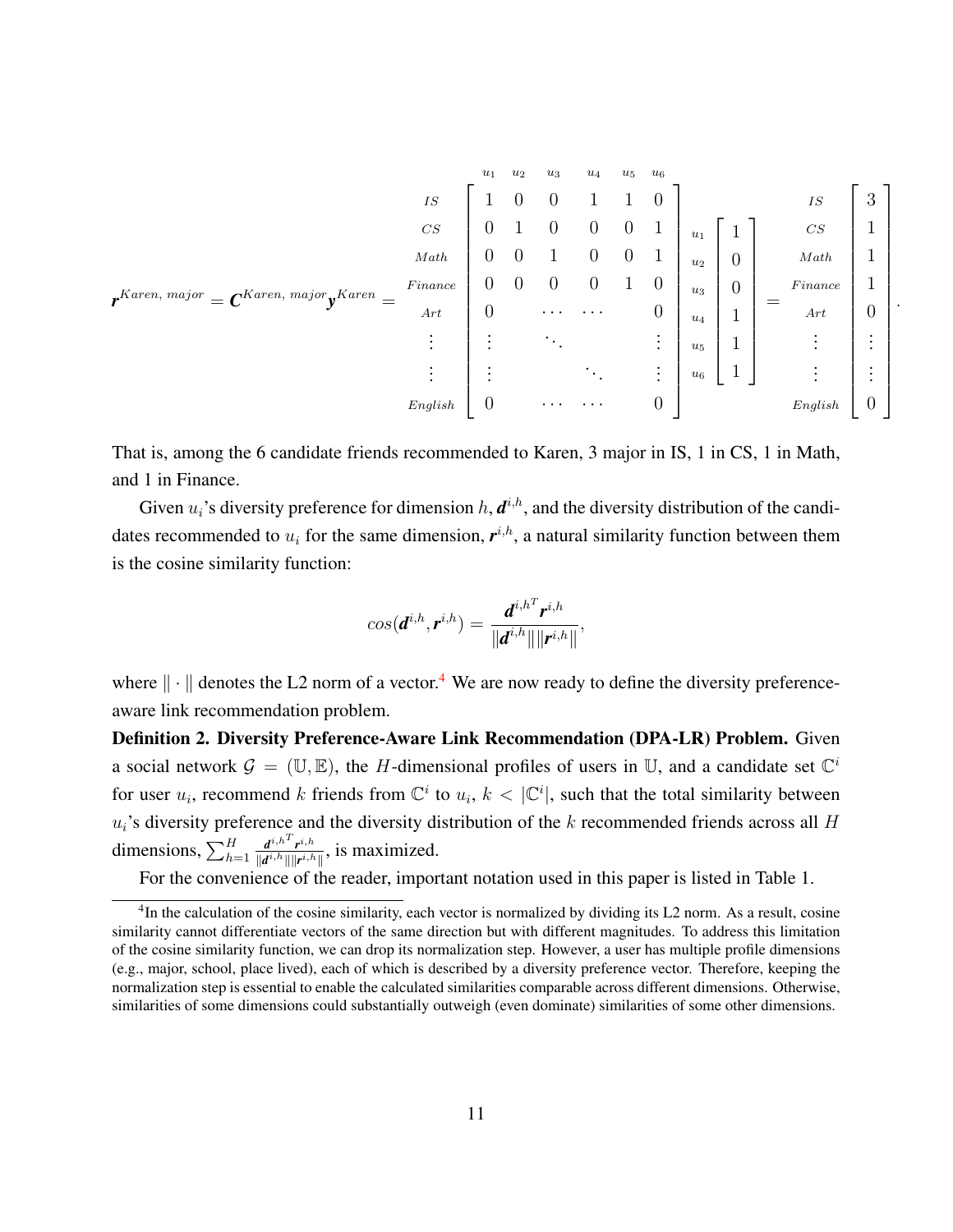| Table 1: Notation |
|-------------------|
|-------------------|

| <b>Description</b>                                                                                 |
|----------------------------------------------------------------------------------------------------|
| An online social network                                                                           |
| The set of users in $\mathcal G$                                                                   |
| The set of links in $\mathcal G$                                                                   |
| The set of user $u_i$ 's existing friends                                                          |
| The set of user $u_i$ 's candidate friends                                                         |
| The number of a user's candidate friends                                                           |
| The number of candidate friends recommended to a user                                              |
| User $u_i$ 's diversity preference for dimension h; see Definition 1                               |
| User $u_i$ 's candidate profile matrix for dimension h; see Example 2                              |
| Recommendation decision vector for user $u_i$                                                      |
| Diversity distribution of candidate friends recommended to $u_i$ for dimension h;<br>see Example 3 |
|                                                                                                    |

# 4 Method

By definition, the DPA-LR problem for a given user can be formulated as the following optimization problem:

$$
\begin{aligned}\n\text{maximize} & \sum_{h=1}^{H} \frac{d^{h^T} r^h}{\|d^h\| \|r^h\|} \\
\text{subject to} & \mathbf{1}^T \mathbf{y} = k \\
y_j &\in \{0, 1\}, \ j = 1, 2, \cdots, m\n\end{aligned} \tag{A.1}
$$

where  $r^h = C^h y$ ,  $C^h$  is the user's candidate profile matrix for dimension h, m is the number of the user's candidate friends,  $y = [y_1, y_2, \dots, y_m]^T$  is the decision vector, and  $y_j = 1$  if the  $j^{th}$ candidate is recommended to the user or  $y_j = 0$  otherwise. Notice that we drop the user index i in problem  $(1)$  since the optimization formulation is the same for every user. Problem  $(1)$  is a nonlinear sum-of-ratios binary integer programming problem because its objective function is a summation of non-linear fractions and the domain of its decision variables is  $\{0, 1\}$  [\(Schaible](#page-34-12) [and Shi,](#page-34-12) [2003;](#page-34-12) [Chen et al.,](#page-32-10) [2010\)](#page-32-10). It belongs to a class of problems that are difficult to solve, as demonstrated by the following result on its computational complexity.

Theorem 1. The diversity preference-aware link recommendation (DPA-LR) problem is NPhard.

Proof. See Appendix A.

A common approach to solving many NP-hard problems is to relax the original problem and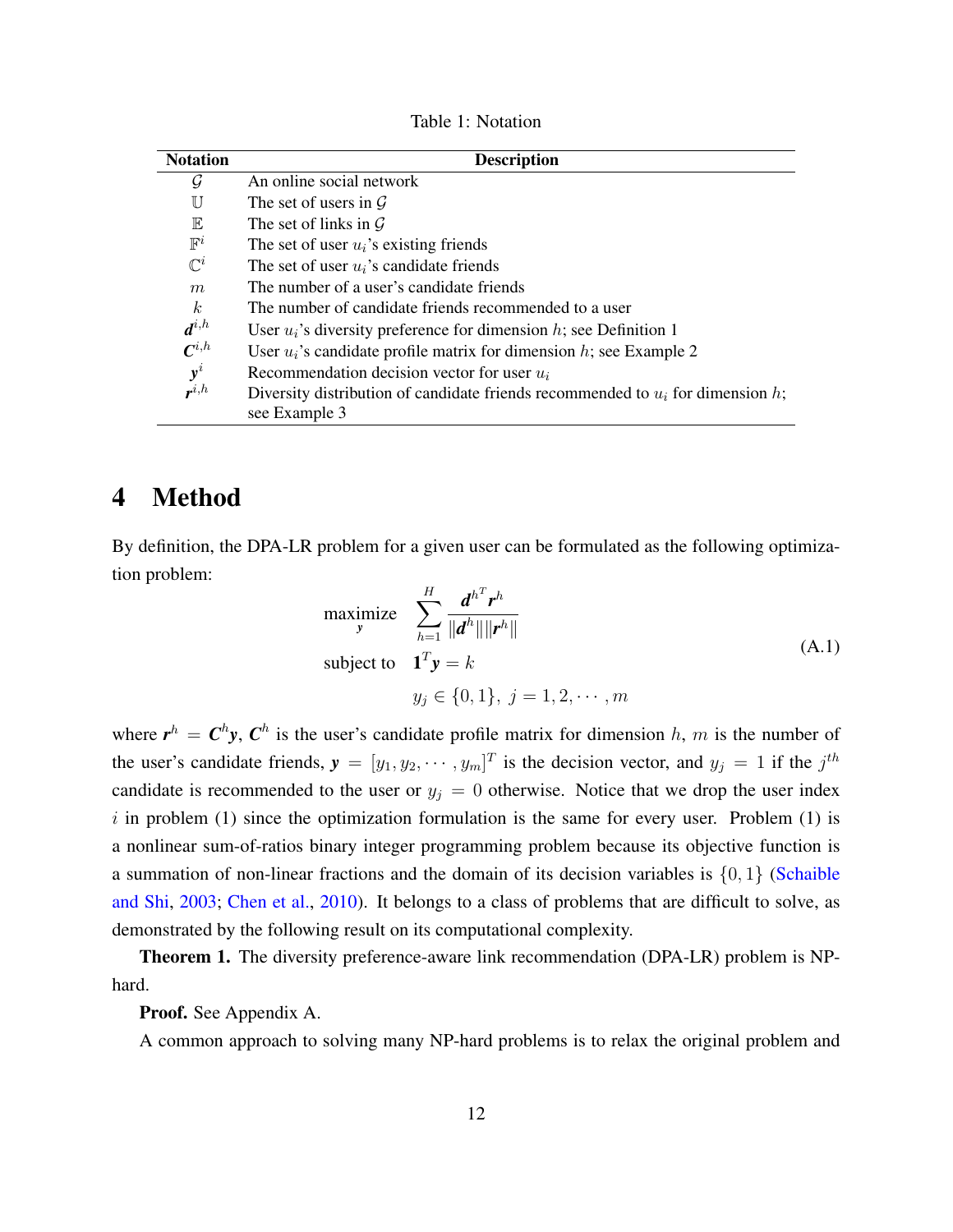try to obtain an approximate solution. We proceed by relaxing the binary integer constraints  $y_j \in$  $\{0, 1\}$  in problem (1) to  $0 \leq y_i \leq 1$ , a common approximation practice for NP-hard integer programming problems [\(Karlof,](#page-33-12) [2005\)](#page-33-12). In addition, we simplify the notation for the problem by defining  $\bar{d}^h = \frac{d^h}{d^h}$  $\frac{d^h}{\|d^h\|}$  and write out *r*<sup>h</sup> as *C*<sup>h</sup>y. We then obtain the following nonlinear continuous optimization problem as a relaxation of problem (1):

maximize 
$$
\sum_{h=1}^{H} \frac{\bar{d}^{h^T} C^h y}{\|C^h y\|}
$$
  
subject to 
$$
\mathbf{1}^T \mathbf{y} - k = 0
$$

$$
A\mathbf{y} - \mathbf{b} \preceq \mathbf{0}
$$
 (A.2)

where  $A = [I, -I]^T$ ,  $I \in \mathbb{R}^{m \times m}$  is an identity matrix,  $b = [1^T, 0^T]^T$ ,  $1 \in \mathbb{R}^m$ ,  $0 \in \mathbb{R}^m$ , and the notation  $\preceq$  denotes vector inequality. Note that the only difference between problem (1) and problem (2) is the relaxation of the constraints on the decision variables, i.e.,  $y_j \in \{0, 1\}$  in problem (1) is relaxed to  $0 \le y_j \le 1$  in problem (2),  $j = 1, 2, \dots, m$ .

The objective function of problem (2) is non-concave since it is a summation of  $H$  non-concave fractional functions  $\frac{\bar{d}^{h^T} C^h y}{\|C^h y\|}$  $\frac{C^n v}{\|C^h y\|}$ ,  $h = 1, 2, \cdots, H$ . As a result, problem (2) is a non-convex optimiza-tion problem<sup>[5](#page-0-0)</sup> and is therefore still difficult to solve [\(Benson,](#page-32-11) [2002\)](#page-32-11). To tackle the problem, we introduce a variable substitution:  $\boldsymbol{\beta} = [\beta_1, \beta_2, \cdots, \beta_H]^T$ ,  $\beta_h \geq 0$  for  $h = 1, 2, \cdots, H$ , such that

$$
\beta_h = \frac{\overline{d}^{h^T} \mathbf{C}^h \mathbf{y}}{\|\mathbf{C}^h \mathbf{y}\|} \quad \text{ for } h = 1, 2, \cdots, H.
$$

Using the new variable in the objective function and adding the variable substitution in the constraint, we obtain the following reformulation that is equivalent to problem (2):

maximize 
$$
\mathbf{1}^T \boldsymbol{\beta}
$$
  
\nsubject to  $\mathbf{1}^T \mathbf{y} - k = 0$   
\n $A\mathbf{y} - \mathbf{b} \preceq \mathbf{0}$   
\n
$$
\beta_h \|\mathbf{C}^h \mathbf{y}\| - \bar{\mathbf{d}}^{h^T} \mathbf{C}^h \mathbf{y} = 0, h = 1, 2, \cdots, H
$$
\n(A.3)

Note that problem (3) remains a non-convex optimization problem, because  $\beta$  is a new decision variable and its last set of constraints are non-convex with respect to *y* and β. To resolve the non-

<sup>5</sup>A convex optimization problem minimizes (maximizes) a convex (concave) objective function on a convex set [\(Boyd et al.,](#page-32-12) [2004\)](#page-32-12).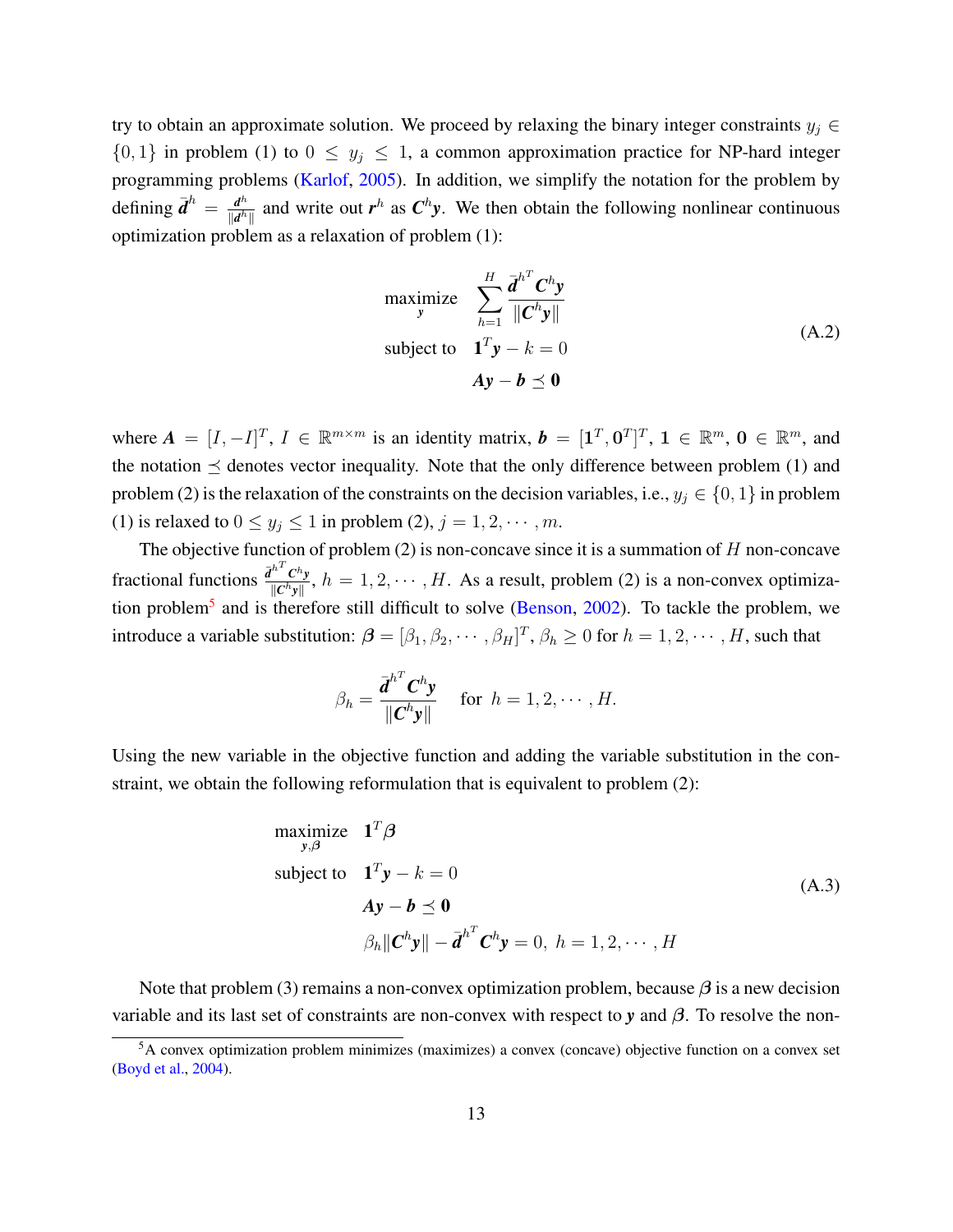convexity, we introduce Lagrangian multipliers  $\bm{\gamma}=[\gamma_1,\gamma_2,\cdots,\gamma_H]^T$  for the last set of constraints in problem (3) and focus on the following Lagrangian optimization problem:

maximize 
$$
\mathbf{1}^T \boldsymbol{\beta} + \sum_{h=1}^H \gamma_h (\mathbf{\vec{d}}^{h^T} \mathbf{C}^h \mathbf{y} - \beta_h ||\mathbf{C}^h \mathbf{y}||)
$$
  
\nsubject to  $\mathbf{1}^T \mathbf{y} - k = 0$   
\n $\mathbf{A} \mathbf{y} - \mathbf{b} \preceq \mathbf{0}$  (A.4)

If we treat  $\gamma$  and  $\beta$  as fixed parameters, problem (4) is a convex optimization problem for decision variables *y*. Indeed, the first term  $1^T\beta$  in the objective function can be dropped since it is independent of *y*, and the second term,  $\gamma_h(\overline{\boldsymbol{d}}^{h^T}\boldsymbol{C}^h\boldsymbol{y}-\beta_h\|\boldsymbol{C}^h\boldsymbol{y}\|)$ , is concave in *y* for  $h=1,2,\cdots,H$ . In addition, all functions in the constraints are clearly linear. As a result, for any given  $\gamma$  and  $\beta$ , problem (4) is a convex optimization problem and can therefore be solved efficiently [\(Boyd et al.,](#page-32-12) [2004\)](#page-32-12). However,  $\gamma$  and  $\beta$  are not fixed parameters. How can we ensure that the solution to problem (4) for a given pair of parameters  $\gamma$  and  $\beta$  is indeed a solution to problem (3)? The following theorem provides clear guidance.

**Theorem 2.** Let  $y^*(\gamma, \beta)$  be an optimal solution to problem (4) for a given pair of parameters  $(\gamma, \beta)$ . It is also a stationary point solution to problem (3) if  $\gamma$  and  $\beta$  satisfy the following two conditions:

$$
\beta_h \|\mathbf{C}^h \mathbf{y}^*(\boldsymbol{\gamma}, \boldsymbol{\beta})\| - \bar{\boldsymbol{d}}^{h^T} \mathbf{C}^h \mathbf{y}^*(\boldsymbol{\gamma}, \boldsymbol{\beta}) = 0, \ h = 1, 2, \cdots, H,
$$
 (A.5)

$$
\gamma_h \|\mathbf{C}^h \mathbf{y}^*(\boldsymbol{\gamma}, \boldsymbol{\beta})\| - 1 = 0, \ h = 1, 2, \cdots, H. \tag{A.6}
$$

Proof. See Appendix B.

Note that all optimal solutions to a continuous optimization problem are stationary points but the reverse is not always true, except for certain classes of convex optimization problems. For non-convex optimization problems such as problem (3), it is common to accept stationary points as solutions since a global optimal solution is extremely difficult to obtain, if it is possible at all [\(Rao,](#page-34-13) [2019\)](#page-34-13). Based on Theorem 2, we can design an algorithm to find a stationary point solution to the difficult problem (3) by iteratively solving the easy problem (4) for given parameters ( $\gamma$ ,  $\beta$ ) and updating them until conditions (5) and (6) are met with sufficient accuracy.

We now describe the iterative algorithm. Consider iteration l with  $\gamma^l = [\gamma_1^l, \gamma_2^l, \cdots, \gamma_H^l]^T$  and  $\beta^l = [\beta_1^l, \beta_2^l, \cdots, \beta_H^l]^T$  being the associated parameters. Let  $y^l = y^*(\gamma^l, \beta^l)$  be an optimal solution to problem (4) for the given parameters  $(\gamma^l, \beta^l)$ . To check whether conditions (5) and (6) are met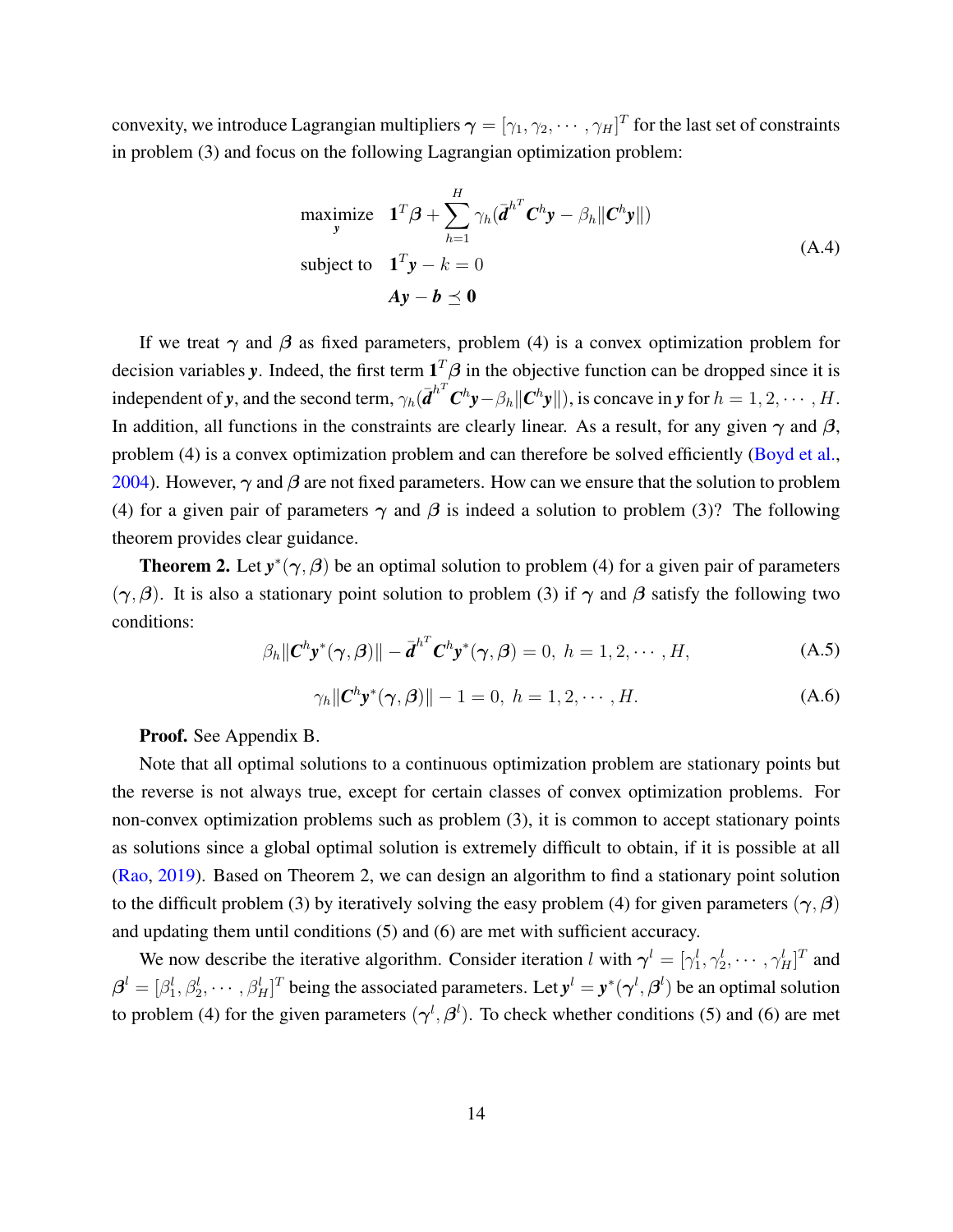with sufficient accuracy, we introduce an error vector  $\boldsymbol{\delta^l} = [\delta_1^l, \cdots, \delta_H^l, \delta_{H+1}^l, \cdots, \delta_{2H}^l]^T$  and let

$$
\delta_h^l = \beta_h^l \|\mathbf{C}^h \mathbf{y}^l\| - \overline{\mathbf{d}}^{h^T} \mathbf{C}^h \mathbf{y}^l, \ h = 1, 2, \cdots, H,
$$
 (A.7)

$$
\delta_{H+h}^l = \gamma_h^l \| \mathbf{C}^h \mathbf{y}^l \| - 1, \ h = 1, 2, \cdots, H.
$$
 (A.8)

If the error norm  $\|\delta^l\|$  is less than a predefined threshold  $\varepsilon$ , indicating that conditions (5) and (6) are met with sufficient accuracy, the algorithm terminates and returns a stationary point solution  $y^s = y^l$  to problem (3), according to Theorem 2. Otherwise, the algorithm updates the parameters and starts a new iteration  $l + 1$ . Since the parameters need to eventually meet conditions (5) and (6), we obtain the updated parameters by solving the equations defined in these conditions, giving us

$$
\beta_h^{l+1} = \frac{\overline{d}^{h^T} \mathbf{C}^h \mathbf{y}^l}{\|\mathbf{C}^h \mathbf{y}^l\|}, \ h = 1, 2, \cdots, H,
$$
\n(A.9)

$$
\gamma_h^{l+1} = \frac{\mathbf{1}^{\mathbf{0}^T} \mathbf{1}^{\mathbf{0}^H}}{\|\mathbf{C}^h \mathbf{y}^l\|}, \ h = 1, 2, \cdots, H. \tag{A.10}
$$

The iterative algorithm is formally presented in Figure 1.

#### **Figure 1 An Iterative Algorithm to Solve Problem (3)**

**Input**  $\varepsilon$ : convergence threshold,  $\varepsilon > 0$  $\mathbf{C}^h$ : candidate profile matrix for dimension  $h, h = 1, 2, \ldots, H$  $d^h$ : user's diversity preference for dimension  $h, h = 1, 2, \ldots, H$ **Output**  $y^s$ : stationary point solution to problem (3)  $l = 1$ . //l: iteration count Randomly initialize parameters  $(\gamma^l, \beta^l)$ . Compute  $y^l$  by solving problem (4) with  $(\gamma^l, \beta^l)$ . Compute errors  $\delta^l$  according to Equations (7) and (8). While  $\text{Not}(\|\boldsymbol{\delta}^l\| < \varepsilon)$ Obtain parameters  $(\gamma^{l+1}, \beta^{l+1})$  according to Equations (9) and (10). Compute  $y^{l+1}$  by solving problem (4) with  $(\gamma^{l+1}, \beta^{l+1})$ . Compute errors  $\delta^{l+1}$  according to Equations (7) and (8).  $l = l + 1.$ End While  $y^s = y^l$ . Return  $y^s$ .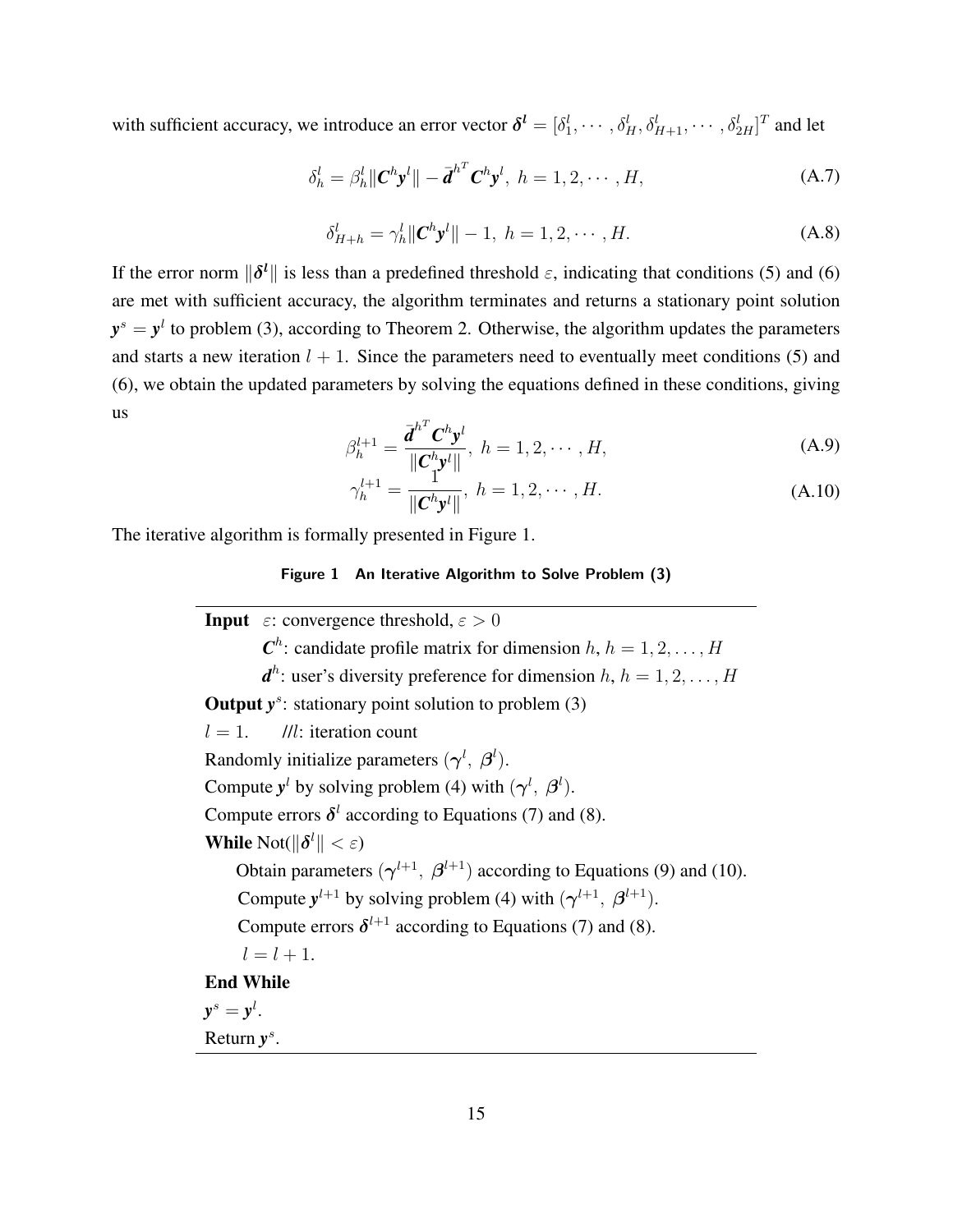We are now ready to propose the diversity preference-aware link recommendation (DPA-LR) method. The core component of the method is the iterative algorithm presented in Figure 1, which finds a stationary point solution  $y^s$  to problem (3). Recall that problem (3) is equivalent to problem (2); thus,  $y^s$  is also a stationary point solution to problem (2). The only difference between problem (2) and problem (1) (i.e., the DPA-LR problem) is that the decision variables in problem (2) are real numbers between 0 and 1 while those in problem (1) are either 0 or 1. To derive a solution to problem (1) from the solution for problem (2), the DPA-LR method first sorts the entries of vector *y* s in descending order and then assigns the value 1 to the top-k entries (i.e., they are recommended to the user) and 0 to the rest (i.e., they are not recommended to the user). Note that the DPA-LR method can be run in parallel for each user, thereby speeding up the diversity preference-aware friend recommendations for users.

# 5 Empirical Evaluation

We evaluate the proposed DPA-LR method using two real-world online social network data sets. One is a public data set collected from Google+ and the other one is gathered from a major U.S. online social network. In this section, we report the evaluation results using the Google+ data set. Similar evaluation results are obtained using the other data set and are reported in Appendix D for reasons of space.

#### 5.1 Data and Benchmark Methods

The Google+ data set is a public data set collected by [Gong et al.](#page-32-13)  $(2012)$ .<sup>[6](#page-0-0)</sup> Although Google+ was shut down in 2019, the data set features abundant social interactions between millions of users and is still widely used to evaluate the performance of link recommendation and social network analytics methods [\(Gong et al.,](#page-32-6) [2014;](#page-32-6) [Lu et al.,](#page-33-13) [2016;](#page-33-13) [Lakhotia et al.,](#page-33-14) [2020\)](#page-33-14). The Google+ data set used in our evaluation contains data about Google+ users' profiles as well as their linkages in July, August, and September 2011, which we denote as time periods 0, 1, and 2.[7](#page-0-0) Table 2 tabulates the summary statistics of the linkage data. As shown, there are about 4.6 million users connected by around 47 million directed links in period 0, and these numbers increase to 26 million and 410 million in period 2, respectively. Links in Google+ are directed, i.e., one user follows another user.

<sup>&</sup>lt;sup>6</sup>The data set can be downloaded from [http://gonglab.pratt.duke.edu/google-dataset.](http://gonglab.pratt.duke.edu/google-dataset)

<sup>&</sup>lt;sup>7</sup>The original Google+ data set contains user profiles and linkage data for four time periods. However, not many links and users were added during the last time period, compared to the first three periods. Hence, we used data for only the first three periods in our evaluation, congruent with [\(Gong et al.,](#page-32-6) [2014\)](#page-32-6).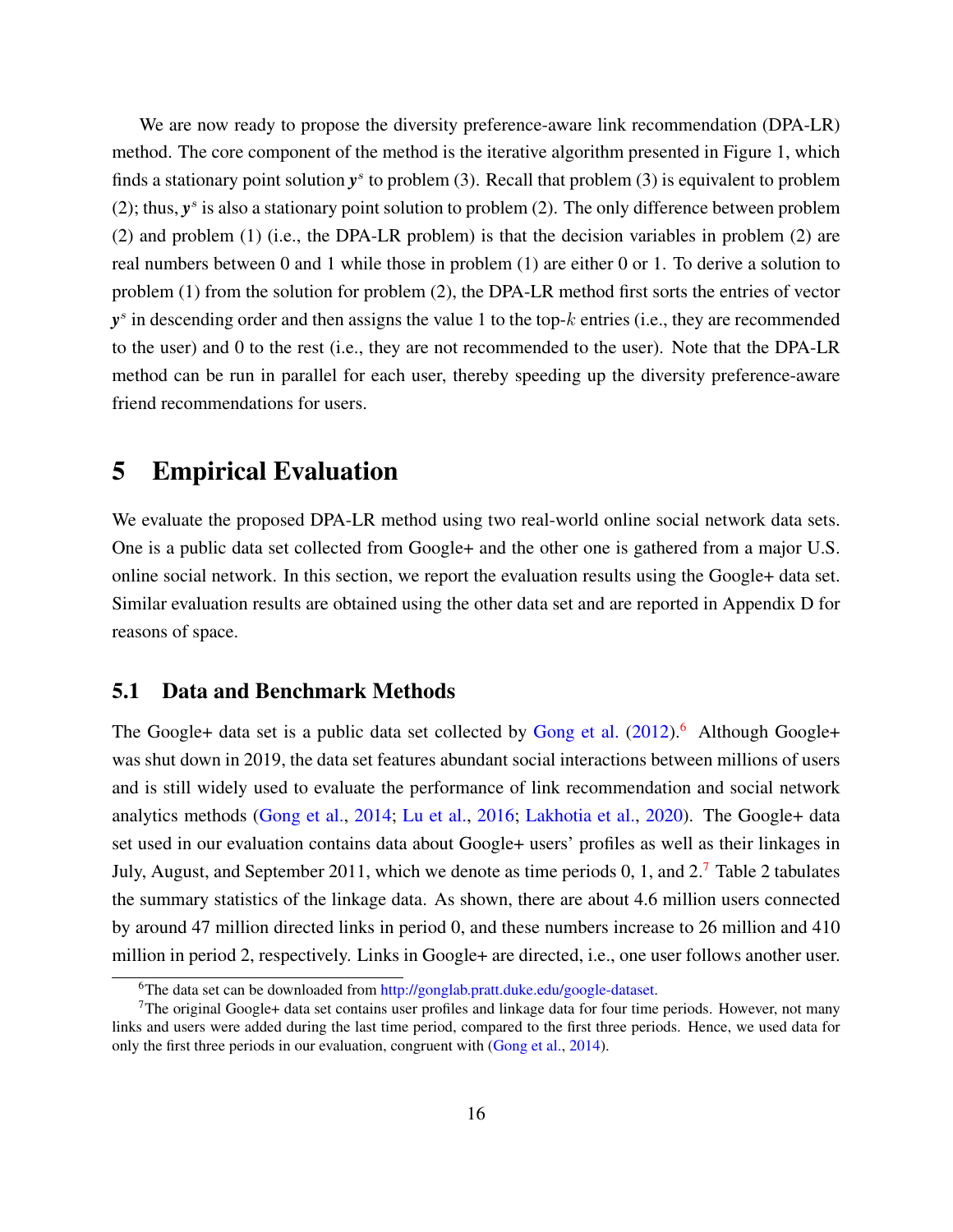We consider that a friendship link between two users is established if there exist mutual following relationships between them, consistent with a common practice in link recommendation [\(Gong](#page-32-6) [et al.,](#page-32-6) [2014;](#page-32-6) [Zhang and Chen,](#page-35-9) [2018\)](#page-35-9).

|                   |            | Time Period Number of Users Number of Directed Links |
|-------------------|------------|------------------------------------------------------|
| $\mathbf{\Omega}$ | 4,693,129  | 47,130,325                                           |
|                   | 17,091,929 | 271,915,755                                          |
|                   | 26,244,659 | 410,445,770                                          |

Table 2: Summary Statistics of the Linkage Data

In the data set, each Google+ user is described by a profile that has four dimensions: major, school, employer, and place lived. Because users self-report their profiles, the same user profile might be recorded in different ways in the data set. For example, the employer Google is recorded as "google," "google inc," "google, inc.," "google.com," etc., in the data set. To address this issue, we used a popular tool named String Grouper<sup>[8](#page-0-0)</sup> to group different values of a dimension for the same profile into one value for that profile. Table 3 reports the summary statistics of the cleaned profile data. In this table,  $n_h$  denotes the number of unique values for dimension h. For example, there are 12,242 unique majors in the data set. The notation  $max(u_h)$  and  $avg(u_h)$  respectively indicate the maximum and average number of profile values a user has for dimension  $h$ . For example, a user has as many as 17 majors and an average of 1.27 majors in the data set.

Table 3: Summary Statistics of the Cleaned Profile Data

| Dimension $(h)$ | $n_h$  | $max(u_h)$ | $avg(u_h)$ |
|-----------------|--------|------------|------------|
| Major           | 12,242 | 17         | 1.27       |
| School          | 33,930 | 24         | 1.30       |
| Employer        | 24,360 | 20         | 1.24       |
| Place Lived     | 34,827 | 86         | 2.36       |

Because the DPA-LR problem is a new research problem, no existing method has been developed for this problem. A closely related problem is the diversification problem in the field of recommender systems, and various diversification methods have been proposed to diversify recommendations by recommender systems [\(Castells et al.,](#page-32-7) [2015;](#page-32-7) [Wu et al.,](#page-35-4) [2019\)](#page-35-4). Moreover, prior research has adapted diversification methods to improve the diversity of link recommendations

 $8A$  description of the tool can be found at [https://bergvca.github.io/2020/01/02/string-grouper.html,](https://bergvca.github.io/2020/01/02/string-grouper.html) and the latest version of the tool can be downloaded from [https://pypi.org/project/string-grouper/.](https://pypi.org/project/string-grouper/) This tool is commonly applied to merge similar strings, as in [De Boom et al.](#page-32-14) [\(2015\)](#page-32-14).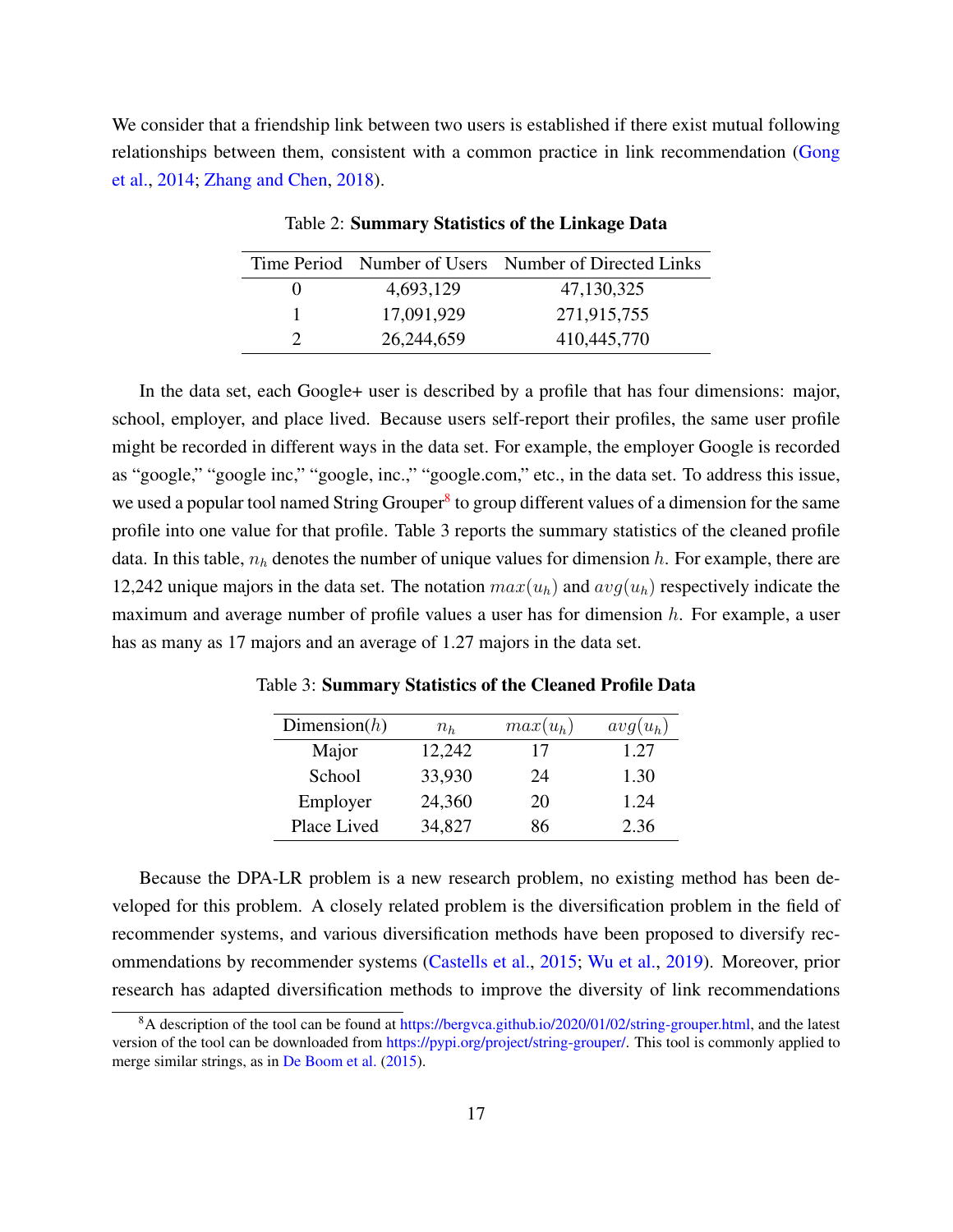[\(Sanz-Cruzado and Castells,](#page-34-14) [2018\)](#page-34-14). Therefore, we benchmarked our method against representative diversification methods. As reviewed in Section 2.2, one classical diversification method is the maximal marginal relevance-based method (MMR) proposed by [Ziegler et al.](#page-35-0) [\(2005\)](#page-35-0), which has been widely applied to enhance the recommendation diversity of recommender systems. In addition, MMR has also been adapted for link recommendation [\(Sanz-Cruzado and Castells,](#page-34-14) [2018\)](#page-34-14). Therefore, we chose MMR as a benchmark method. We also benchmarked our method against the max-sum diversification method (MSD) [\(Zhang and Hurley,](#page-35-6) [2008\)](#page-35-6), a prevalent diversification method, and against the determinantal point process method (DPP) [\(Chen et al.,](#page-32-5) [2018\)](#page-32-5), a state-of-the-art diversification method. These methods diversify recommendations by balancing the trade-off between recommendation accuracy and diversity. To adapt these diversification methods for link recommendation, we measured relevance scores using linkage likelihoods and gauged recommendation diversity based on user profiles. Instead of balancing the trade-off between recommendation accuracy and diversity, [Boim et al.](#page-32-4) [\(2011\)](#page-32-4) propose diversifying recommendations by clustering items based on their pair-wise dissimilarities and then selecting one item with the highest relevance score from each cluster to form the final recommendation list. Therefore, we also included [Boim et al.](#page-32-4) [\(2011\)](#page-32-4)'s DiRec method as a benchmark. To adapt this method for link recommendation, we measured pair-wise dissimilarities between users based on their profiles and substituted linkage likelihoods for relevance scores. Table 4 summarizes the methods compared in our evaluation. Time complexity analysis of our method is given in Appendix C. The bench-mark methods were implemented in accordance with the papers proposing them [\(Ziegler et al.,](#page-35-0) [2005;](#page-35-0) [Zhang and Hurley,](#page-35-6) [2008;](#page-35-6) [Chen et al.,](#page-32-5) [2018;](#page-32-5) [Boim et al.,](#page-32-4) [2011\)](#page-32-4). For our method, we set the convergence threshold  $\varepsilon$  in Figure 1 to  $10^{-3}$ .

| Method     | Note                                                |
|------------|-----------------------------------------------------|
|            |                                                     |
| DPA-LR     | Our proposed method                                 |
| <b>MMR</b> | Maximum Marginal Relevance, benchmark               |
| <b>MSD</b> | Max-Sum Diversification, benchmark                  |
| <b>DPP</b> | Determinantal Point Process-based method, benchmark |
| DiRec      | Clustering-based method, benchmark                  |

Table 4: Summary of Methods Compared in the Evaluation

## 5.2 Evaluation Procedure

We first constructed a set of candidate friends for each user, which served as the input to each compared method. Recall that a user's potential friends are those who are not friends of the user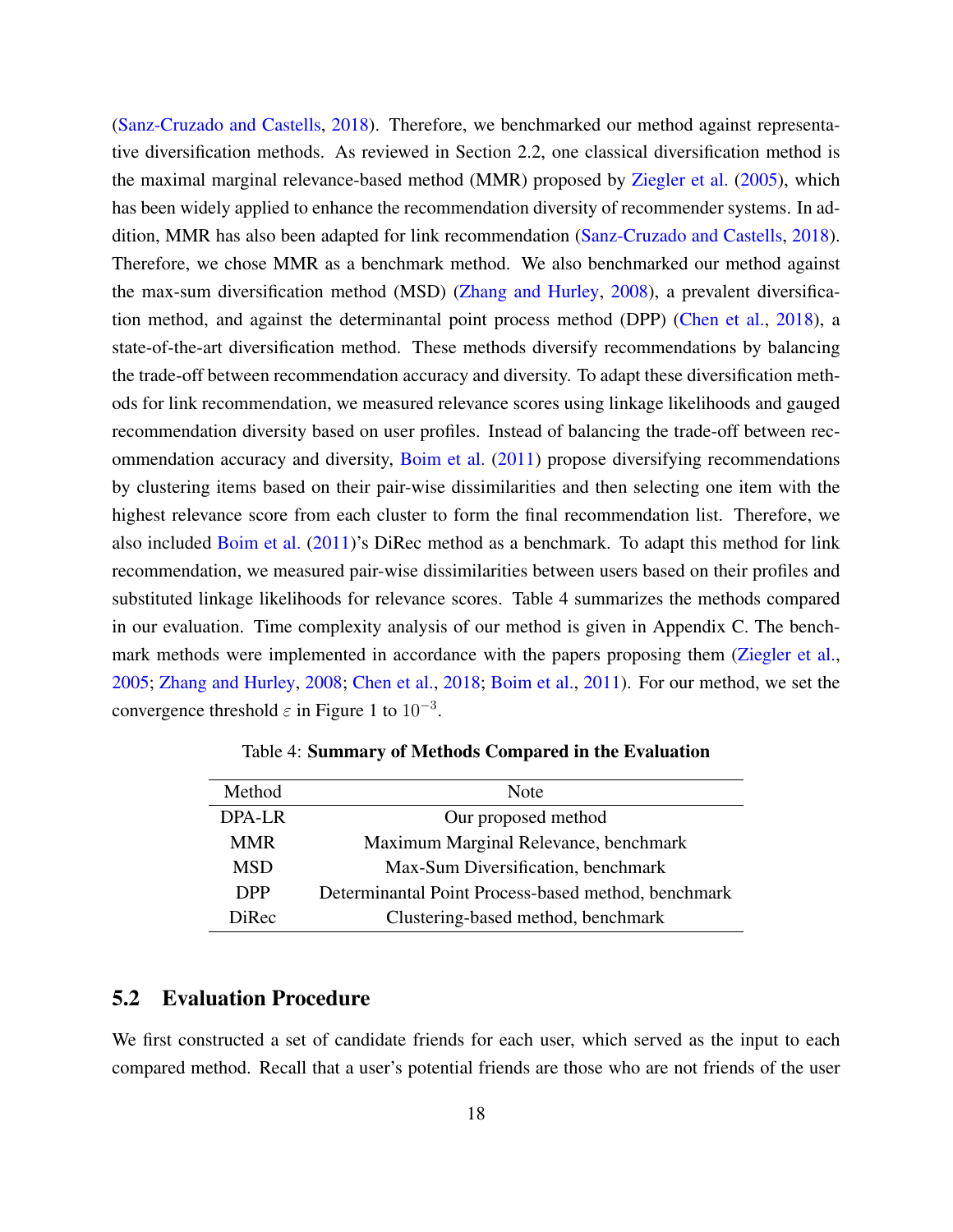in the current time period, and a user's candidate friends are those potential friends who are most likely to befriend (link with) the user in the next time period. Thus, to construct a user's candidate friend set, we needed to predict the linkage likelihoods between the user and each of her potential friends.[9](#page-0-0) To this end, we employed a state-of-the-art link prediction method, Graph Convolutional Network-based (GCN-based) link prediction [\(Kipf and Welling,](#page-33-9) [2017;](#page-33-9) [Pareja et al.,](#page-34-1) [2020\)](#page-34-1). Each instance of the training data consisted of structural and profile information of a user and that information of one of the user's potential friends in time period 0; the instance was labeled as 1 if the user and her potential friend in the instance became friends in time period 1, or 0 otherwise. Each instance of the test data contained structural and profile information of a user and that information of one of the user's potential friends in time period 1; the test instance was labeled as 1 if the user and her potential friend in the instance became friends in time period 2, or 0 otherwise. The GCNbased link prediction method was trained using the training data to predict the linkage likelihood between a user and each of her potential friends in time period  $1<sup>10</sup>$  $1<sup>10</sup>$  $1<sup>10</sup>$  Each user's top-100 potential friends with the highest linkage likelihoods were selected as her candidate friends in time period 1.

Each method (ours or a benchmark) took a user's candidate friend set in time period 1 as the input and recommended  $k$  friends from that set to the user. We measure the recommendation performance as the degree to which the objective of the DPA-LR problem was satisfied, i.e., the degree to which the  $k$  recommended friends met the user's diversity preference. Accordingly, we define the diversity preference matching score (DPMS) of a recommendation as the mean cosine similarity between a user's diversity preference for dimension  $h$ ,  $\boldsymbol{d}^h$ , and the diversity of the k friends recommended to the user for that dimension,  $r<sup>h</sup>$ , averaged across the H profile dimensions:

$$
\text{DPMS} = \frac{1}{H} \times \sum_{h=1}^{H} \frac{\boldsymbol{d}^{h^T} \boldsymbol{r}^h}{\|\boldsymbol{d}^h\| \|\boldsymbol{r}^h\|}
$$

.

In this equation,  $d^h$  was derived based on the user's existing friends before the end of time period 1 (see Example 1 for an example), and  $r<sup>h</sup>$  was constructed using the profiles of the k recommended friends (see Example 3 for an example). The DPMS of a recommendation falls in the range [0, 1]. The higher the value of the DPMS, the better the recommended friend meets the user's diversity

<sup>9</sup>Following a common practice in link recommendation [\(Backstrom and Leskovec,](#page-31-0) [2011;](#page-31-0) [Gong et al.,](#page-32-6) [2014;](#page-32-6) [Li](#page-33-2) [et al.,](#page-33-2) [2017a\)](#page-33-2), we focused on potential friends who are two hops away from a user. Compared to the use of all of a user's potential friends, this practice greatly improves computational efficiency without sacrificing much in terms of the accuracy of linkage likelihood prediction [\(Backstrom and Leskovec,](#page-31-0) [2011;](#page-31-0) [Li et al.,](#page-33-2) [2017a\)](#page-33-2).

<sup>&</sup>lt;sup>10</sup>In our evaluation, GCN was implemented using Deep Graph Library (<https://www.dgl.ai/>), a python package for graph neural networks. The settings of GCN were congruent with those recommended in [Kipf and](#page-33-9) [Welling](#page-33-9) [\(2017\)](#page-33-9) and [Pareja et al.](#page-34-1) [\(2020\)](#page-34-1).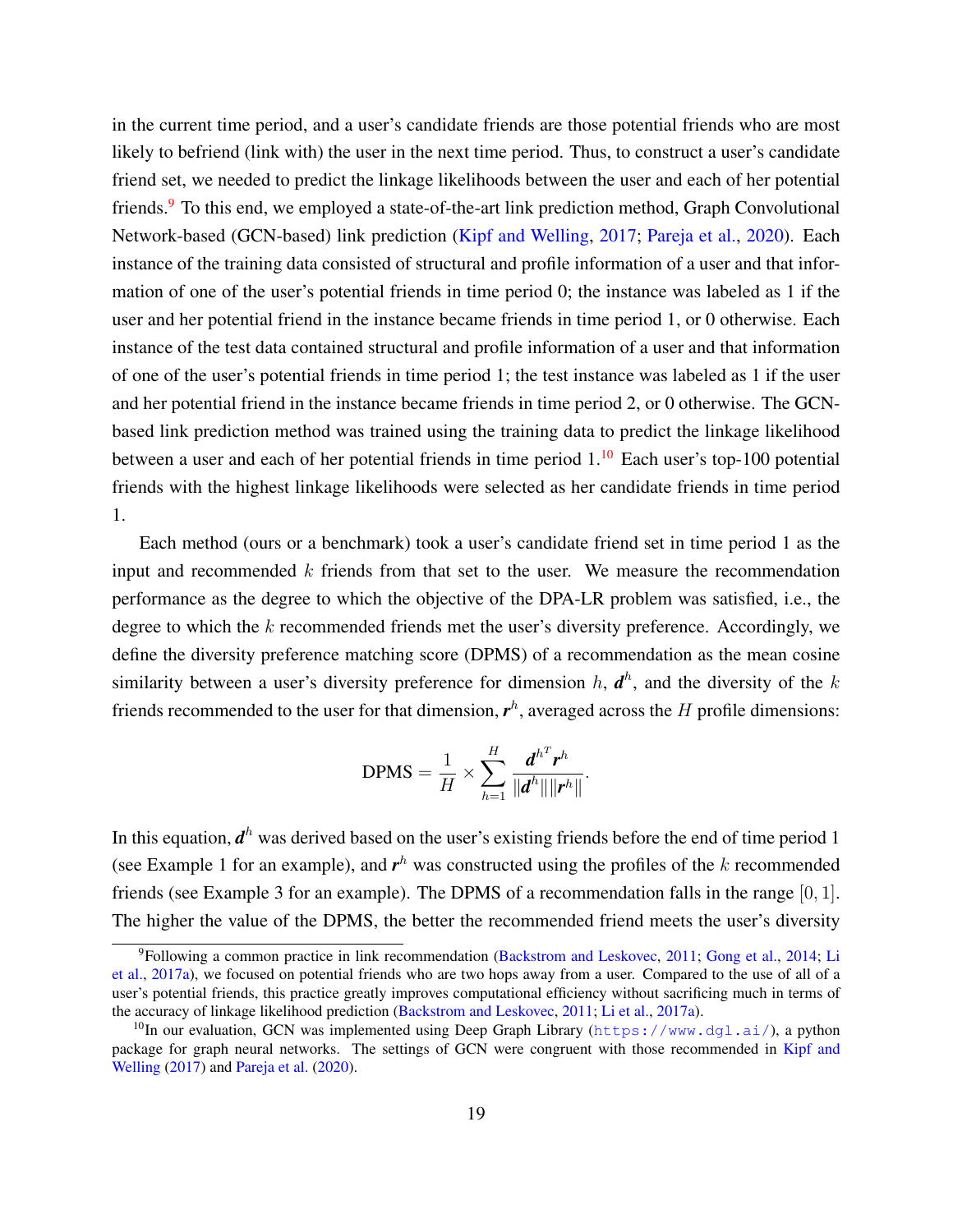preference. The DPMS of each compared method is calculated by averaging the DPMSs of its recommendations.

In addition, we also evaluated the recommendation performance using conventional link recommendation metrics: precision, recall, and the F1 score [\(Backstrom and Leskovec,](#page-31-0) [2011;](#page-31-0) [Li et al.,](#page-33-2) [2017a\)](#page-33-2). These metrics collectively reflect the accuracy of a recommendation. Let  $TP$  denote the number of friends recommended to a user in time period 1 who actually become the user's friends in time period 2, and let  $P$  be the number of the user's friends who are added in time period 2. The precision of a recommendation is the percentage of the  $k$  friends recommended to a user in time period 1 who actually become the user's friends in time period 2:

$$
precision = \frac{TP}{k}.
$$

The recall of a recommendation is the percentage of a user's friends added in time period 2 who also appear in the set of k friends recommended to the user in time period 1:

$$
\text{recall} = \frac{TP}{P}.
$$

The F1 score of a recommendation is the harmonic mean of precision and recall:

$$
F1 = \frac{2 \times \text{precision} \times \text{recall}}{\text{precision} + \text{recall}}.
$$

The precision, recall, and F1 score for a method are computed by averaging the precisions, recalls, and F1 scores of its recommendations.

### 5.3 Evaluation Results

Following the evaluation procedure, we compared the performance of the methods in Table 4 by setting  $k = 10$ , i.e., recommending 10 friends to a user. For the benchmark methods that balance the trade-off between recommendation accuracy and diversity, including MMR, MSD, and DPP, we set the diversity weight  $\theta$  to 0.5, indicating an equal weight for recommendation accuracy and diversity.<sup>[11](#page-0-0)</sup> Table 5 reports the performance of each method for the four evaluation metrics, with the percentage improvement of our method over a benchmark listed in parentheses under the benchmark's performance. As Table 5 shows, our method attains the best performance on all evaluation metrics. For DPMS, our method outperforms the benchmarks by a range of 117.27%

<sup>&</sup>lt;sup>11</sup>These benchmarks aim to optimize the weighted sum of recommendation accuracy and diversity. Given the diversity weight  $\theta$ , the accuracy weight is  $1 - \theta$  [\(Ziegler et al.,](#page-35-0) [2005;](#page-35-0) [Zhang and Hurley,](#page-35-6) [2008;](#page-35-6) [Chen et al.,](#page-32-5) [2018\)](#page-32-5).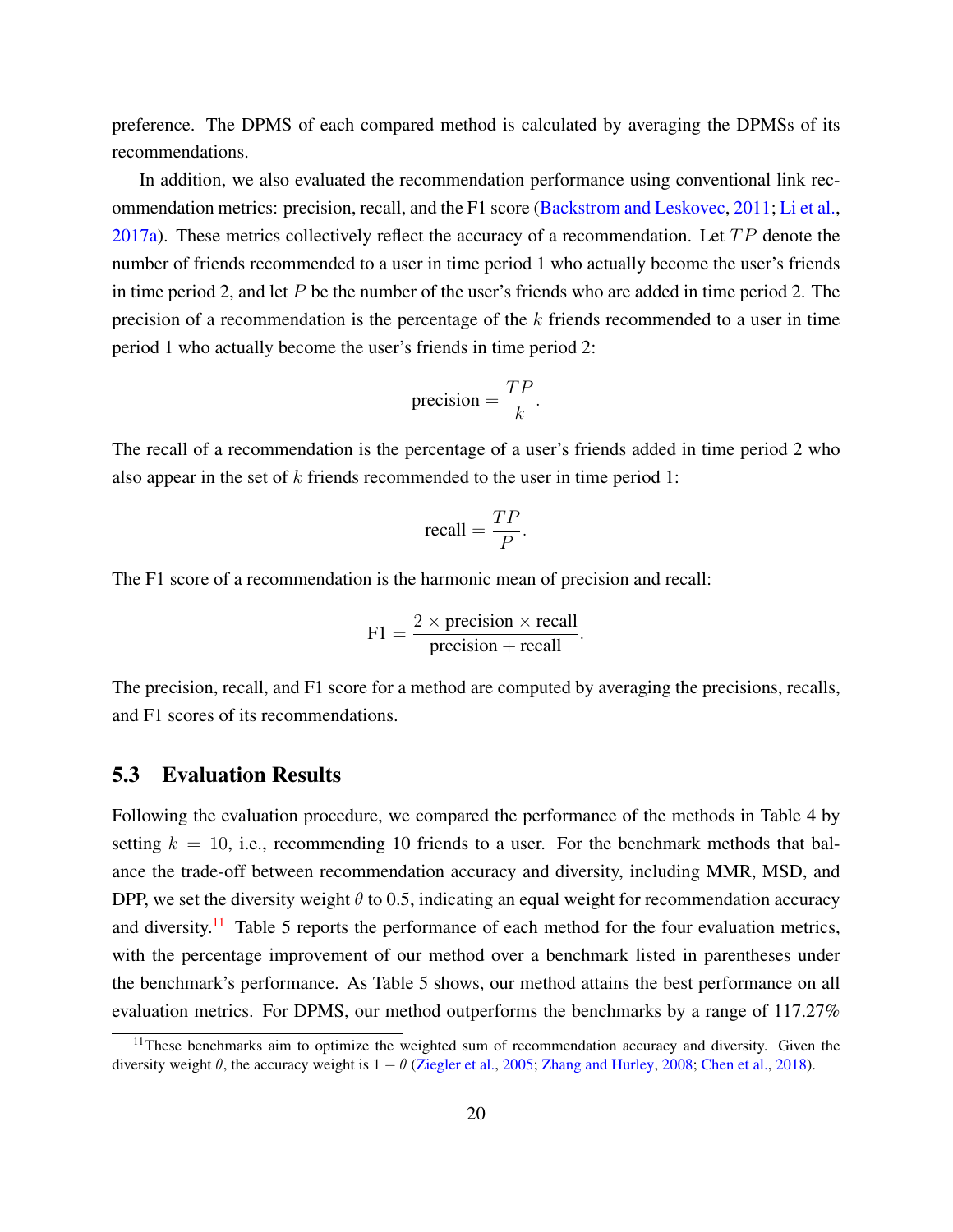to 239.44%, suggesting that friends recommended by DPA-LR satisfy users' diversity preferences substantially better than those recommended by any of the benchmark methods. For recommendation accuracy, our method surpasses the respective best performing benchmark by 22.17% in precision, by 33.37% in recall, and by 28.89% in F1 score. Considering the sheer number of users in the data set, such improvements in recommendation accuracy mean that considerably more candidate friends recommended by our method become actual friends, compared to the benchmarks. We further applied the paired t-test to the performance results for the recommendations made by each method and found that our method significantly outperformed each benchmark method across all four metrics ( $p < 0.001$ ). Overall, compared to the benchmark methods, our method not only caters better to users' diversity preferences but also provides more accurate recommendations.

| <b>Method</b>       | <b>DPMS</b>  | <b>Precision</b> | <b>Recall</b> | <b>F1 Score</b> |
|---------------------|--------------|------------------|---------------|-----------------|
| DPA-LR              | 0.4559       | 0.1541           | 0.1559        | 0.1149          |
| $MMR(\theta = 0.5)$ | 0.1813       | 0.1214           | 0.1089        | 0.0870          |
|                     | (151.43%)    | $(26.95\%)$      | $(43.11\%)$   | (32.07%)        |
| $MSD(\theta = 0.5)$ | 0.1343       | 0.1114           | 0.1035        | 0.0810          |
|                     | $(239.44\%)$ | $(38.30\%)$      | $(50.56\%)$   | $(41.82\%)$     |
| $DPP(\theta = 0.5)$ | 0.1968       | 0.1222           | 0.1169        | 0.0881          |
|                     | $(131.64\%)$ | $(26.11\%)$      | (33.37%)      | (30.37%)        |
| <b>DiRec</b>        | 0.2099       | 0.1262           | 0.1128        | 0.0892          |
|                     | (117.27%)    | (22.17%)         | (38.19%)      | $(28.89\%)$     |

Table 5: Performance Comparison between DPA-LR and Benchmarks  $(k=10)$ 

Note: Percentage improvement of our method over a benchmark listed in parentheses.

To check the robustness of our method's superiority over the benchmark methods, we conducted additional experiments by varying the number  $k$  of recommended friends between 6 and 14. As reported in Table 6, DPA-LR substantially outperforms each benchmark on all four metrics across the investigated values of k. In particular, DPA-LR surpasses the respective best performing benchmark by a range of 96.35% to 128.14% in DPMS, 19.63% to 22.75% in precision, 27.31% to 38.45% in recall, and 25.87% to 32.30% in F1 score. Our method's outperformance of each benchmark is statistically significant across  $k$  ( $p < 0.001$ ).

**Table 6 Performance Comparison between DPA-LR and Benchmarks:** k**=6 to** k**=14**

| <b>Metric</b> | Method               | $k=6$                  | $k = 8$                | $k=10$                 | $k = 12$               | $k = 14$               |
|---------------|----------------------|------------------------|------------------------|------------------------|------------------------|------------------------|
| <b>DPMS</b>   | DPA-LR               | 0.3998                 | 0.4100                 | 0.4559                 | 0.4595                 | 0.4612                 |
|               | MMR $(\theta = 0.5)$ | 0.1596<br>$(150.55\%)$ | 0.1700<br>$(141.18\%)$ | 0.1813<br>$(151.43\%)$ | 0.1927<br>$(138.43\%)$ | 0.2038<br>$(126.32\%)$ |

Continued on next page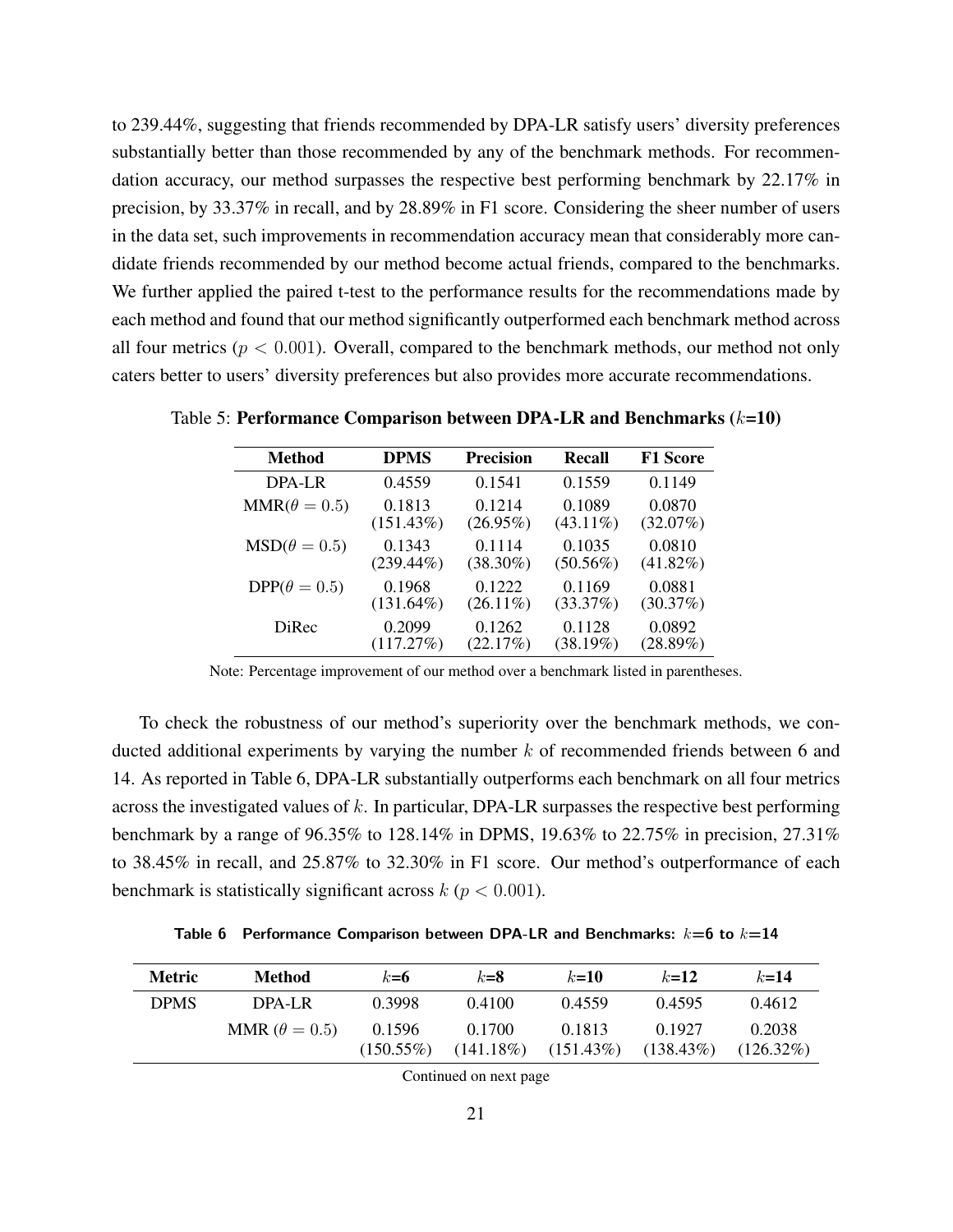| Metric    | <b>Method</b>              | $k=6$                  | $k=8$                  | $k=10$                 | $k=12$                 | $k=14$                 |
|-----------|----------------------------|------------------------|------------------------|------------------------|------------------------|------------------------|
|           | $\text{MSD}(\theta = 0.5)$ | 0.0885<br>$(351.50\%)$ | 0.1068<br>$(283.81\%)$ | 0.1343<br>$(239.44\%)$ | 0.1499<br>$(206.48\%)$ | 0.1645<br>$(180.44\%)$ |
|           | DPP ( $\theta = 0.5$ )     | 0.1455<br>(174.75%)    | 0.1715<br>$(139.04\%)$ | 0.1968<br>$(131.64\%)$ | 0.2136<br>$(115.11\%)$ | 0.2303<br>$(100.31\%)$ |
|           | <b>DiRec</b>               | 0.1752<br>$(128.14\%)$ | 0.1943<br>$(111.06\%)$ | 0.2099<br>(117.27%)    | 0.2232<br>$(105.88\%)$ | 0.2349<br>(96.35%)     |
| Precision | DPA-LR                     | 0.1619                 | 0.1577                 | 0.1541                 | 0.1509                 | 0.1479                 |
|           | MMR ( $\theta = 0.5$ )     | 0.1274<br>$(27.11\%)$  | 0.1234<br>(27.75%)     | 0.1214<br>$(26.95\%)$  | 0.1204<br>$(25.31\%)$  | 0.1193<br>$(23.94\%)$  |
|           | $\text{MSD}(\theta = 0.5)$ | 0.1099<br>(47.27%)     | 0.1108<br>$(42.31\%)$  | 0.1114<br>$(38.30\%)$  | 0.1118<br>$(35.00\%)$  | 0.1117<br>$(32.40\%)$  |
|           | DPP ( $\theta = 0.5$ )     | 0.1277<br>$(26.82\%)$  | 0.1252<br>$(25.96\%)$  | 0.1222<br>$(26.11\%)$  | 0.1203<br>(25.38%)     | 0.1193<br>$(23.99\%)$  |
|           | DiRec                      | 0.1353<br>$(19.63\%)$  | 0.1299<br>$(21.44\%)$  | 0.1262<br>(22.17%)     | 0.1231<br>(22.52%)     | 0.1205<br>(22.75%)     |
| Recall    | DPA-LR                     | 0.1024                 | 0.1302                 | 0.1559                 | 0.1792                 | 0.2015                 |
|           | MMR ( $\theta = 0.5$ )     | 0.0692<br>(47.97%)     | 0.0889<br>(46.47%)     | 0.1089<br>$(43.11\%)$  | 0.1297<br>(38.23%)     | 0.1502<br>$(34.18\%)$  |
|           | $\text{MSD}(\theta = 0.5)$ | 0.0611<br>$(67.45\%)$  | 0.0821<br>(58.57%)     | 0.1035<br>$(50.56\%)$  | 0.1246<br>$(43.80\%)$  | 0.1457<br>(38.35%)     |
|           | DPP ( $\theta = 0.5$ )     | 0.0739<br>$(38.45\%)$  | 0.0961<br>$(35.48\%)$  | 0.1169<br>(33.37%)     | 0.1376<br>$(30.22\%)$  | 0.1583<br>(27.31%)     |
|           | <b>DiRec</b>               | 0.0707<br>$(44.71\%)$  | 0.0914<br>$(42.45\%)$  | 0.1128<br>(38.19%)     | 0.1334<br>$(34.32\%)$  | 0.1535<br>$(31.31\%)$  |
| F1 Score  | DPA-LR                     | 0.0945                 | 0.1061                 | 0.1149                 | 0.1215                 | 0.1268                 |
|           | MMR ( $\theta = 0.5$ )     | 0.0693<br>(36.37%)     | 0.0787<br>(34.79%)     | 0.0870<br>(32.07%)     | 0.0945<br>$(28.51\%)$  | 0.1007<br>(25.87%)     |
|           | $\text{MSD}(\theta = 0.5)$ | 0.0603<br>$(56.69\%)$  | 0.0715<br>(48.39%)     | 0.0810<br>$(41.82\%)$  | 0.0889<br>$(36.66\%)$  | 0.0954<br>$(32.84\%)$  |
|           | DPP ( $\theta = 0.5$ )     | 0.0705<br>$(34.05\%)$  | 0.0807<br>(31.55%)     | 0.0881<br>(30.37%)     | 0.0946<br>(28.45%)     | 0.1004<br>(26.28%)     |
|           | DiRec                      | 0.0714<br>$(32.30\%)$  | 0.0810<br>$(31.00\%)$  | 0.0892<br>(28.89%)     | 0.0955<br>(27.22%)     | 0.1005<br>$(26.07\%)$  |

Table 6 **– continued from previous page**

Note: Percentage improvement of our method over a benchmark listed in parentheses.

We performed additional robustness checks by changing the diversity weight  $\theta$  for the benchmarks MMR, MSD, and DPP from 0.1 to 0.9 with an increment of 0.1. As  $\theta$  increases from 0.1 to 0.9, these benchmarks weight diversity more and recommendation accuracy less, and they change from highly skewed toward accuracy ( $\theta = 0.1$ ) to balanced accuracy and diversity ( $\theta = 0.5$ ) and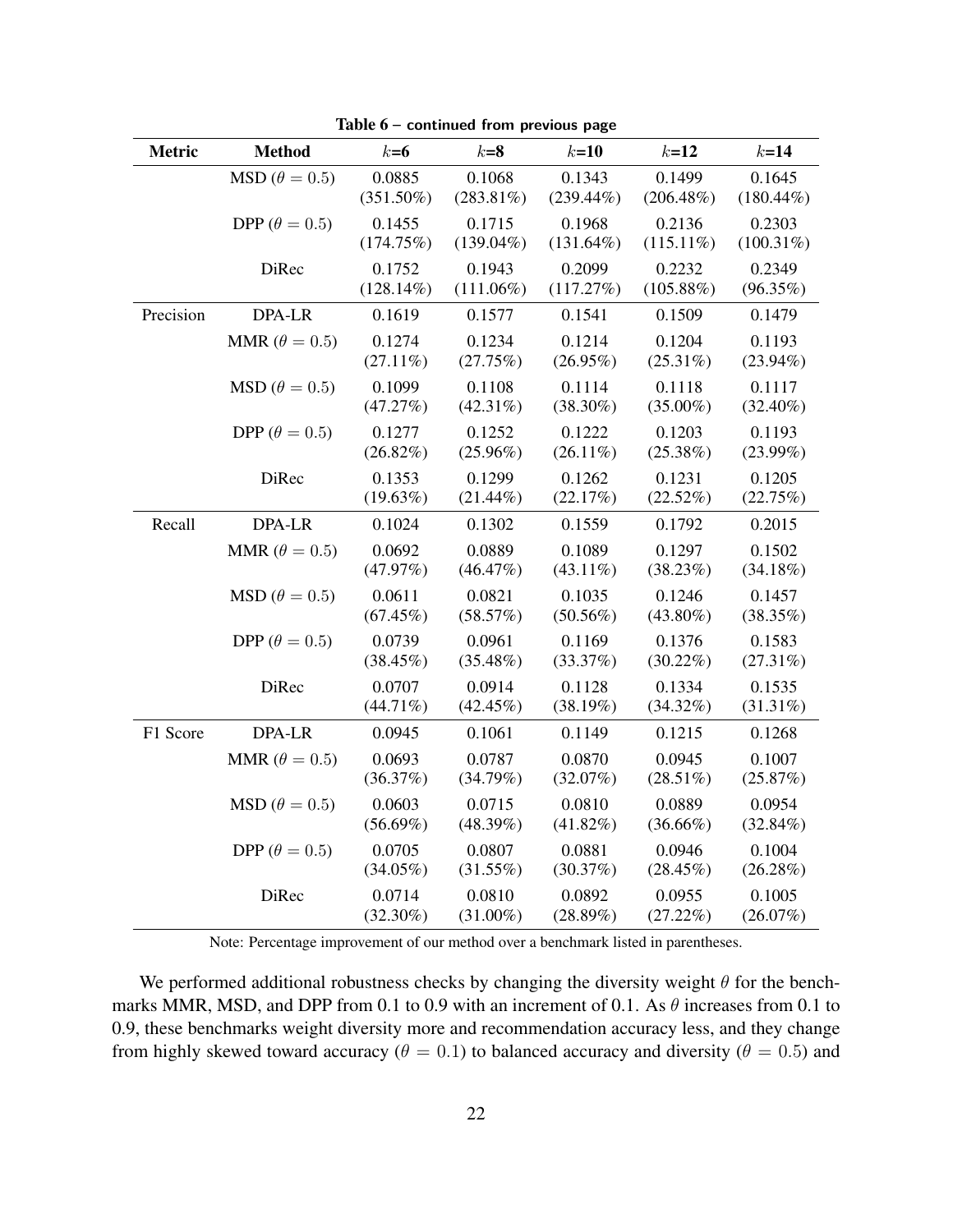then to highly skewed toward diversity ( $\theta = 0.9$ ). As reported in Table 7, our method substantially and significantly outperforms each benchmark across the values of  $\theta$  ( $p < 0.001$ ). We also compared the performance of our method and the benchmarks using another large-scale online social network data set and report the superior performance of our method over the benchmarks in Appendix D. Taken together, our evaluations demonstrate the superiority of our method over the benchmarks across different numbers  $k$  of recommended friends, with various diversity weights  $\theta$ , and using different data sets.

| <b>Method</b> | <b>Diversity Weight</b> | <b>DPMS</b>            | <b>Precision</b>      | <b>Recall</b>         | <b>F1 Score</b>       |
|---------------|-------------------------|------------------------|-----------------------|-----------------------|-----------------------|
| DPA-LR        |                         | 0.4559                 | 0.1541                | 0.1559                | 0.1149                |
| <b>MMR</b>    | $\theta = 0.1$          | 0.2265<br>(101.27%)    | 0.1366<br>$(12.85\%)$ | 0.1152<br>$(35.34\%)$ | 0.0953<br>$(20.54\%)$ |
|               | $\theta = 0.2$          | 0.2086<br>$(118.56\%)$ | 0.1327<br>$(16.16\%)$ | 0.1142<br>$(36.54\%)$ | 0.0935<br>$(22.90\%)$ |
|               | $\theta = 0.3$          | 0.1948<br>(134.03%)    | 0.1284<br>$(20.05\%)$ | 0.1121<br>$(39.06\%)$ | 0.0910<br>$(26.23\%)$ |
|               | $\theta = 0.4$          | 0.1866<br>$(144.34\%)$ | 0.1246<br>(23.73%)    | 0.1103<br>$(41.39\%)$ | 0.0889<br>$(29.30\%)$ |
|               | $\theta = 0.5$          | 0.1813<br>(151.43%)    | 0.1214<br>$(26.95\%)$ | 0.1089<br>$(43.11\%)$ | 0.0870<br>(32.07%)    |
|               | $\theta = 0.6$          | 0.1557<br>(192.78%)    | 0.1022<br>(50.78%)    | 0.0936<br>$(66.52\%)$ | 0.0740<br>$(55.25\%)$ |
|               | $\theta = 0.7$          | 0.1745<br>(161.28%)    | 0.1187<br>(29.88%)    | 0.1101<br>$(41.62\%)$ | 0.0860<br>(33.63%)    |
|               | $\theta = 0.8$          | 0.1724<br>$(164.44\%)$ | 0.1186<br>$(30.01\%)$ | 0.1131<br>(37.83%)    | 0.0866<br>$(32.68\%)$ |
|               | $\theta = 0.9$          | 0.1719<br>(165.17%)    | 0.1191<br>(29.38%)    | 0.1189<br>$(31.09\%)$ | 0.0883<br>$(30.08\%)$ |
| <b>MSD</b>    | $\theta = 0.1$          | 0.1960<br>$(132.66\%)$ | 0.1282<br>$(20.23\%)$ | 0.1109<br>$(40.53\%)$ | 0.0906<br>$(26.80\%)$ |
|               | $\theta = 0.2$          | 0.1756<br>$(159.60\%)$ | 0.1229<br>$(25.44\%)$ | 0.1083<br>(43.97%)    | 0.0875<br>$(31.25\%)$ |
|               | $\theta = 0.3$          | 0.1601<br>(184.73%)    | 0.1188<br>$(29.71\%)$ | 0.1064<br>$(46.51\%)$ | 0.0852<br>$(34.91\%)$ |
|               | $\theta = 0.4$          | 0.1467<br>$(210.80\%)$ | 0.1149<br>$(34.18\%)$ | 0.1044<br>$(49.33\%)$ | 0.0828<br>$(38.74\%)$ |
|               | $\theta = 0.5$          | 0.1343<br>$(239.44\%)$ | 0.1114<br>$(38.30\%)$ | 0.1035<br>$(50.56\%)$ | 0.0810<br>$(41.82\%)$ |
|               | $\theta = 0.6$          | 0.1230                 | 0.1079                | 0.1024                | 0.0790                |

**Table 7** Performance Comparison between DPA-LR and Benchmarks  $(k=10)$ :  $\theta = 0.1$  to  $\theta = 0.9$ 

Continued on next page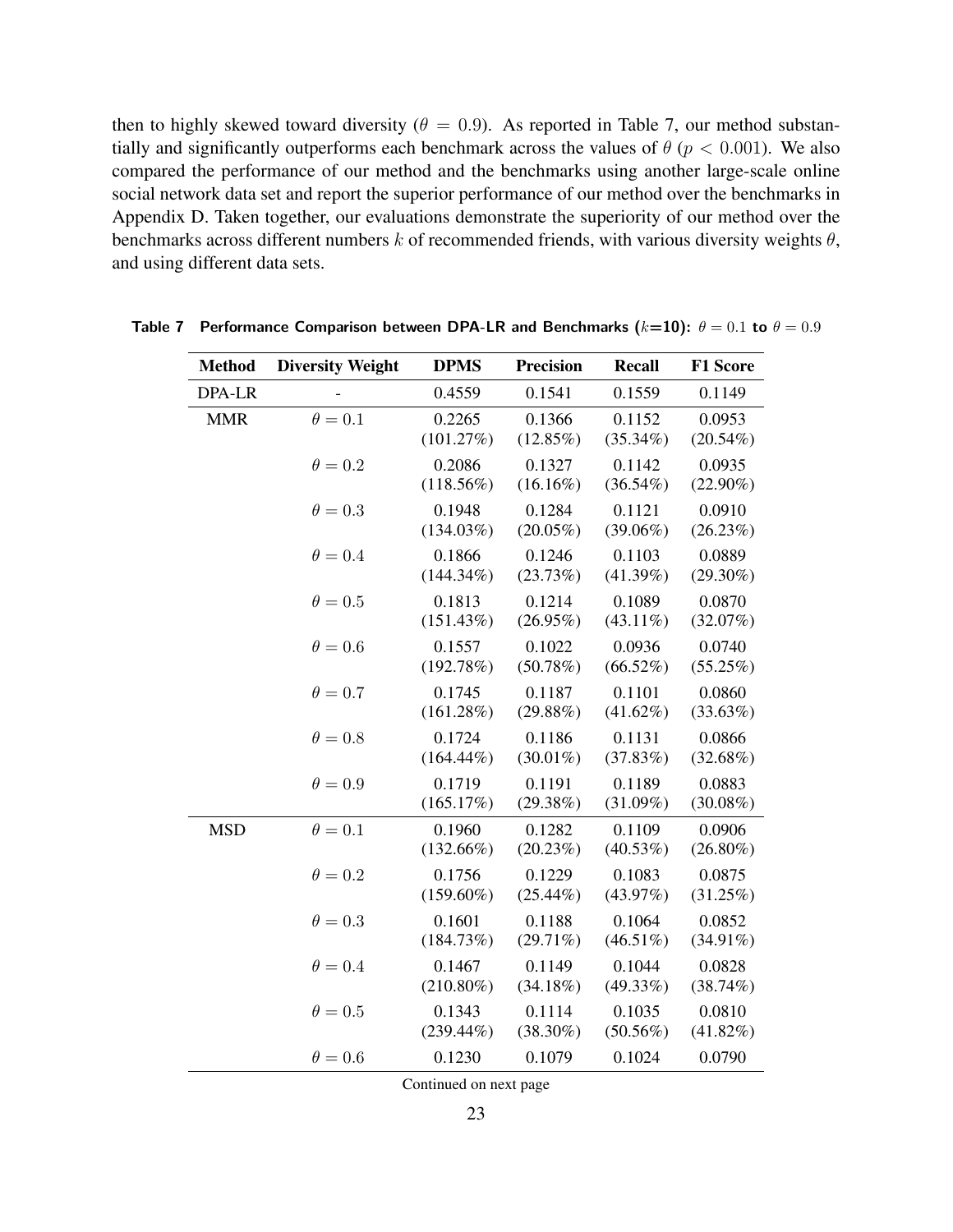| <b>Method</b> | <b>Diversity Weight</b> | <b>DPMS</b>  | <b>Precision</b> | <b>Recall</b> | <b>F1 Score</b> |
|---------------|-------------------------|--------------|------------------|---------------|-----------------|
|               |                         | (270.77%)    | $(42.82\%)$      | $(52.31\%)$   | $(45.41\%)$     |
|               | $\theta = 0.7$          | 0.1129       | 0.1047           | 0.1018        | 0.0773          |
|               |                         | $(303.91\%)$ | (47.19%)         | $(53.15\%)$   | $(48.61\%)$     |
|               | $\theta = 0.8$          | 0.1052       | 0.1017           | 0.1014        | 0.0757          |
|               |                         | (333.57%)    | $(51.58\%)$      | $(53.72\%)$   | $(51.88\%)$     |
|               | $\theta = 0.9$          | 0.1008       | 0.1000           | 0.1010        | 0.0749          |
|               |                         | (352.15%)    | $(54.21\%)$      | $(54.33\%)$   | $(53.36\%)$     |
| <b>DPP</b>    | $\theta = 0.1$          | 0.1969       | 0.1228           | 0.1177        | 0.0886          |
|               |                         | (131.56%)    | $(25.50\%)$      | $(32.42\%)$   | (29.73%)        |
|               | $\theta = 0.2$          | 0.1970       | 0.1227           | 0.1176        | 0.0885          |
|               |                         | (131.43%)    | $(25.60\%)$      | $(32.55\%)$   | (29.83%)        |
|               | $\theta = 0.3$          | 0.1969       | 0.1226           | 0.1174        | 0.0884          |
|               |                         | (131.56%)    | (25.72%)         | (32.75%)      | $(29.96\%)$     |
|               | $\theta = 0.4$          | 0.1968       | 0.1224           | 0.1172        | 0.0883          |
|               |                         | $(131.64\%)$ | $(25.89\%)$      | $(33.01\%)$   | $(30.14\%)$     |
|               | $\theta = 0.5$          | 0.1968       | 0.1222           | 0.1169        | 0.0881          |
|               |                         | $(131.64\%)$ | $(26.11\%)$      | (33.37%)      | (30.37%)        |
|               | $\theta = 0.6$          | 0.1968       | 0.1219           | 0.1165        | 0.0879          |
|               |                         | $(131.66\%)$ | $(26.42\%)$      | (33.87%)      | $(30.72\%)$     |
|               | $\theta = 0.7$          | 0.1968       | 0.1214           | 0.1157        | 0.0875          |
|               |                         | (131.69%)    | $(26.95\%)$      | (34.79%)      | $(31.35\%)$     |
|               | $\theta = 0.8$          | 0.1968       | 0.1205           | 0.1141        | 0.0867          |
|               |                         | $(131.70\%)$ | $(27.94\%)$      | $(36.64\%)$   | $(32.50\%)$     |
|               | $\theta = 0.9$          | 0.1968       | 0.1182           | 0.1106        | 0.0848          |
|               |                         | $(131.71\%)$ | $(30.36\%)$      | $(40.95\%)$   | $(35.42\%)$     |

Table 7 **– continued from previous page**

Note: Percentage improvement of our method over a benchmark listed in parentheses.

### 5.4 Analysis of Performance

Having demonstrated the superiority of our DPA-LR method over the benchmarks, it is intriguing to connect its superior performance to its methodological novelty. Recall that our method takes candidate friends produced by GCN-based link prediction as inputs and chooses which of these candidate friends to recommend by optimizing each user's diversity preference at the dimension level (this is its methodological novelty). If we drop this methodological novelty, our method reduces to the method that recommends friends with the highest linkage likelihoods predicted by GCN-based link prediction, namely GCN-based link recommendation (GCN-LR). We implemented GCN-LR and compared its performance with that of our method. As reported in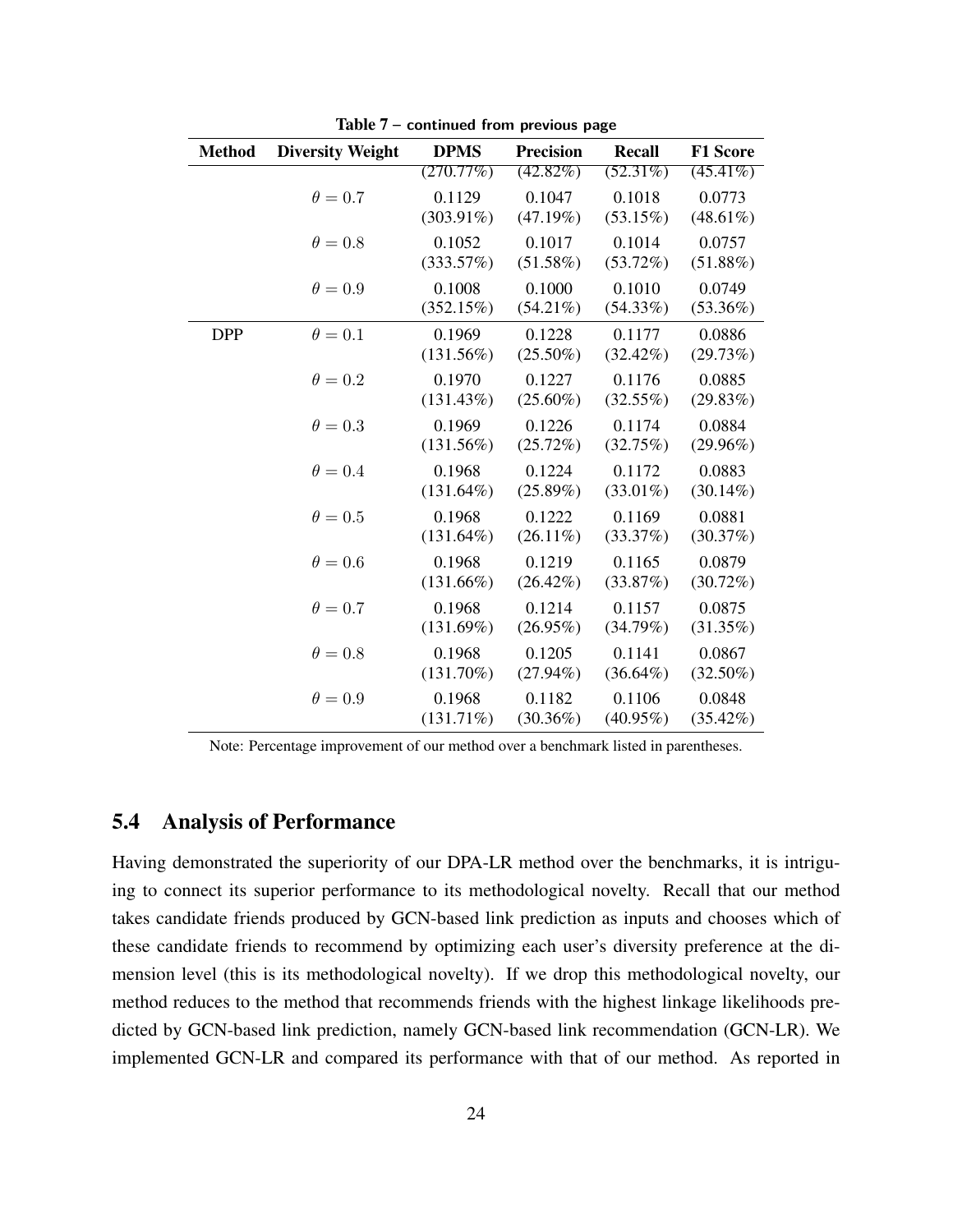Table 8, compared to GCN-LR, our method improves DPMS by  $90.89\%$  ( $p < 0.001$ ), which can be attributed to its optimization of each user's diversity preference. Moreover, because friends recommended by our method better satisfy a user's diversity preference (i.e., an improved DPMS), they are more likely to be accepted by the user. Consequently, our method substantially and significantly outperforms GCN-LR in precision, recall, and F1 score ( $p < 0.001$ ). These performance improvements are directly contributed by the methodological novelty of our method, as our method reduces to GCN-LR by dropping the methodological novelty. We also report the performance of a representative benchmark method (MMR) in Table 8. Like our method, MMR also takes candidate friends produced by GCN-based link prediction as inputs. Different from our method, however, MMR increases the diversity of friends recommended to a user at the cost of recommendation accuracy [\(Kaminskas and Bridge,](#page-33-10) [2016\)](#page-33-10). As a result, MMR performs worse than GCN-LR in precision, recall, and the F1 score (i.e., recommendation accuracy) as well as DPMS (as diversity is different from diversity preference). Taken together, the methodological novelty of our method contributes to its outperformance of GCN-LR, while the design of the benchmark methods leads to their underperformance with respect to GCN-LR, which explains the superiority of our method over the benchmarks.

| <b>Method</b>          | <b>DPMS</b>  | <b>Precision</b> | Recall      | <b>F1 Score</b> |
|------------------------|--------------|------------------|-------------|-----------------|
| DPA-LR                 | 0.4559       | 0.1541           | 0.1559      | 0.1149          |
| <b>GCN-LR</b>          | 0.2389       | 0.1380           | 0.1147      | 0.0956          |
|                        | $(90.89\%)$  | $(11.72\%)$      | $(35.98\%)$ | $(20.24\%)$     |
| MMR ( $\theta = 0.5$ ) | 0.1813       | 0.1214           | 0.1089      | 0.0870          |
|                        | $(151.43\%)$ | $(26.95\%)$      | $(43.11\%)$ | $(32.07\%)$     |

Table 8: Performance Comparison between DPA-LR, GCN-LR, and MMR  $(k=10)$ 

Note: Percentage improvement of our method over a benchmark listed in parentheses.

To further scrutinize the superior performance of our method, we modified benchmark method MMR so that it aims to meet each user's diversity preference, where diversity preference matching is formulated the same as in the objective function of the DPA-LR problem (i.e., problem (1)). The modified method, namely, diversity preference-aware MMR (DPA-MMR), maximizes the weighted sum of diversity preference matching and recommendation accuracy, whereas MMR optimizes the weighted sum of diversity and recommendation accuracy. We implemented DPA-MMR with a range of weights  $\sigma$  for diversity preference matching, i.e.,  $\sigma = 0.1, 0.5, 0.9$ . Table 9 compares the performance of our method and DPA-MMR. As reported in Table 9, our method substantially and significantly outperforms DPA-MMR across  $\sigma$  on all performance measures ( $p < 0.001$ ). Since both our method and DPA-MMR consider diversity preference, the superiority of our method over DPA-MMR can be solely attributed to our method's methodological advantage.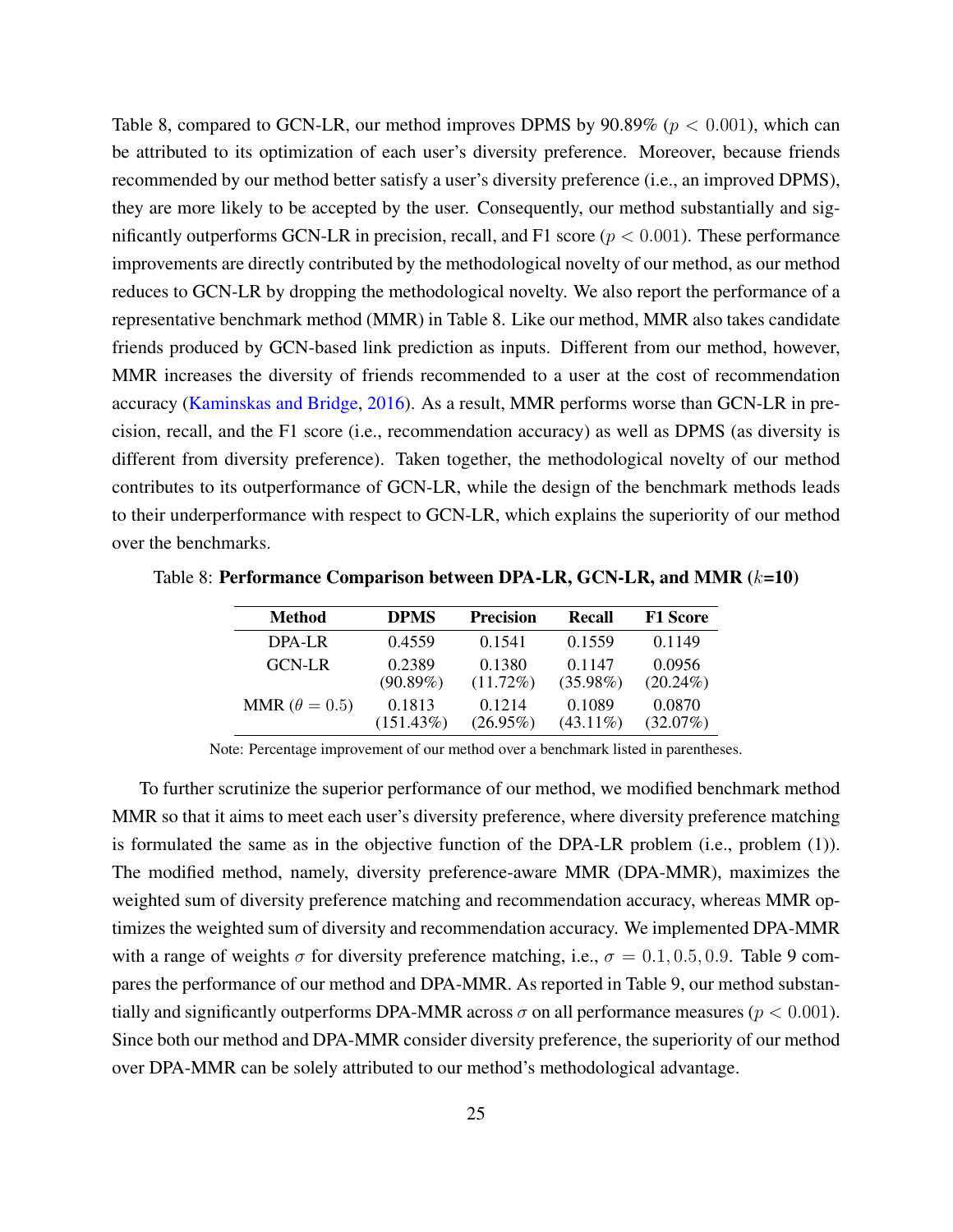| <b>Method</b>              | <b>DPMS</b> | <b>Precision</b> | <b>Recall</b> | <b>F1 Score</b> |
|----------------------------|-------------|------------------|---------------|-----------------|
| $DPA-I.R$                  | 0.4559      | 0.1541           | 0.1559        | 0.1149          |
| DPA-MMR ( $\sigma = 0.1$ ) | 0.2332      | 0.1415           | 0.1179        | 0.0979          |
|                            | $(95.56\%)$ | $(8.96\%)$       | $(32.29\%)$   | $(17.32\%)$     |
| DPA-MMR ( $\sigma = 0.5$ ) | 0.3096      | 0.1420           | 0.1255        | 0.1007          |
|                            | $(47.26\%)$ | $(8.56\%)$       | $(24.28\%)$   | $(14.13\%)$     |
| DPA-MMR ( $\sigma = 0.9$ ) | 0.3696      | 0.1415           | 0.1395        | 0.1044          |
|                            | $(23.36\%)$ | $(8.91\%)$       | (11.79%)      | $(10.06\%)$     |

Table 9: Performance Comparison between DPA-LR and DPA-MMR  $(k=10)$ 

Note: Percentage improvement of our method over a benchmark listed in parentheses.

It is also interesting to compare the performance of our method with that of state-of-the-art link recommendation methods, which apply graph neural networks to represent users' structural and profile information, feed these representations into a classifier (e.g., MLP) to predict linkage likelihoods, and recommend friends with the highest linkage likelihoods [\(Wu et al.,](#page-35-3) [2020\)](#page-35-3). In particular, we implemented three state-of-the-art link recommendation methods, each of which was developed based on a representative graph neural network: graph convolutional network-based link recommendation [\(Kipf and Welling,](#page-33-9) [2017,](#page-33-9) GCN-LR), GraphSage-based link recommendation [\(Hamilton et al.,](#page-33-15) [2017a,](#page-33-15) GraphSage-LR), and graph attention network-based link recommendation (Veličković et al., [2018,](#page-34-7) GAT-LR).<sup>[12](#page-0-0)</sup> Table 10 compares the performance between these methods and our DPA-LR method for  $k = 10$ . As reported, DPA-LR substantially and significantly outperforms each of the compared methods on all performance metrics ( $p < 0.001$ ). The superiority of our method is attributed to its consideration of diversity preference, which is neglected by existing link recommendation methods. Consequently, friends recommended by our method meet a user's diversity preference better (better DPMS) and thus are more likely to be accepted by the user (higher precision, recall and  $F1$  score). We further varied k between 6 and 14 and obtained similar results, as reported in Appendix E.

<sup>&</sup>lt;sup>12</sup>GCN, GraphSage, and GAT were implemented using Deep Graph Library (<https://www.dgl.ai/>) with settings recommended in their respective papers.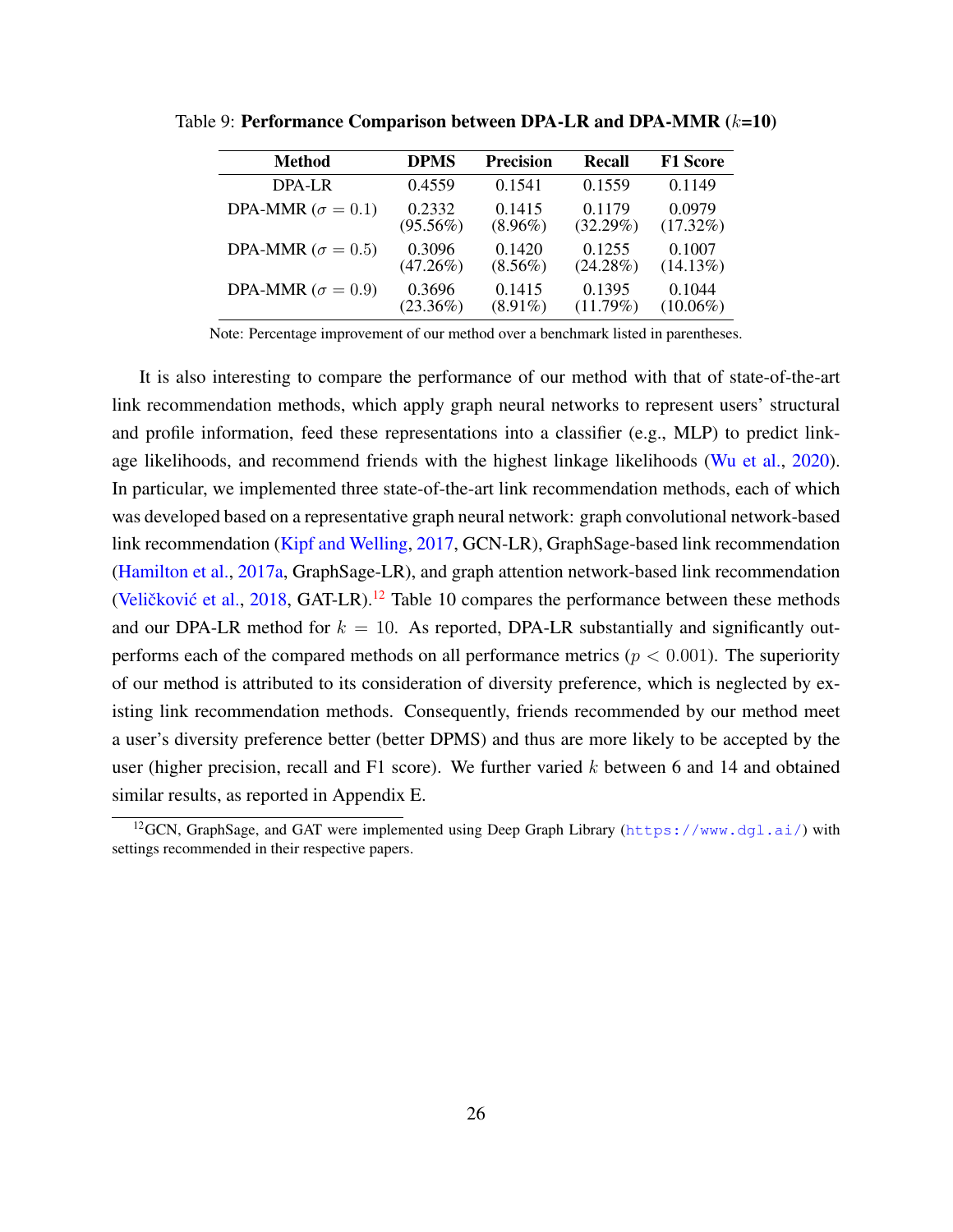| <b>Method</b> | <b>DPMS</b> | <b>Precision</b> | <b>Recall</b> | <b>F1 Score</b> |
|---------------|-------------|------------------|---------------|-----------------|
| $DPA-I.R$     | 0.4559      | 0.1541           | 0.1559        | 0.1149          |
| <b>GCN-LR</b> | 0.2389      | 0.1380           | 0.1147        | 0.0956          |
|               | $(90.89\%)$ | $(11.72\%)$      | $(35.98\%)$   | $(20.24\%)$     |
| GraphSage-LR  | 0.1895      | 0.1234           | 0.1341        | 0.0950          |
|               | (140.59%)   | $(24.94\%)$      | $(16.26\%)$   | $(20.95\%)$     |
| <b>GAT-LR</b> | 0.1992      | 0.1206           | 0.1194        | 0.0890          |
|               | (128.89%)   | (27.79%)         | $(30.61\%)$   | $(29.16\%)$     |

Table 10: Comparison between DPA-LR and State-of-the-art Link Recommendation Methods  $(k=10)$ 

Note: Percentage improvement of our method over a benchmark listed in parentheses.

We also analyzed the convergence of the iterative algorithm presented in Figure 1, the core component of our method. Figure 2 plots the error norm  $\|\boldsymbol{\delta}^l\|$  after each iteration for a user. As shown, the algorithm converges after 8 iterations, i.e.,  $\|\delta^l\| < \varepsilon$ , where the convergence threshold  $\varepsilon$  is set to 10<sup>-3</sup>. Averaged across the users, the algorithm converges after 7 iterations. Additionally, we observed that the parameters  $(\gamma, \beta)$  converged to the same solution irrespective of their initializations. Figure 3 plots the convergence of  $(\gamma, \beta)$  for a user, with 1,000 different random initializations.<sup>[13](#page-0-0)</sup> As shown, these parameters converge to the same solution, regardless of their initializations. Recall that the output of the iterative algorithm, i.e., the stationary point solution for problem (3), is derived by solving problem (4) with the parameters  $(\gamma, \beta)$ . Therefore, the algorithm produces the same stationary point solution, independent of the initializations of  $(\gamma, \beta)$ .





<sup>&</sup>lt;sup>13</sup>For the Google+ data set, both  $\gamma$  and  $\beta$  have four dimensions: major, school, employee, and place lived.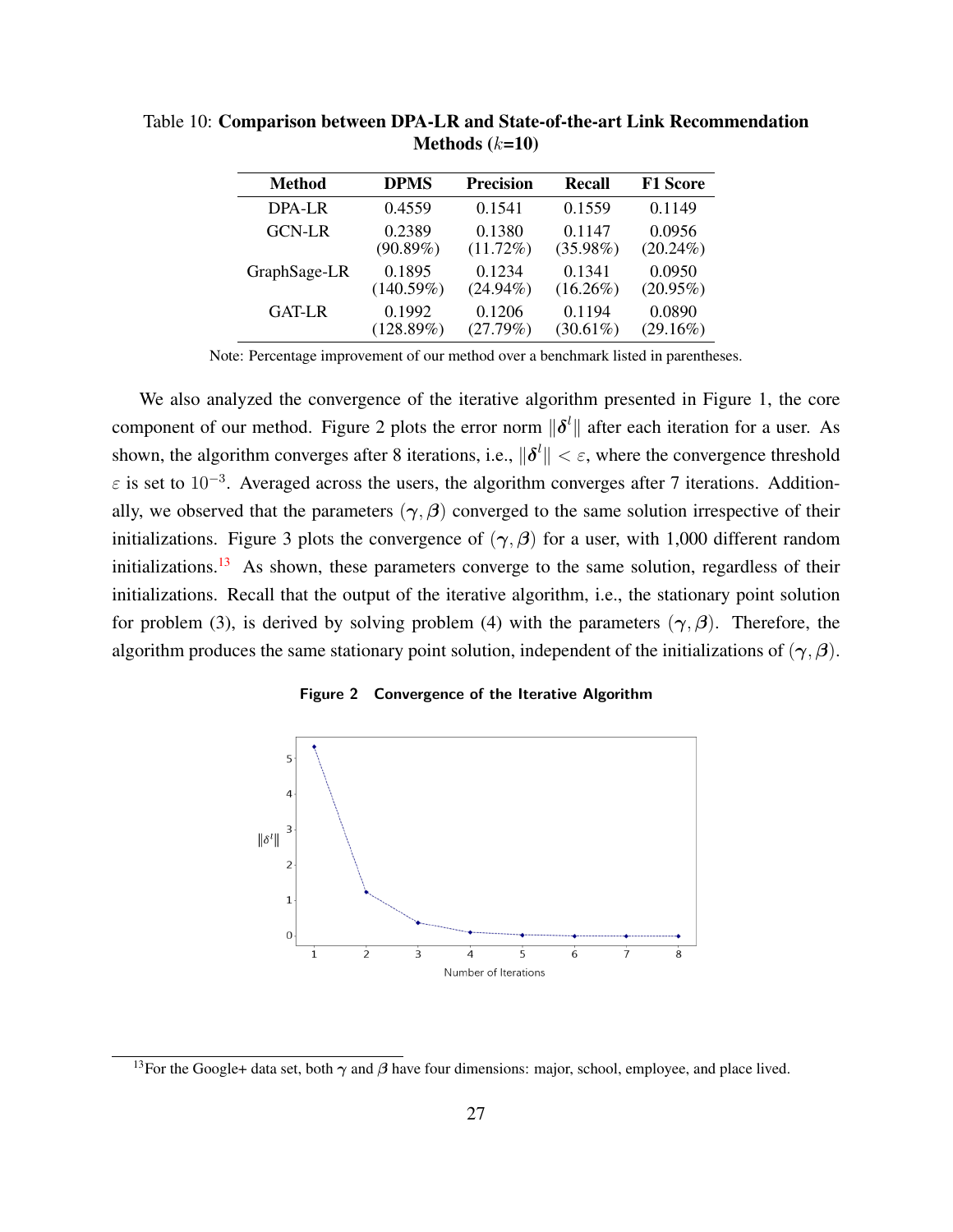

**Figure 3 Parameter Convergence with 1,000 Different Random Initializations**

Finally, it is interesting to analyze the gap between the approximate solution derived by our method and the optimal solution to the DPA-LR problem (i.e., problem (1)). Recall that problem (1) is a combinatorial optimization problem of selecting k friends out of  $|C^i|$  candidate friends for a user. We derive the optimal solution using exhaustive search, which goes through all possible combinations of k candidate friends and finds the one that optimizes the objective function of problem (1). Conducting exhaustive search for large  $|\mathbb{C}^i|$  is computational prohibitive. Therefore, we set  $|\mathbb{C}^i|$  to 30, 40, and 50, respectively, and k to 5. The number of possible combinations of selecting  $k = 5$  friends out of 30, 40, and 50 candidates are 142506, 658008, and 2118760, respectively. We evaluate the gap between the approximate solution and the optimal solution using the following two metrics. First, we measure the difference between the objective value attained by the approximate solution and that attained by the optimal solution, where an objective value is obtained by evaluating the objective function of problem (1) with a solution. We call this metric "objective difference". Second, we measure the overlap between the friends recommended by the approximate solution and those recommended by the optimal solution. We name this metric "recommendation overlap".

We ran experiments for 100 randomly sampled users by recommending  $k = 5$  friends out of  $|C^i|$  candidates for each user. As reported in Table 11, when  $|C^i| = 30$ , the average objective value attained by the optimal solution across the 100 users is 1.9382 whereas the average objective value attained by the approximate solution is 1.9012; and the objective difference between the two solutions is 1.91%, which means that the average objective value attained by the approximate solution is 1.91% lower than that attained by the optimal solution. We also observe small objective differences for the cases of  $|\mathbb{C}^i| = 40$  and  $|\mathbb{C}^i| = 50$ . For the other metric, the average recommendation overlap is 4.17 when  $|\mathbb{C}^i| = 30$ . On average, out of 5 recommended friends, 4.17 friends recommended by the approximate solution are the same as those recommended by the optimal so-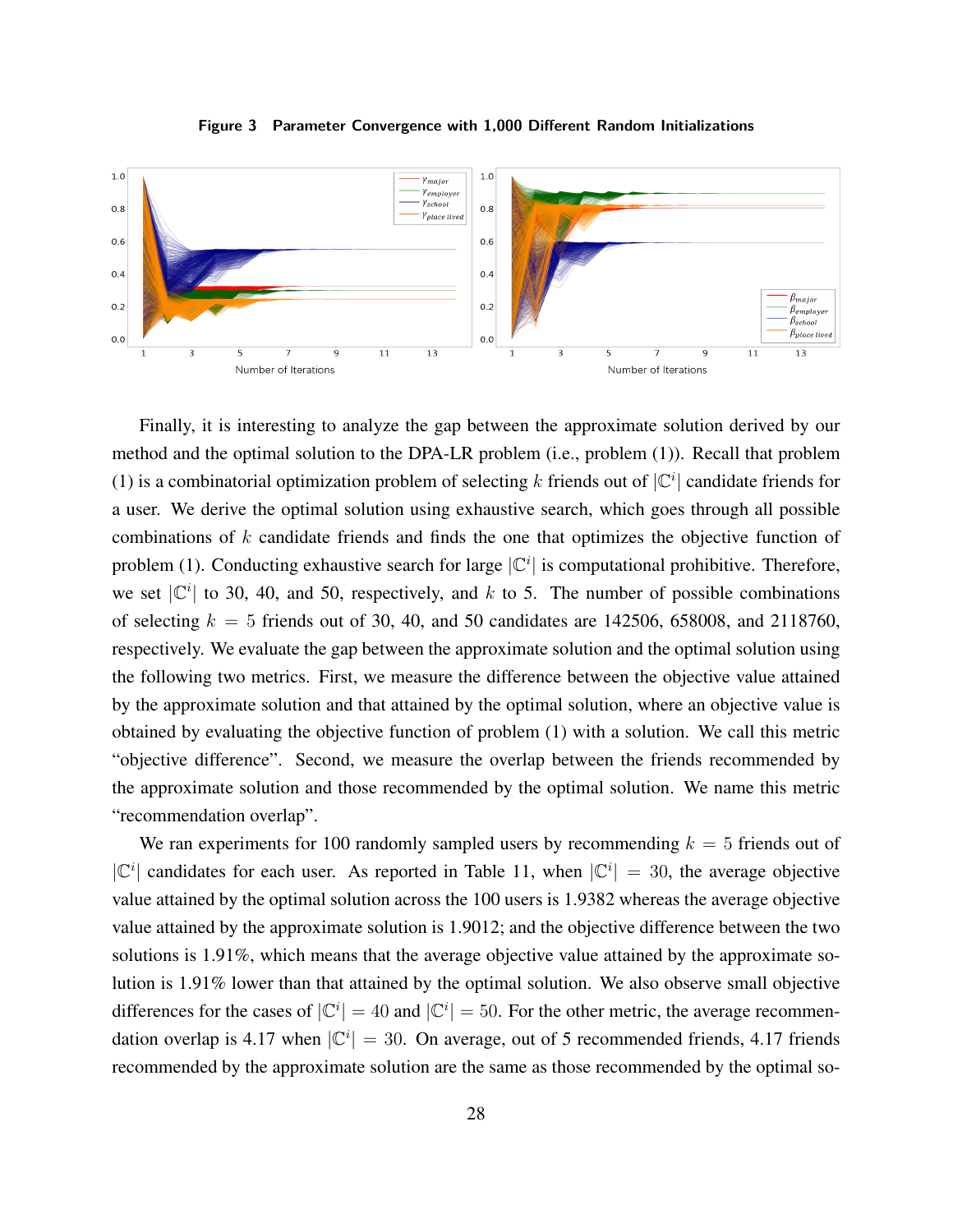lution. We also observe large recommendation overlaps for the cases of  $|\mathbb{C}^i| = 40$  and  $|\mathbb{C}^i| = 50$ . Overall, as evidenced by small objective differences and large recommendation overlaps in Table 11, the approximate solution by our method is a close approximation of the optimal solution. We conducted additional analyses regarding the ranking quality of our method as well as its sensitivity to the number of candidate friends in Appendix F.

| Number of                                 | <b>Solution</b> | <b>Objective</b>     | <b>Recommendation</b> |
|-------------------------------------------|-----------------|----------------------|-----------------------|
| <b>Candidate Friends</b> $ \mathbb{C}^i $ |                 | <b>Difference</b>    | Overlap               |
|                                           | Optimal         | 1.9382               |                       |
| $ \mathbb{C}^i =30$                       | Approximate     | 1.9012<br>$(1.91\%)$ | 4.17                  |
|                                           | Optimal         | 2.0109               |                       |
| $ \mathbb{C}^i =40$                       | Approximate     | 1.9816<br>$(1.46\%)$ | 4.27                  |
|                                           | Optimal         | 2.1911               |                       |
| $ \mathbb{C}^i =50$                       | Approximate     | 2.1395<br>$(2.35\%)$ | 4.12                  |

Table 11: Empirical Analysis of Gap Between Approximate Solution and Optimal **Solution** ( $k = 5$ )

## 6 Discussion and Conclusion

Link recommendation is a fundamental social network analytics problem with ample business implications. Existing link recommendation methods overlook diversity preference, although social psychology theories suggest its critical role for link recommendation performance [\(Burt et al.,](#page-32-3) [1998;](#page-32-3) [Rivera et al.,](#page-34-2) [2010;](#page-34-2) [Laakasuo et al.,](#page-33-6) [2017\)](#page-33-6). To address this limitation, we define and operationalize the concept of diversity preference for link recommendation and propose a new link recommendation problem, the diversity preference-aware link recommendation problem. We then develop a novel link recommendation method to solve the problem. Using two large-scale online social network data sets, we demonstrate the superior performance of our method over prevalent existing methods through extensive empirical evaluations.

Our study contributes to extant literature in both problem formulation and method development. First, the proposed diversity preference-aware link recommendation problem is new. It is distinct from existing link recommendation problems in its consideration and operationalization of diversity preference. It also differs from diversification problems for recommender systems because of the difference between diversity preference researched in our problem and diversity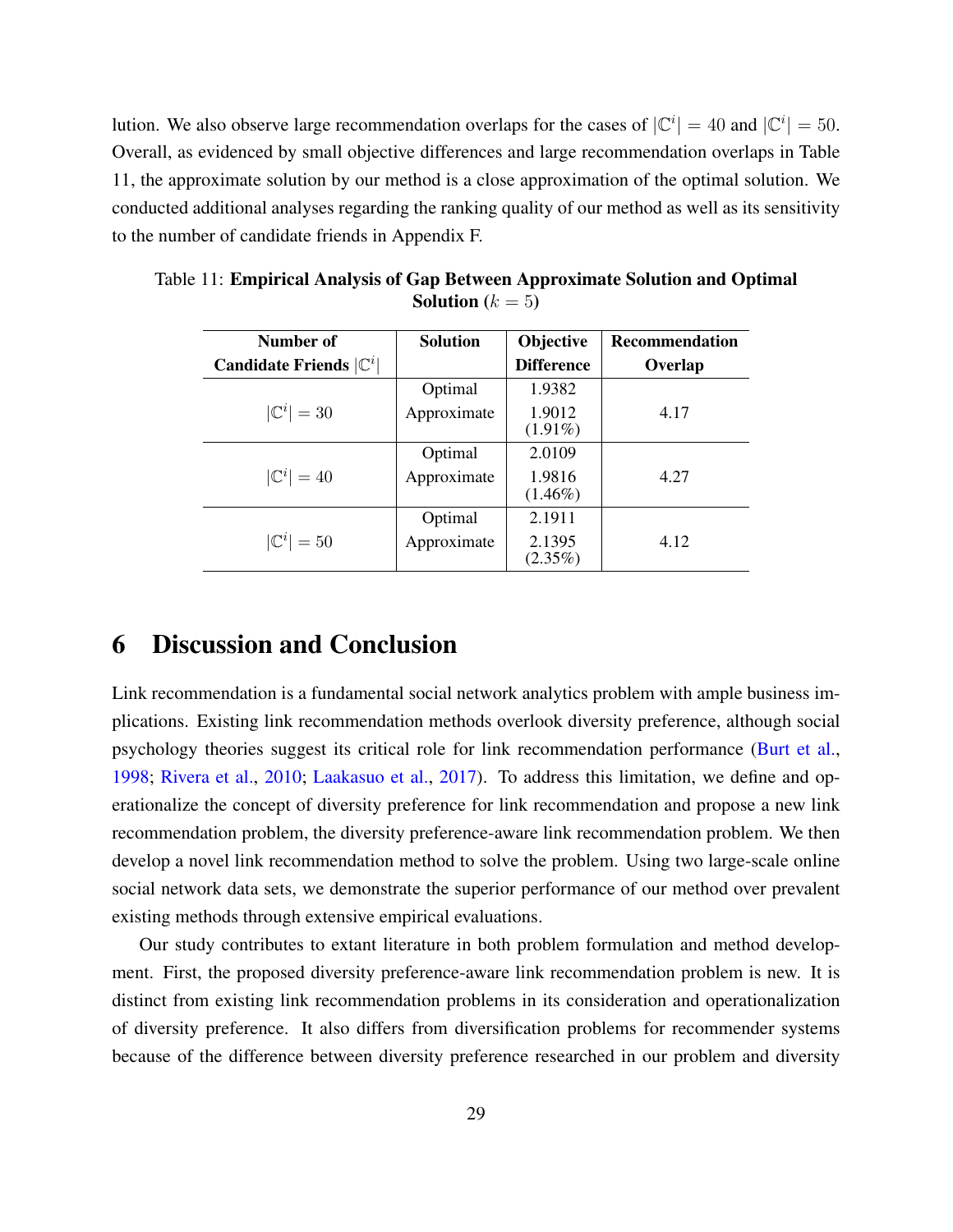studied in diversification problems. Second, the new link recommendation problem demands an innovative solution method. Thus, the second contribution of our study is the developed diversity preference-aware link recommendation method. Specifically, we analyze key properties of the new link recommendation problem in Theorems 1 and 2 and then develop a novel link recommendation method that optimizes each individual user's diversity preference at the dimension level. These theorems and the method together constitute the methodological contribution of our study.

Our study offers several implications for research. First, it informs the research community about a new perspective on link recommendation—diversity preference-aware link recommendation. Social psychology theories stipulate that friendship formations on social networks are driven by the combined effects of homophily (i.e., a user's tendency to connect with those similar to her) and heterophily (i.e., a user's tendency to connect with those complementary to her), and different users weight homophily and heterophily differently, thereby exhibiting different diversity preferences [\(Burt et al.,](#page-32-3) [1998;](#page-32-3) [Rivera et al.,](#page-34-2) [2010;](#page-34-2) [Laakasuo et al.,](#page-33-6) [2017\)](#page-33-6). Existing link recommendation methods rely solely on homophily, whereas diversification methods adapted from recommender systems focus on heterophily. Consequently, neither of these methods can recommend friends that cater well to a user's diversity preference. Unlike these methods, our method recommends friends to satisfy a user's diversity preference. Therefore, friends recommended by our method not only better meet a user's diversity preference, but also are more likely to be accepted by the user. Moreover, a user's diversity preference varies across different profile dimensions [\(Rivera](#page-34-2) [et al.,](#page-34-2) [2010\)](#page-34-2). Accordingly, our method is designed to optimize each user's diversity preference at the dimension level. Future research could adopt this prescription and consider individual user's diversity preference at the dimension level for more effective link recommendations. Second, our study has implications for the design of recommender systems [\(Adomavicius and Tuzhilin,](#page-31-2) [2005;](#page-31-2) [He et al.,](#page-33-16) [2019a\)](#page-33-16). Classical accuracy-maximizing recommender systems tend to recommend items that are similar to each other. Diversification methods for recommender systems improve the diversity of the recommended items but suffer from two limitations [\(Ziegler et al.,](#page-35-0) [2005;](#page-35-0) [Chen et al.,](#page-32-5) [2018\)](#page-32-5). These methods indiscriminately increase the diversity of the recommended items for every user, although not every user prefers more diversity. In addition, these methods sacrifice recommendation accuracy for diversity [\(Kaminskas and Bridge,](#page-33-10) [2016\)](#page-33-10). Informed by our study, future research could operationalize diversity preference for recommender systems and optimize this for each user at the dimension level. In doing so, items that are recommended will meet each individual user's diversity preference and will thus be more likely to be adopted by the user, thereby addressing the two limitations associated with diversification methods. Third, we model the diversity preference-aware link recommendation problem as a nonlinear sum-of-ratios binary integer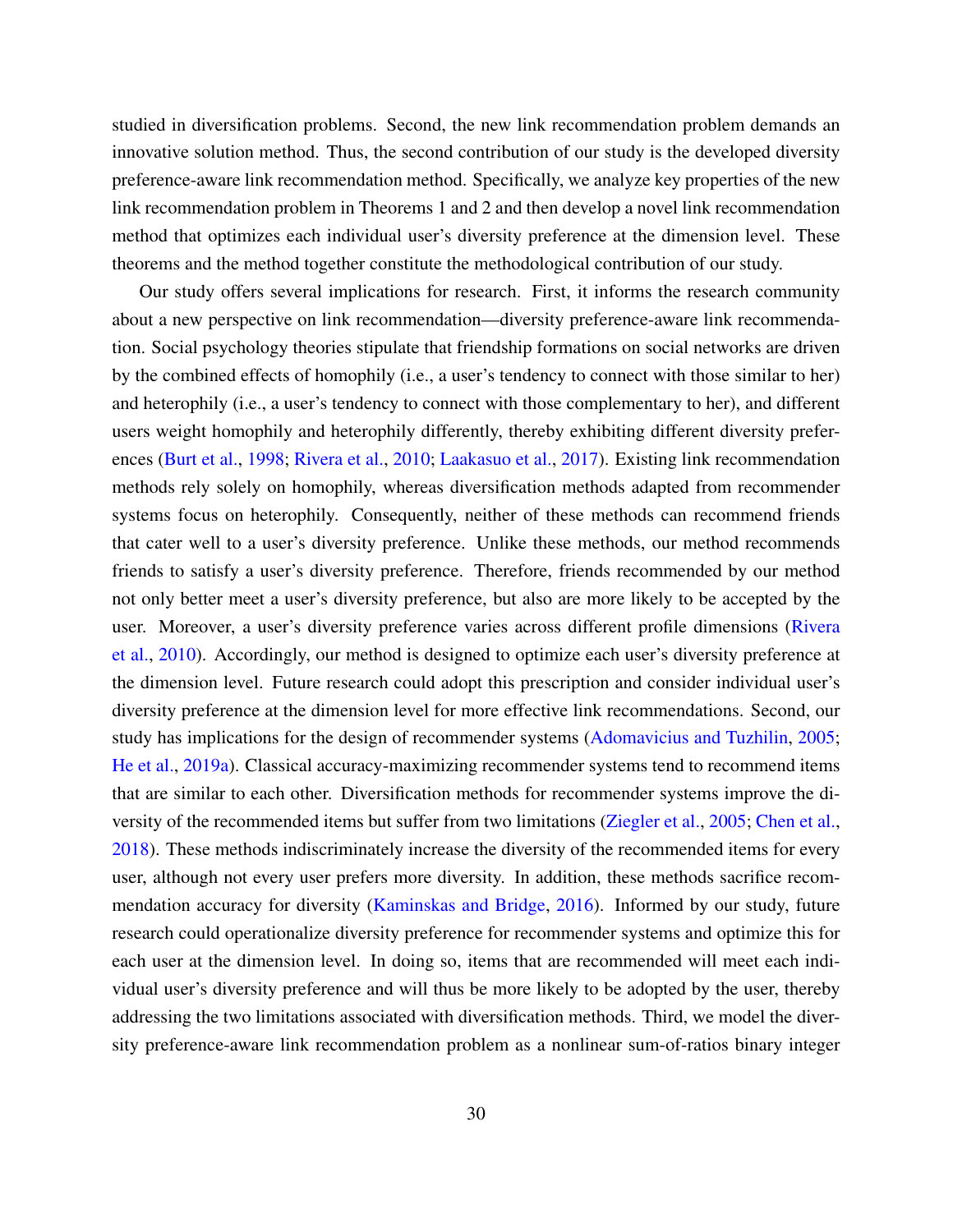programming problem (i.e., problem (1)), show the NP-hardness of the problem, and solve it with a novel iterative method. Our model is general, and there are other important problems that can be modeled as problem (1), e.g., the energy resource allocation problem [\(Boshkovska et al.,](#page-32-15) [2015\)](#page-32-15). As a result, our proposed method can be extended to solve these important problems as well.

This study also provides implications for business. We show that our method outperforms state-of-the-art link recommendation practices in both satisfying users' diversity preferences and recommendation accuracy. Improvements in recommendation accuracy lead to a more densely connected online social network, which in turn better facilitates information diffusion in the network and generates more revenue (e.g., advertisement revenue) for the network operator [\(Shriver](#page-34-0) [et al.,](#page-34-0) [2013\)](#page-34-0). Moreover, meeting a user's diversity preference enhances the user's experience, satisfaction, and engagement with the online social network, motivates the user to spend more time using the network, and thus brings more revenue to the network operator [\(Chen et al.,](#page-32-16) [2009;](#page-32-16) [Qiu](#page-34-15) [and Kumar,](#page-34-15) [2017\)](#page-34-15). Therefore, online social network operators should consider incorporating diversity preference into the link recommendation functionality for improved user experiences and revenue. In addition, our study informs online social network operators that diversity preference should be measured and optimized at the dimension level, as the same user could have different degrees of diversity preference for different profile dimensions. Finally, our proposed diversity preference measure is generic and can be adapted to measure users' diversity preferences in different real-world online social networks. For example, it can be applied to measure users' diversity preferences in Instagram based on their demographical and behavioral profiles (e.g., tags). Likewise, our proposed diversity preference-aware link recommendation method is also general. It can easily be integrated with a link recommendation component of an online social network, by taking linkage likelihoods predicted by the component as inputs and producing diversity preference-aware friend recommendations as outputs.

Our study can be extended in several ways. First, our study treats diversity preference for each profile dimension as equally important. Future work should account for situations where diversity preferences for different dimensions are weighted differently. To this end, the objective function of problem (1) needs to be changed to a weighted sum of cosine similarities between a user's diversity preference and the diversity distribution of recommended friends across all dimensions. Note that our diversity preference-aware link recommendation method can still solve the updated problem (1). Second, the diversity preference measure can be extended to capture diversity preference across dimensions. For example, a user may prefer to befriend those with IS major and from New York. Toward that end, we could create a super-dimension as a combination of interested profile dimensions, e.g., major and city, and measure a user's diversity preference over the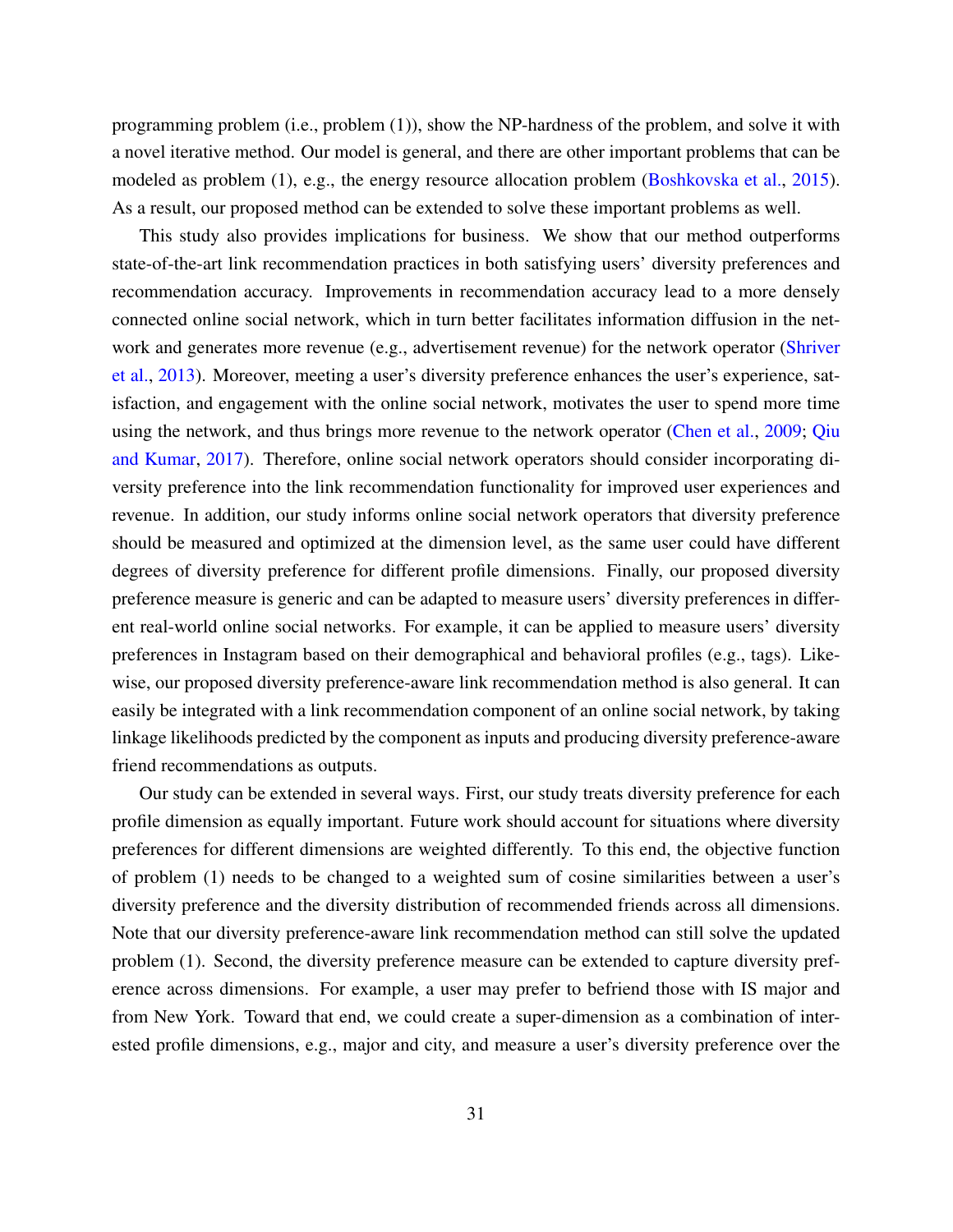super-dimension. Our proposed method is still applicable to this extension. Third, a user's diversity preference might change over time. Therefore, another area that merits future exploration is to design a link recommendation method that considers the dynamics of diversity preference. Prior literature on data stream mining and knowledge refreshing would inform the design of this method [\(Fang et al.,](#page-32-17) [2013b\)](#page-32-17). Fourth, it would be interesting to extend our study to recommender systems. To this end, future work needs to define and measure diversity preference in the context of recommender systems and design a diversity preference-aware method for recommender systems. An attempt in this direction is given in Appendix G. Fifth, we evaluate diversity preference and link recommendation methods using archival data. Future work should consider employing experiments and surveys in the evaluation. For example, we could use surveys to assess to what extent archival data can capture diversity preference and combine surveys and archival data to better model diversity preference. It is also worthwhile to conduct field or lab experiments to compare the performance between our method and benchmarks. A well-designed experiment could control factors that would bias the comparison results. In addition, in an experiment, we can observe how users react to recommended friends and which recommended friends they actually connect with in real time. Finally, conventional accuracy-oriented measures for link recommendation, such as precision and recall, are defined based on whether a recommended friend is accepted by a user. New measures gauged with the intensity of interactions (e.g., comments and likes) between a user and a friend recommended to the user could be considered. Understandably, an effective friend recommendation that caters a user's diversity preference is more likely to be accepted by the user and results in more interactions between the recommended friend and the user if they actually become friends. By evaluating a link recommendation method with both accuracy-oriented measures and these new measures, we can have a fuller understanding of the effectiveness of the method.

# References

- <span id="page-31-2"></span>Adomavicius G, Tuzhilin A (2005) Toward the next generation of recommender systems: A survey of the state-of-the-art and possible extensions. *IEEE Transactions on Knowledge and Data Engineering* 17(6):734–749.
- <span id="page-31-0"></span>Backstrom L, Leskovec J (2011) Supervised random walks: predicting and recommending links in social networks. *Proceedings of the Fourth ACM International Conference on Web Search and Data Mining (WSDM'11)*, 635–644.
- <span id="page-31-1"></span>Benchettara N, Kanawati R, Rouveirol C (2010) A supervised machine learning link prediction approach for academic collaboration recommendation. *Proceedings of the Fourth ACM Conference on Recommender Systems (RecSys'10)*, 253–256.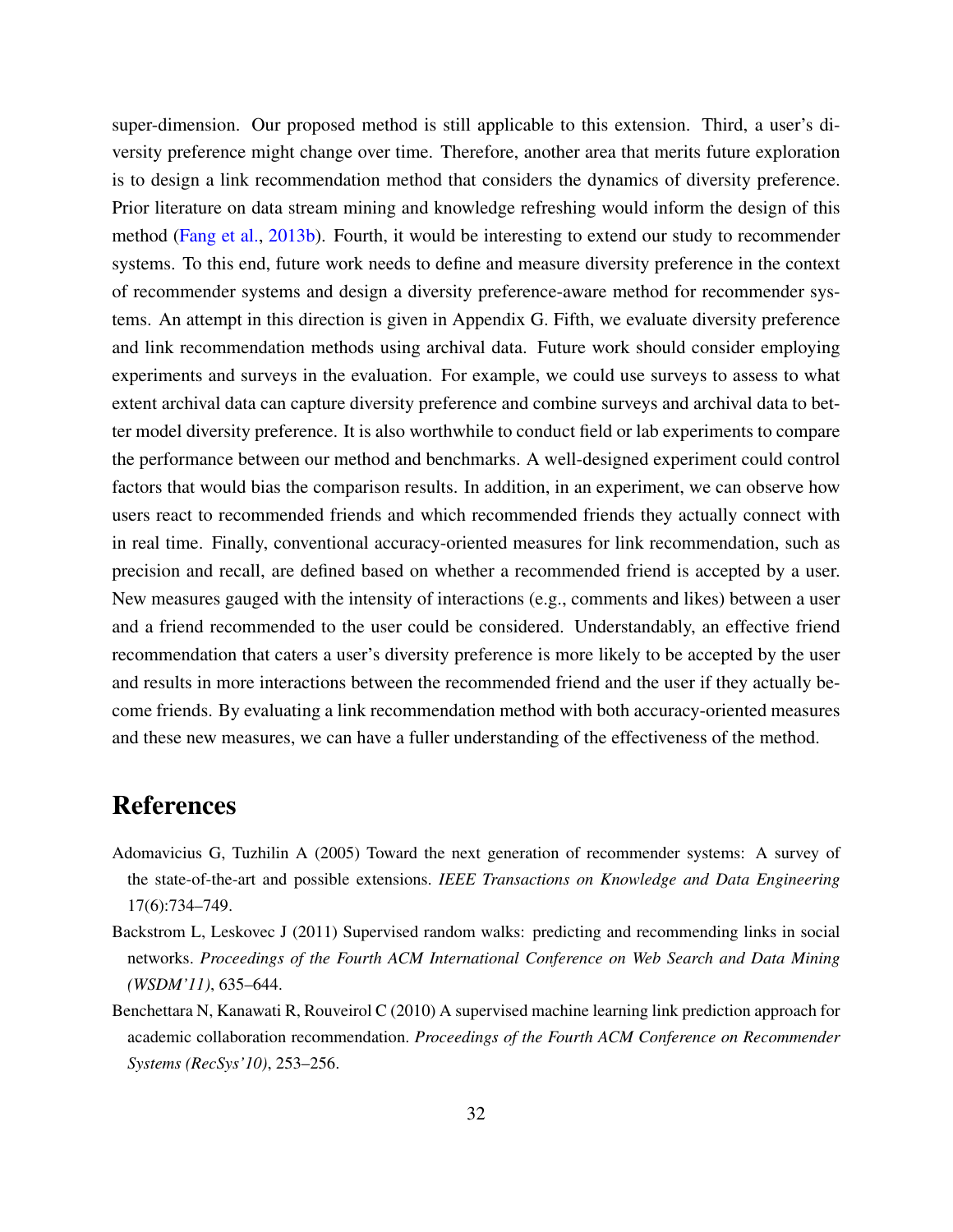- <span id="page-32-11"></span>Benson H (2002) Global optimization algorithm for the nonlinear sum of ratios problem. *Journal of Optimization Theory and Applications* 112(1):1–29.
- <span id="page-32-4"></span>Boim R, Milo T, Novgorodov S (2011) Diversification and refinement in collaborative filtering recommender. *Proceedings of the 20th ACM International Conference on Information and Knowledge Management (CIKM'11)*, 739–744.
- <span id="page-32-15"></span>Boshkovska E, Ng DWK, Zlatanov N, Schober R (2015) Practical non-linear energy harvesting model and resource allocation for swipt systems. *IEEE Communications Letters* 19(12):2082–2085.
- <span id="page-32-12"></span><span id="page-32-3"></span>Boyd S, Boyd SP, Vandenberghe L (2004) *Convex Optimization* (Cambridge university press).
- Burt RS, Jannotta JE, Mahoney JT (1998) Personality correlates of structural holes. *Social Networks* 20(1):63–87.
- <span id="page-32-7"></span>Castells P, Hurley NJ, Vargas S (2015) Novelty and diversity in recommender systems. *Recommender Systems Handbook*, 881–918.
- <span id="page-32-16"></span><span id="page-32-10"></span>Chen DS, Batson RG, Dang Y (2010) *Applied Integer Programming* (Wiley Online Library).
- Chen J, Geyer W, Dugan C, Muller M, Guy I (2009) Make new friends, but keep the old: recommending people on social networking sites. *Proceedings of the SIGCHI Conference on Human Factors in Computing Systems (SIGCHI'09)*, 201–210.
- <span id="page-32-5"></span>Chen L, Zhang G, Zhou E (2018) Fast greedy map inference for determinantal point process to improve recommendation diversity. *Advances in Neural Information Processing Systems (NIPS'18)*, 5622–5633.
- <span id="page-32-2"></span>Davenport TH, Patil D (2012) Data scientist. *Harvard Business Review* 90(5):70–76.
- <span id="page-32-14"></span>De Boom C, Van Canneyt S, Bohez S, Demeester T, Dhoedt B (2015) Learning semantic similarity for very short texts. *2015 IEEE International Conference on Data Mining Workshop (ICDMW'15)*, 1229–1234.
- <span id="page-32-9"></span>Debnath M, Tripathi PK, Elmasri R (2016) Preference-aware poi recommendation with temporal and spatial influence. *The Twenty-Ninth International Flairs Conference*.
- <span id="page-32-8"></span>Ekstrand MD, Harper FM, Willemsen MC, Konstan JA (2014) User perception of differences in recommender algorithms. *Proceedings of the 8th ACM Conference on Recommender Systems (RecSys'14)*, 161– 168.
- <span id="page-32-1"></span><span id="page-32-0"></span>Fang X, Hu PJ (2016) Top persuader prediction for social networks. *MIS Quarterly* 42(1):63–82.
- Fang X, Hu PJ, Li Z, Tsai W (2013a) Predicting adoption probabilities in social networks. *Information Systems Research* 24(1):128–145.
- <span id="page-32-17"></span>Fang X, Sheng ORL, Goes P (2013b) When is the right time to refresh knowledge discovered from data? *Operations Research* 61(1):32–44.
- <span id="page-32-6"></span>Gong NZ, Talwalkar A, Mackey L, Huang L, Shin ECR, Stefanov E, Shi ER, Song D (2014) Joint link prediction and attribute inference using a social-attribute network. *ACM Transactions on Intelligent Systems and Technology* 5(2).
- <span id="page-32-13"></span>Gong NZ, Xu W, Huang L, Mittal P, Stefanov E, Sekar V, Song D (2012) Evolution of social-attribute networks: measurements, modeling, and implications using google+. *Proceedings of the 2012 ACM Internet*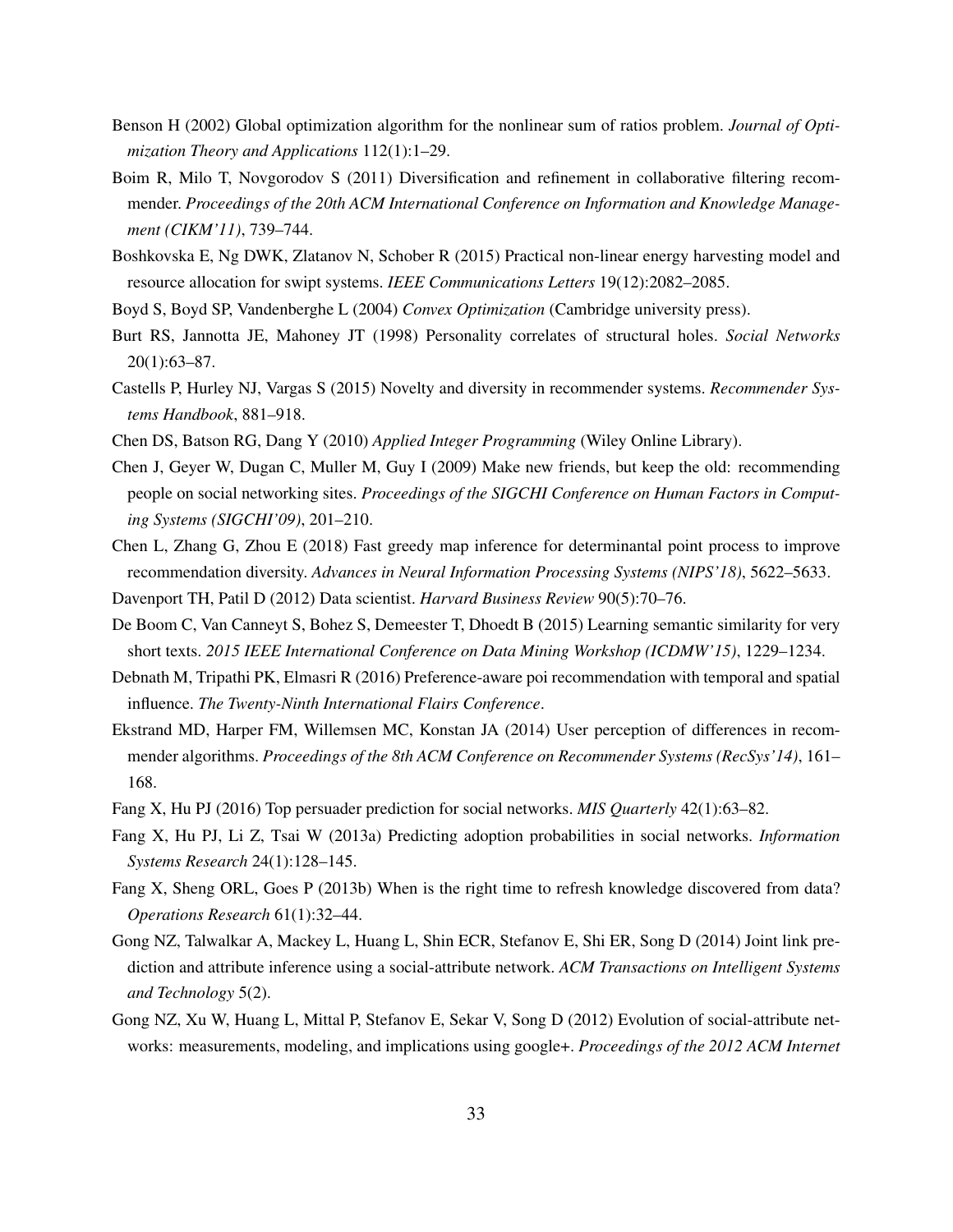*Measurement Conference (IMC'12)*, 131–144.

- <span id="page-33-5"></span>Grover A, Leskovec J (2016) node2vec: Scalable feature learning for networks. *Proceedings of the 22nd ACM SIGKDD International Conference on Knowledge Discovery and Data Mining (KDD'16)*, 855–864.
- <span id="page-33-15"></span>Hamilton W, Ying Z, Leskovec J (2017a) Inductive representation learning on large graphs. *Advances in Neural Information Processing Systems (NIPS'17)*, 1024–1034.
- <span id="page-33-8"></span>Hamilton WL, Ying R, Leskovec J (2017b) Representation learning on graphs: Methods and applications. *IEEE Data Engineering Bulletin* .
- <span id="page-33-16"></span>He J, Fang X, Liu H, Li X (2019a) Mobile app recommendation: an involvement-enhanced approach. *MIS Quarterly* 43(3):827–849.
- <span id="page-33-11"></span>He Y, Zou H, Yu H, Wang Q, Gao S (2019b) Diversity-aware recommendation by user interest domain coverage maximization. *2019 IEEE International Conference on Data Mining (ICDM)*, 1084–1089 (IEEE).
- <span id="page-33-10"></span>Kaminskas M, Bridge D (2016) Diversity, serendipity, novelty, and coverage: a survey and empirical analysis of beyond-accuracy objectives in recommender systems. *ACM Transactions on Interactive Intelligent Systems (TiiS)* 7(1):1–42.
- <span id="page-33-12"></span>Karlof JK (2005) *Integer Programming: Theory and Practice* (CRC Press).
- <span id="page-33-0"></span>Kempe D, Kleinberg J, Tardos É (2003) Maximizing the spread of influence through a social network. *Proceedings of the Ninth ACM SIGKDD International Conference on Knowledge Discovery and Data Mining (KDD'03)*, 137–146.
- <span id="page-33-9"></span>Kipf TN, Welling M (2017) Semi-supervised classification with graph convolutional networks. *Proceedings of the Fifth International Conference on Learning Representation (ICLR'17)* .
- <span id="page-33-6"></span>Laakasuo M, Rotkirch A, Berg V, Jokela M (2017) The company you keep: Personality and friendship characteristics. *Social Psychological and Personality Science* 8(1):66–73.
- <span id="page-33-14"></span>Lakhotia K, Kannan R, Pati S, Prasanna V (2020) Gpop: A scalable cache-and memory-efficient framework for graph processing over parts. *ACM Transactions on Parallel Computing (TOPC)* 7(1):1–24.
- <span id="page-33-2"></span>Li Z, Fang X, Bai X, Sheng ORL (2017a) Utility-based link recommendation for online social networks. *Management Science* 63(6):1938–1952.
- <span id="page-33-3"></span>Li Z, Fang X, Sheng ORL (2017b) A survey of link recommendation for social networks: Methods, theoretical foundations, and future research directions. *ACM Transactions on Management Information Systems (TMIS'17)* 9(1):1–26.
- <span id="page-33-1"></span>Li Z, Ge Y, Bai X (2020) What will be popular next? predicting hotspots in two-mode social networks. *MIS Quarterly, forthcoming* .
- <span id="page-33-4"></span>Liben-Nowell D, Kleinberg J (2007) The link-prediction problem for social networks. *Journal of the American Society for Information Science and Technology* 58(7):1019–1031.
- <span id="page-33-13"></span>Lu C, Yu JX, Li RH, Wei H (2016) Exploring hierarchies in online social networks. *IEEE Transactions on Knowledge and Data Engineering* 28(8):2086–2100.
- <span id="page-33-7"></span>Mikolov T, Chen K, Corrado G, Dean J (2013) Efficient estimation of word representations in vector space.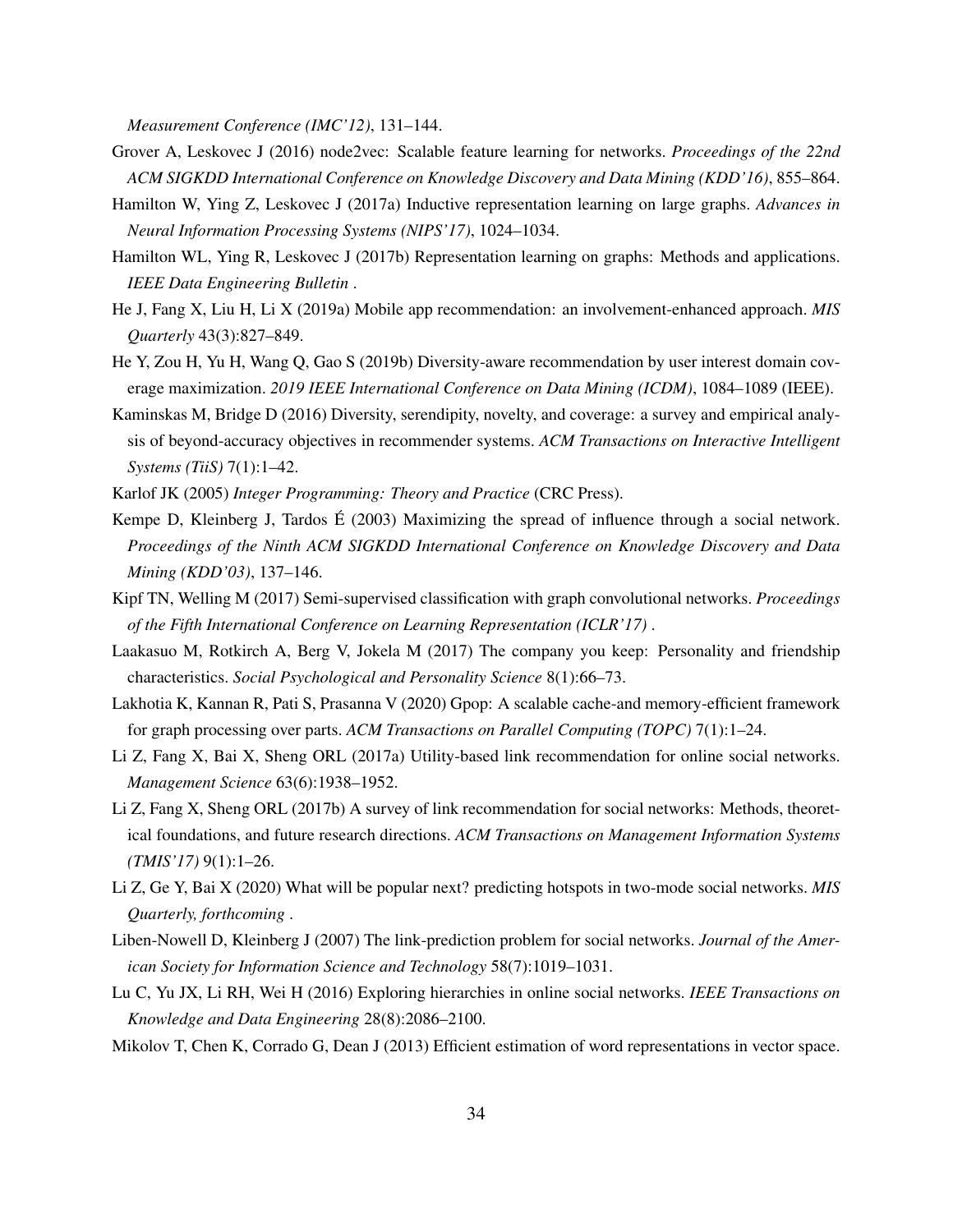*arXiv preprint arXiv:1301.3781* .

- <span id="page-34-1"></span>Pareja A, Domeniconi G, Chen J, Ma T, Suzumura T, Kanezashi H, Kaler T, Schardl TB, Leiserson CE (2020) Evolvegcn: Evolving graph convolutional networks for dynamic graphs. *Proceedings of the Thirth-Fourth AAAI Conference on Artificial Intelligence (AAAI'20)*, 5363–5370.
- <span id="page-34-6"></span>Perozzi B, Al-Rfou R, Skiena S (2014) Deepwalk: Online learning of social representations. *Proceedings of the 20th ACM SIGKDD International Conference on Knowledge Discovery and Data Mining (KDD'14)*, 701–710.
- <span id="page-34-15"></span>Qiu L, Kumar S (2017) Understanding voluntary knowledge provision and content contribution through a social-media-based prediction market: A field experiment. *Information Systems Research* 28(3):529–546.
- <span id="page-34-13"></span><span id="page-34-8"></span>Rao SS (2019) *Engineering Optimization: Theory and Practice* (John Wiley & Sons).
- Rendle S, Freudenthaler C, Gantner Z, Schmidt-Thieme L (2009) Bpr: Bayesian personalized ranking from implicit feedback. *Proceedings of the Twenty-Fifth Conference on Uncertainty in Artificial Intelligence*, 452–461.
- <span id="page-34-2"></span>Rivera MT, Soderstrom SB, Uzzi B (2010) Dynamics of dyads in social networks: Assortative, relational, and proximity mechanisms. *Annual Review of Sociology* 36:91–115.
- <span id="page-34-14"></span>Sanz-Cruzado J, Castells P (2018) Enhancing structural diversity in social networks by recommending weak ties. *Proceedings of the 12th ACM Conference on Recommender Systems (RecSys'18)*, 233–241.
- <span id="page-34-12"></span>Schaible S, Shi J (2003) Fractional programming: the sum-of-ratios case. *Optimization Methods and Software* 18(2):219–229.
- <span id="page-34-5"></span>Schifanella R, Barrat A, Cattuto C, Markines B, Menczer F (2010) Folks in folksonomies: social link prediction from shared metadata. *Proceedings of the Third ACM International Conference on Web Search and Data Mining (WSDM'10)*, 271–280.
- <span id="page-34-9"></span>Shi Y, Zhao X, Wang J, Larson M, Hanjalic A (2012) Adaptive diversification of recommendation results via latent factor portfolio. *Proceedings of the 35th international ACM SIGIR conference on Research and development in information retrieval*, 175–184.
- <span id="page-34-0"></span>Shriver SK, Nair HS, Hofstetter R (2013) Social ties and user-generated content: Evidence from an online social network. *Management Science* 59(6):1425–1443.
- <span id="page-34-3"></span>Sibley CG, Duckitt J (2008) Personality and prejudice: A meta-analysis and theoretical review. *Personality and Social Psychology Review* 12(3):248–279.
- <span id="page-34-10"></span>Su R, Yin L, Chen K, Yu Y (2013) Set-oriented personalized ranking for diversified top-n recommendation. *Proceedings of the 7th ACM Conference on Recommender Systems*, 415–418.
- <span id="page-34-11"></span>Tropp LR, Bianchi RA (2006) Valuing diversity and interest in intergroup contact. *Journal of Social Issues* 62(3):533–551.
- <span id="page-34-4"></span>Tulin M, Lancee B, Volker B (2018) Personality and social capital. *Social Psychology Quarterly* 81(4):295– 318.
- <span id="page-34-7"></span>Veličković P, Cucurull G, Casanova A, Romero A, Lio P, Bengio Y (2018) Graph attention networks. *Pro-*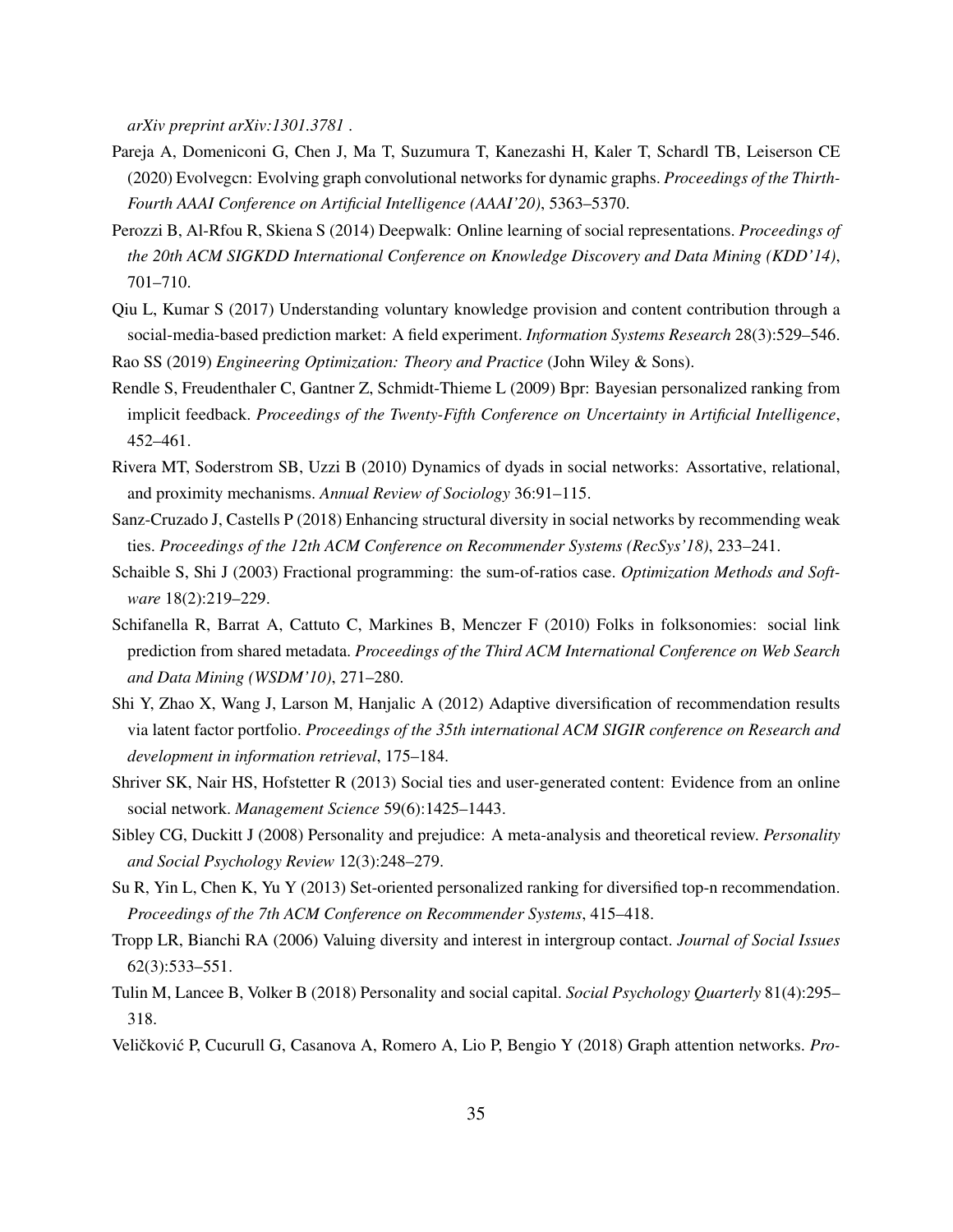*ceedings of the Sixth International Conference on Learning Representation (ICLR'18)* .

- <span id="page-35-2"></span>Wang D, Pedreschi D, Song C, Giannotti F, Barabasi AL (2011) Human mobility, social ties, and link prediction. *Proceedings of the 17th ACM SIGKDD International Conference on Knowledge Discovery and Data Mining (KDD'11)*, 1100–1108.
- <span id="page-35-4"></span>Wu Q, Liu Y, Miao C, Zhao Y, Guan L, Tang H (2019) Recent advances in diversified recommendation. *arXiv preprint arXiv:1905.06589* .
- <span id="page-35-3"></span>Wu Z, Pan S, Chen F, Long G, Zhang C, Philip SY (2020) A comprehensive survey on graph neural networks. *IEEE Transactions on Neural Networks and Learning Systems* .
- <span id="page-35-7"></span>Zangerle E, Pichl M, Schedl M (2020) User models for culture-aware music recommendation: fusing acoustic and cultural cues. *Transactions of the International Society for Music Information Retrieval* 3(1).
- <span id="page-35-8"></span>Zeng Z, Xie Y (2008) A preference-opportunity-choice framework with applications to intergroup friendship. *American Journal of Sociology* 114(3):615–648.
- <span id="page-35-9"></span>Zhang M, Chen Y (2018) Link prediction based on graph neural networks. *Advances in Neural Information Processing Systems (NIPS'18)*, 5165–5175.
- <span id="page-35-6"></span>Zhang M, Hurley N (2008) Avoiding monotony: improving the diversity of recommendation lists. *Proceedings of the 2008 ACM Conference on Recommender Systems (RecSys'08)*, 123–130.
- <span id="page-35-5"></span>Zhang M, Hurley N (2009) Novel item recommendation by user profile partitioning. *2009 IEEE/WIC/ACM International Joint Conference on Web Intelligence and Intelligent Agent Technology (WI-IAT'09)*, volume 1, 508–515.
- <span id="page-35-1"></span>Zheleva E, Getoor L, Golbeck J, Kuter U (2008) Using friendship ties and family circles for link prediction. *International Workshop on Social Network Mining and Analysis*, 97–113.
- <span id="page-35-0"></span>Ziegler CN, McNee SM, Konstan JA, Lausen G (2005) Improving recommendation lists through topic diversification. *Proceedings of the 14th International Conference on World Wide Web (WWW'05)*, 22–32.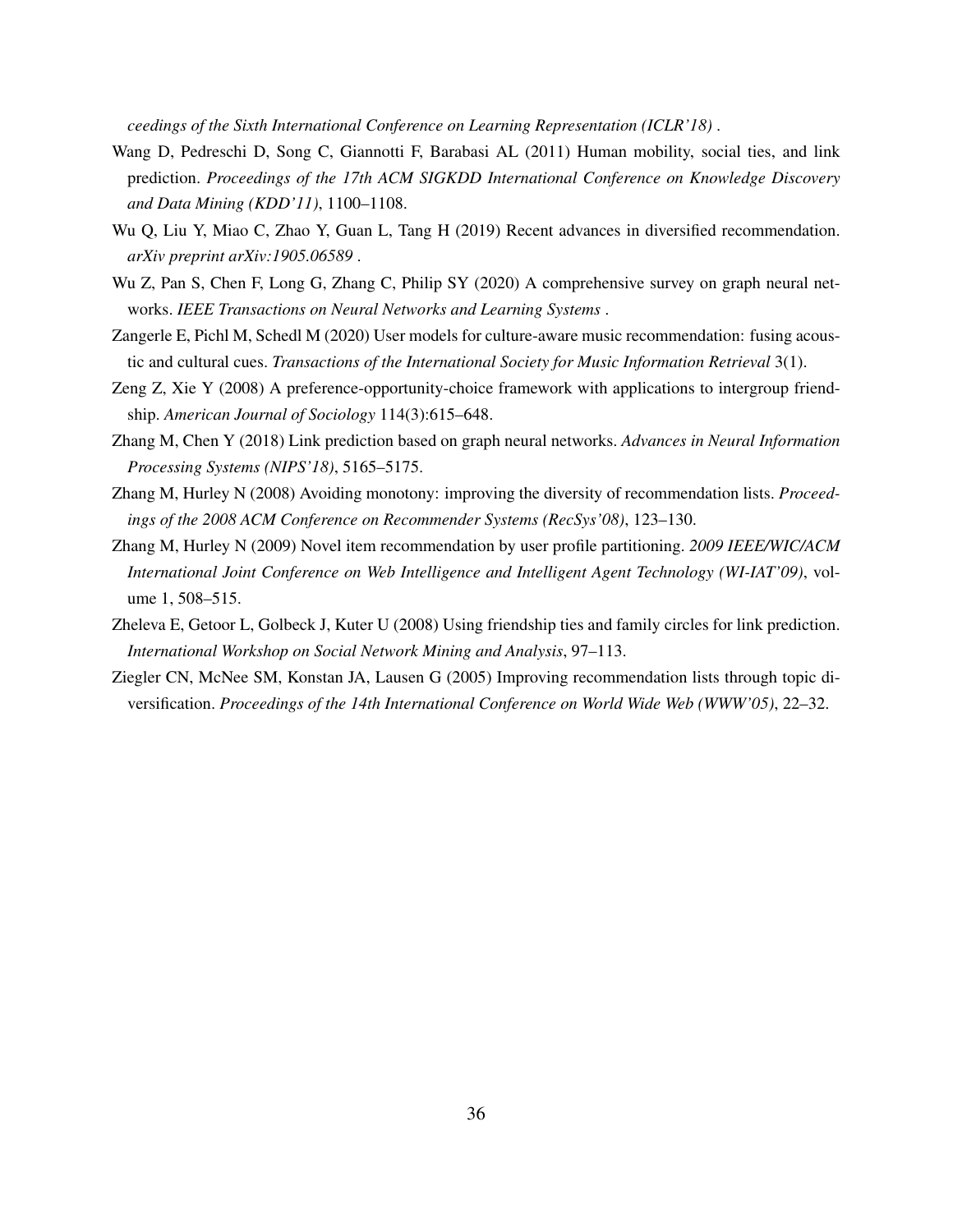# Appendix A. Proof of Theorem 1

The DPA-LR problem is formulated as (A.1):

$$
\begin{aligned}\n\text{maximize} & \sum_{h=1}^{H} \frac{d^{h^T} C^h y}{\|d^h\| \|C^h y\|} \\
\text{subject to} & \mathbf{1}^T y = k \\
y_j \in \{0, 1\}, j = 1, 2, \cdots, m\n\end{aligned} \tag{A.1}
$$

where  $\mathbf{C}^h \mathbf{y} = \mathbf{r}^h$  and  $\mathbf{C}^h$  denotes a user's candidate profile matrix in dimension  $h, h = 1, 2, \dots, H$ . It suffices to show that the DPA-LR problem is NP-hard if we can prove that the problem is NPhard for  $H = 1$ . Next, we focus on showing the hardness of the problem for  $H = 1$ . Given  $H = 1$ , we can drop the superscript h from the problem formulation. Let  $Q = C^T C$  and denote  $\bar{p}^T = \frac{d^T C}{d|d|}$  $\frac{d^{\perp}C}{\|d\|}$  . We can rewrite the DPA-LR problem for  $H = 1$  as:

maximize 
$$
\frac{\bar{p}^T y}{\sqrt{y^T Q y}}
$$
  
\nsubject to  $\mathbf{1}^T y = k$   
\n $y_j \in \{0, 1\}, j = 1, 2, \dots, m$  (A.2)

Consider the k-clique problem, a well known NP-complete problem. Given an undirected graph  $\mathcal{G} = (\mathbb{V}, \mathbb{E})$ , where  $\mathbb{V}$  and  $\mathbb{E}$  represent the sets of nodes and edges, respectively. A k-clique is a fully connected sub-graph with exact k vertices. The k-clique problem decides if  $\mathcal G$  contains a k-clique as one of its sub-graphs. To prove problem (A.2) is NP-hard, we show that the k-clique problem is a special case of the problem. Specifically, for problem (A.2), let  $m = |\mathbb{V}|$ ,  $\bar{p}_i = 1$ ,  $i = 1, \cdots, m$ ,  $\boldsymbol{Q} = (q_{ij})$ , and

$$
q_{ij} = \begin{cases} 1 & \text{if edge}(v_i, v_j) \in \mathbb{E}, \\ 2 & \text{otherwise}, \end{cases}
$$
 (A.3)

where  $\bar{p}_i$  is an element of vector  $\bar{p}$ . Denote  $y^*$  as an optimal solution of problem (A.2). It is easy to verify that  $G$  contains a k-clique if and only if

$$
\frac{\bar{\mathbf{p}}^T \mathbf{y}^*}{\sqrt{\mathbf{y}^{*T} \mathbf{Q} \mathbf{y}^*}} = \frac{k}{\sqrt{k(k+1)}}
$$

and the vertices of the k-clique are those with  $y_i^* = 1$ .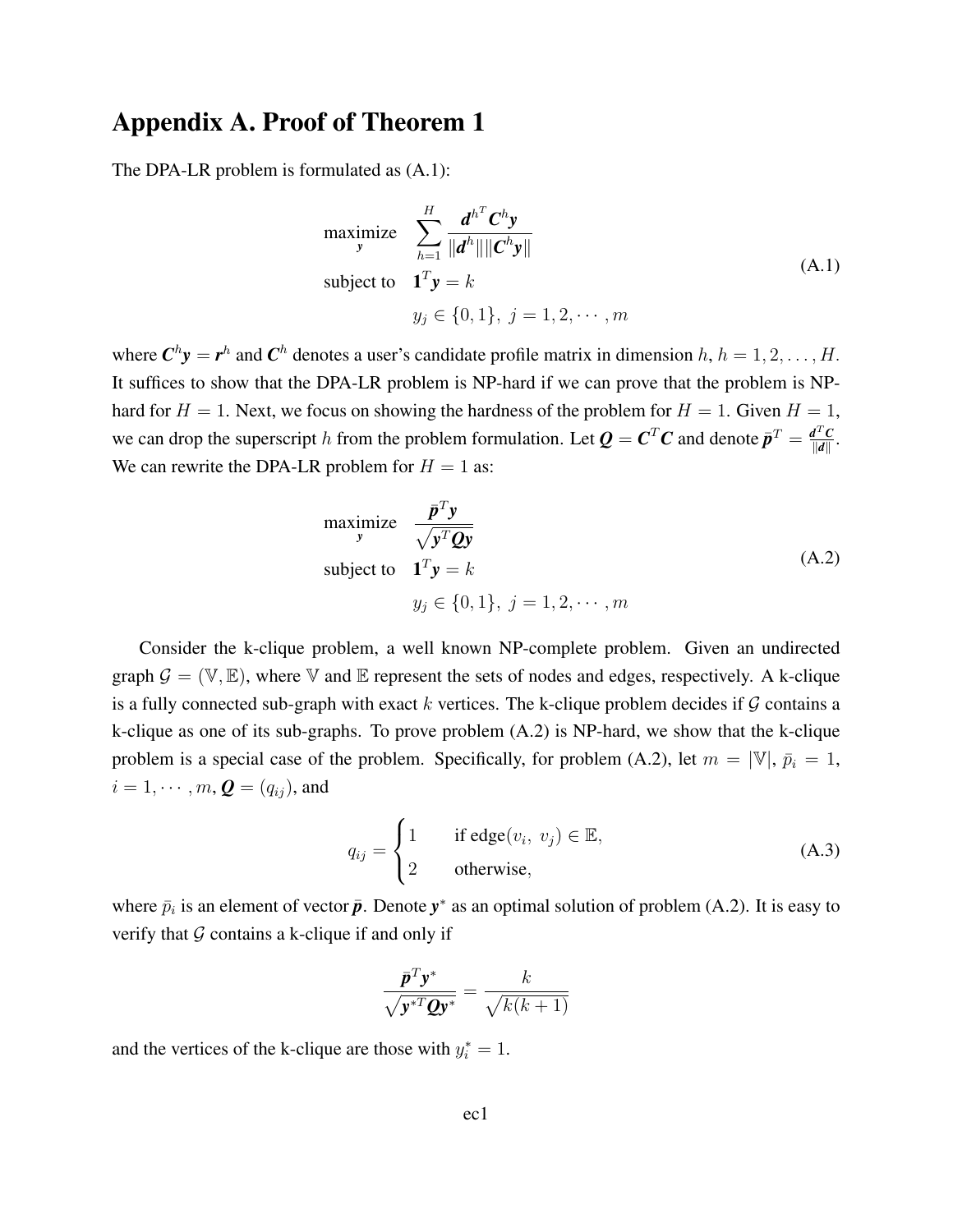# Appendix B. Proof of Theorem 2

To prove Theorem 2, we compare the KKT conditions for problem (3) and those for problem (4). Let  $\nu, \mu \in \mathbb{R}^{2m}, \mu \geq 0$ , and  $\gamma_h$ ,  $h = 1, 2, \dots, H$  be the dual variables associated with the respective constraints in problem (3). Then the Lagrangian function of the problem is given by:

$$
\mathcal{L}(\mathbf{y},\,\boldsymbol{\beta},\,\boldsymbol{\gamma},\,\boldsymbol{\mu},\,\nu) = -\mathbf{1}^T\boldsymbol{\beta} + \nu(\mathbf{1}^T\mathbf{y} - k) + \boldsymbol{\mu}^T(\mathbf{A}\mathbf{y} - \boldsymbol{b}) + \sum_{h=1}^H \gamma_h(\beta_h \|\mathbf{C}^h\mathbf{y}\| - \overline{\boldsymbol{d}}^{h^T}\mathbf{C}^h\mathbf{y}). \tag{A.4}
$$

Derived from the Lagrangian function, the KKT conditions for problem (3) can be written as:

$$
\frac{\partial \mathcal{L}}{\partial y_j} = \sum_{h=1}^H \gamma_h \left( \frac{\beta_h (\mathbf{C}^{h^T} \mathbf{C}^h)_{j,\mathbf{y}}}{\|\mathbf{C}^h \mathbf{y}\|} - \overline{\mathbf{d}}^{h^T} \mathbf{C}^h_{:,j} \right) + (\mu_j + \mu_{m+j}) + \nu = 0, \ \ j = 1, 2, \cdots, m \tag{A.5}
$$

$$
\frac{\partial \mathcal{L}}{\partial \beta_h} = -1 + \gamma_h \|\mathbf{C}^h \mathbf{y}\| = 0, \quad h = 1, 2, \cdots, H
$$
\n(A.6)

$$
\gamma_h(\beta_h \|\mathbf{C}^h \mathbf{y}\| - \bar{\mathbf{d}}^{h^T} \mathbf{C}^h \mathbf{y}) = 0, \quad h = 1, 2, \cdots, H
$$
\n(A.7)

$$
\boldsymbol{\mu}^T (\boldsymbol{A} \boldsymbol{y} - \boldsymbol{b}) = \boldsymbol{0} \tag{A.8}
$$

$$
Ay - b \preceq 0 \tag{A.9}
$$

$$
\mathbf{1}^T \mathbf{y} - k = 0 \tag{A.10}
$$

$$
\mu_j \ge 0, \ j = 1, 2, \cdots, 2m \tag{A.11}
$$

In these conditions, notation  $M_{j,:}$  denotes the the jth row of matrix M, and notation  $M_{:,j}$  denotes the the jth column of matrix M. According to [\(Boyd et al.,](#page-32-12) [2004\)](#page-32-12),  $(\mathbf{y}, \beta)$  is a stationary point solution to problem (3) if and only if it satisfies the KKT conditions (A.5)-(A.11). Notice that condition (A.6) is equivalent to condition (6) in Theorem 2. In addition, it implies that  $\gamma_h > 0$  for all  $h = 1, \ldots, H$ . It follows that condition (A.7) is equivalent to condition (5) in Theorem 2.

Following the same process, we can also write out the KKT conditions for problem (4) by introducing dual variables  $\nu$  and  $\mu \in \mathbb{R}^{2m}$ ,  $\mu \succeq 0$ , for its two sets of constraints. It turns out that the KKT conditions for problem  $(4)$  are  $(A.5)$  and  $(A.8)-(A.11)$ . Only conditions  $(A.6)$  and (A.7) are missing in comparison to the KKT conditions for problem (3). Note that problem (4) is a convex optimization problem and the KKT conditions are sufficient and necessary to the optimal solution [\(Boyd et al.,](#page-32-12) [2004\)](#page-32-12). Theorem 2 then follows immediately.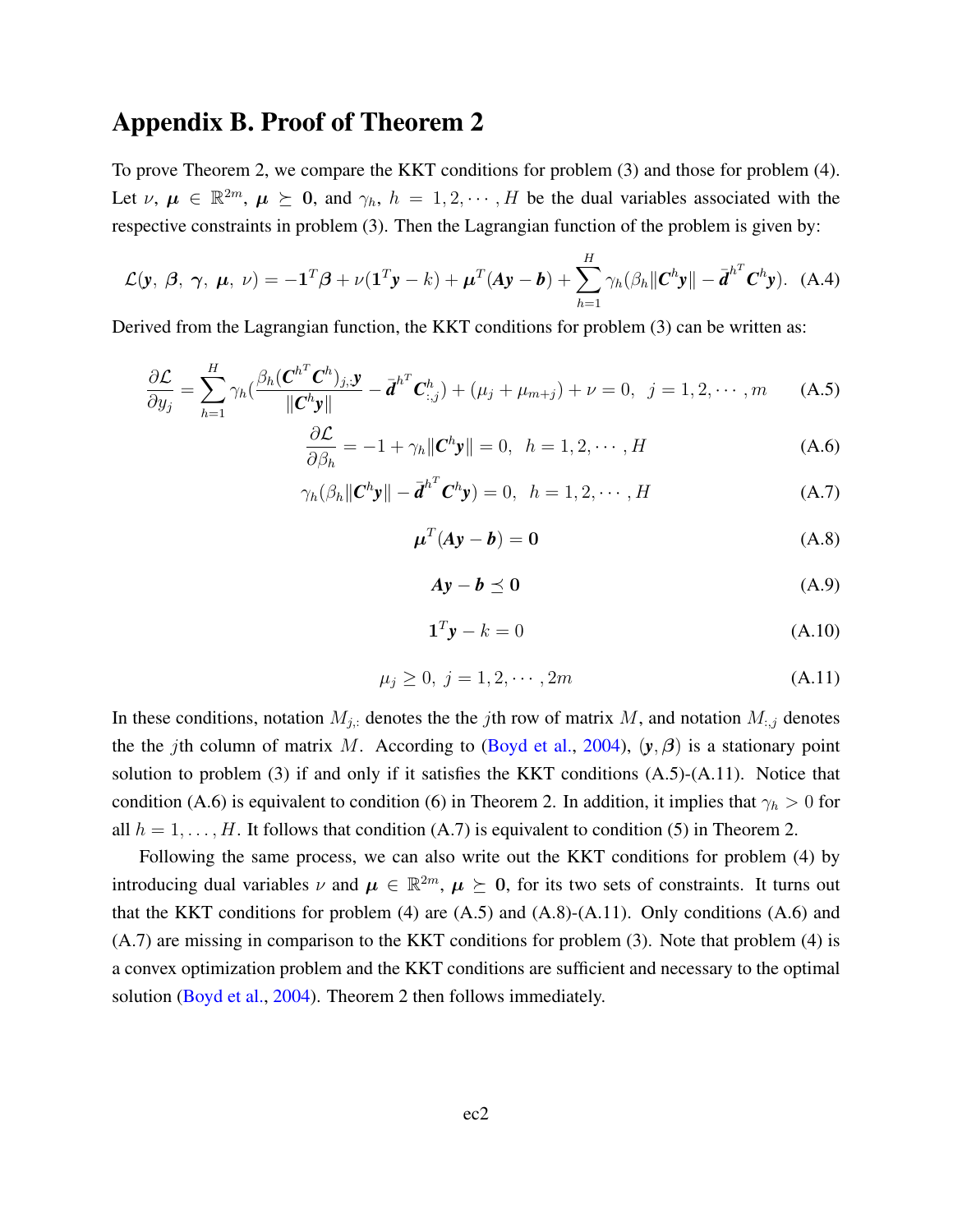# Appendix C. Time Complexity Analysis of DPA-LR

We analyze the time complexity of our proposed method (DPA-LR). Table A.1 summarizes the time complexity of each computation step of our method. In this table,  $m$  is the number of a user's candidate friends,  $n_h$  is the number of unique values for profile dimension h, and H is the number of profile dimensions. For example, in the Google+ data set, there are four different profile dimensions (i.e., major, school, employer, place lived) and  $H = 4$ .

| <b>Computation Step</b>                                                              | Time Complexity                                 |
|--------------------------------------------------------------------------------------|-------------------------------------------------|
| $l = 1$ . //l: iteration count                                                       | $\mathcal{O}(1)$                                |
| Randomly initialize parameters $(\gamma^l, \beta^l)$ .                               | $\mathcal{O}(2H)$                               |
| Compute $y^l$ by solving problem (4) with $(\gamma^l, \beta^l)$ .                    | $\mathcal{O}(m^{\frac{5}{2}} \log \frac{m}{n})$ |
| Compute errors $\delta^l$ according to Equations (7) and (8).                        | $\mathcal{O}(m\sum_{h=1}^H n_h)$                |
| <b>While</b> Not( $\ \boldsymbol{\delta}^l\  < \varepsilon$ )                        |                                                 |
| Obtain parameters $(\gamma^{l+1}, \beta^{l+1})$ according to Equations (9) and (10). | $\mathcal{O}(m\sum_{h=1}^{H}n_h)$               |
| Compute $y^{l+1}$ by solving problem (4) with $(\gamma^{l+1}, \beta^{l+1})$ .        | $\mathcal{O}(m^{\frac{5}{2}} \log \frac{m}{n})$ |
| Compute errors $\delta^{l+1}$ according to Equations (7) and (8).                    | $\mathcal{O}(m\sum_{h=1}^H n_h)$                |
| $l = l + 1.$                                                                         | $\mathcal{O}(1)$                                |
| <b>End While</b>                                                                     |                                                 |
| $y^s = y^l$ .                                                                        | $\mathcal{O}(m)$                                |
| Sort entries in $y^s$ and set the top-k entries to 1 and the rest to 0.              | $\mathcal{O}(m \log m)$                         |

Table A.1: Time Complexity Analysis of DPA-LR by Computation Steps

In particular, we detail the time complexity of the third computation step in the table, i.e., solving problem (4), which is a key computation step of our method. To solve problem (4), we employ the python package  $CVXOPT<sup>14</sup>$  $CVXOPT<sup>14</sup>$  $CVXOPT<sup>14</sup>$ , which transforms problem (4) into its equivalent Second Order Cone Program (SOCP) problem:

maximize 
$$
\mathbf{1}^T \boldsymbol{\beta} + \sum_{h=1}^H \gamma_h \bar{\boldsymbol{d}}^{h^T} \boldsymbol{C}^h \mathbf{y} + \sum_{h=1}^H \mathcal{S}_h
$$
  
\nsubject to  $\mathbf{1}^T \mathbf{y} - k = 0$   
\n $\mathbf{A} \mathbf{y} - \mathbf{b} \preceq \mathbf{0}$   
\n $\|\mathbf{C}^h \mathbf{y}\| \le -\frac{\mathcal{S}_h}{\gamma_h \beta_h}, h = 1, 2, \cdots, H.$ 

<sup>14</sup><https://cvxopt.org/userguide/intro.html>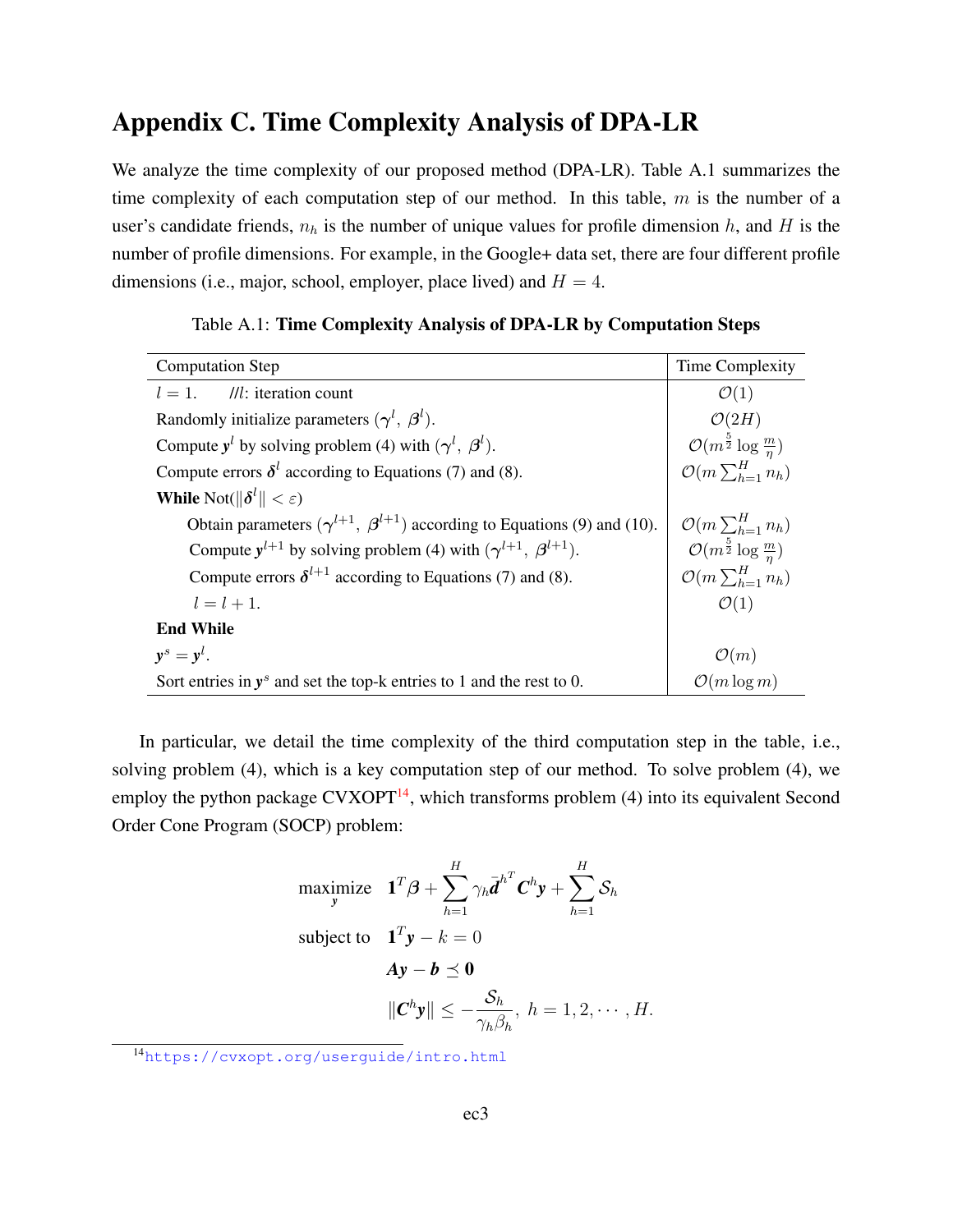CVXOPT solves the above SOCP problem using the interior point method [\(Vandenberghe,](#page-49-0) [2010\)](#page-49-0) with a time complexity of  $\mathcal{O}(m^2 \sqrt{\nu} \log \frac{\nu}{\eta})$  [\(Griva et al.,](#page-49-1) [2009;](#page-49-1) [Bubeck,](#page-48-0) [2014\)](#page-48-0), where  $\nu$  is the number of inequality constraints in the SOCP problem and  $\eta$  denotes the given error tolerance. In particular,  $\nu = 2m + H$  because  $Ay - b \preceq 0$  is a set of 2m inequalities and there is an inequality constraint  $\Vert C^h y \Vert \leq -\frac{S_h}{\gamma_h \beta_h}$  for each profile dimension  $h = 1, 2, \dots, H$ . By substituting  $\nu$  with  $2m+H$ , keeping dominant terms, and dropping constants, the time complexity of solving problem (4) is  $\mathcal{O}(m^{\frac{5}{2}} \log \frac{m}{\eta}).$ 

By summing up the time complexity of each computation step of our method listed in Table A.1, keeping dominant terms, and dropping constants, the time complexity of our method is

$$
\mathcal{O}(L(m\sum_{h=1}^{H}n_h+m^{5/2}\log{\frac{m}{\eta}})),
$$

where  $L$  denotes the number of iterations needed for our method to converge. Using the Google+ data set, we empirically show that, on average, our method converges after 7 iterations, i.e.,  $L = 7$ (see Section 5.4).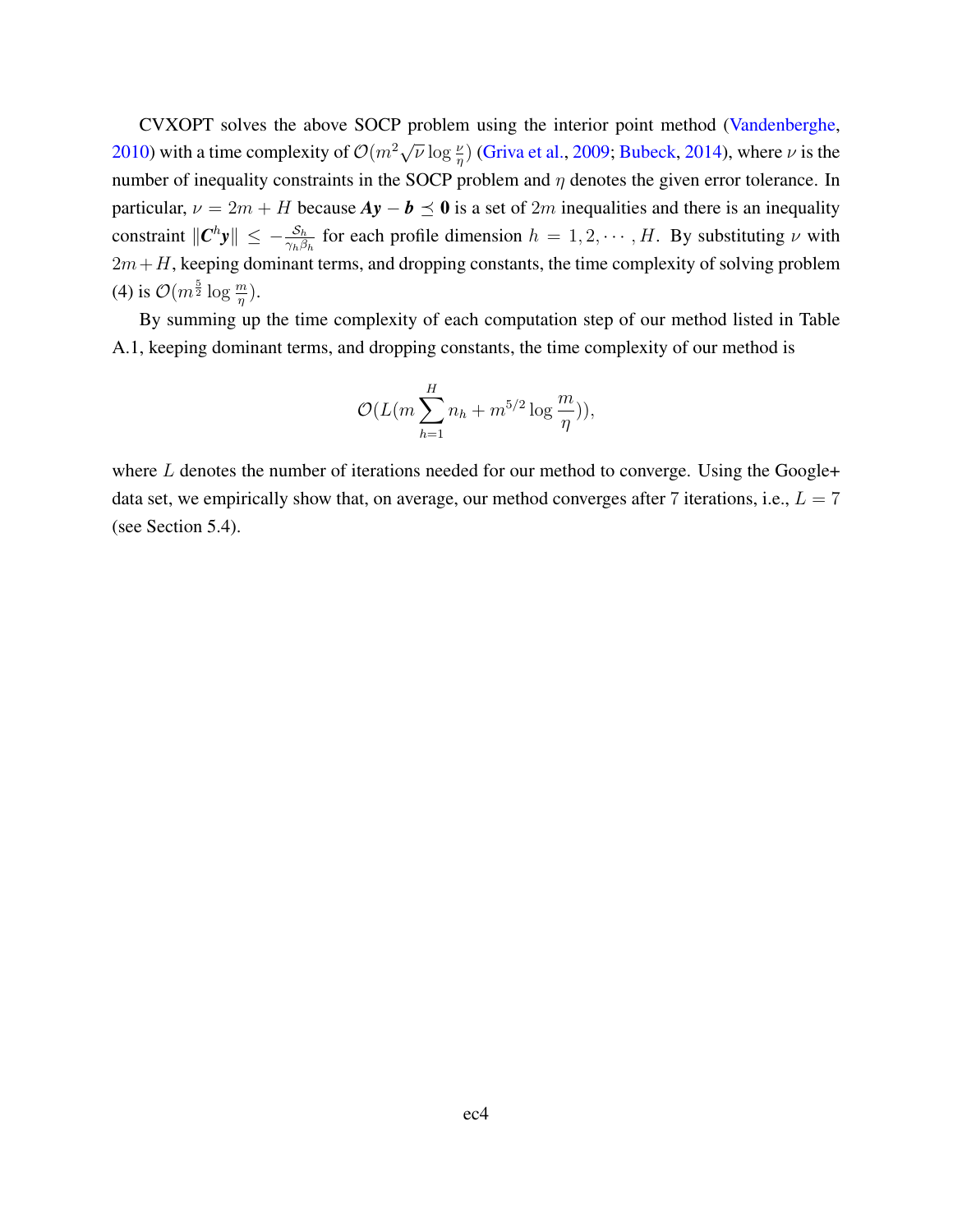# Appendix D. Empirical Evaluation with Another Online Social Network Data Set

We evaluated the performance of the methods listed in Table 4 using another large-scale data set collected from a major U.S. online social network. The data set contains profiles of the network users as well as their linkages in three consecutive months during the early stage of this social network, namely time periods 0, 1, and 2. Table A.2 summarizes the linkage data. As reported in the table, there are 824,178 users connected by 3,503,082 undirected links in time period 0. Due to privacy concerns, a user is described by a set of encoded terms, each of which represents a characteristic of the user. There are 3,370 unique terms across the users. Hence, we represented a user's profile as a vector of size 3,370, an element of which was set to 1 if its corresponding term appeared in the user's profile or set to 0 otherwise. A user's profile contains as many as 477 terms and an average of 5.4 terms.

|           | Time Period Number of Users Number of Undirected Links |
|-----------|--------------------------------------------------------|
| 824,178   | 3,503,082                                              |
| 954.498   | 4,114,564                                              |
| 1.095.832 | 4.805.382                                              |

2 1,095,832 4,805,382

Table A.2: Summary Statistics of the Linkage Data

Following the evaluation procedure in Section 5.2, we compared the performance of the methods by initially setting the number of recommended friends  $k = 10$  and the diversity weight  $\theta$ for methods MMR, MSD, and DPP to 0.5. Table A.3 reports the performance of each method for the four evaluation metrics, with the percentage improvement of our method over a benchmark listed in parentheses under the benchmark's performance. As shown, our method performs the best in all evaluation metrics. In particular, it outperforms the respective best performing benchmark by 13.70% in DPMS, 18.01% in precision, 14.30% in recall, and 15.96% in F1. Applying the paired t-test to the performance results of recommendations by each method shows that our method significantly outperforms each benchmark method across all four metrics ( $p < 0.001$ ).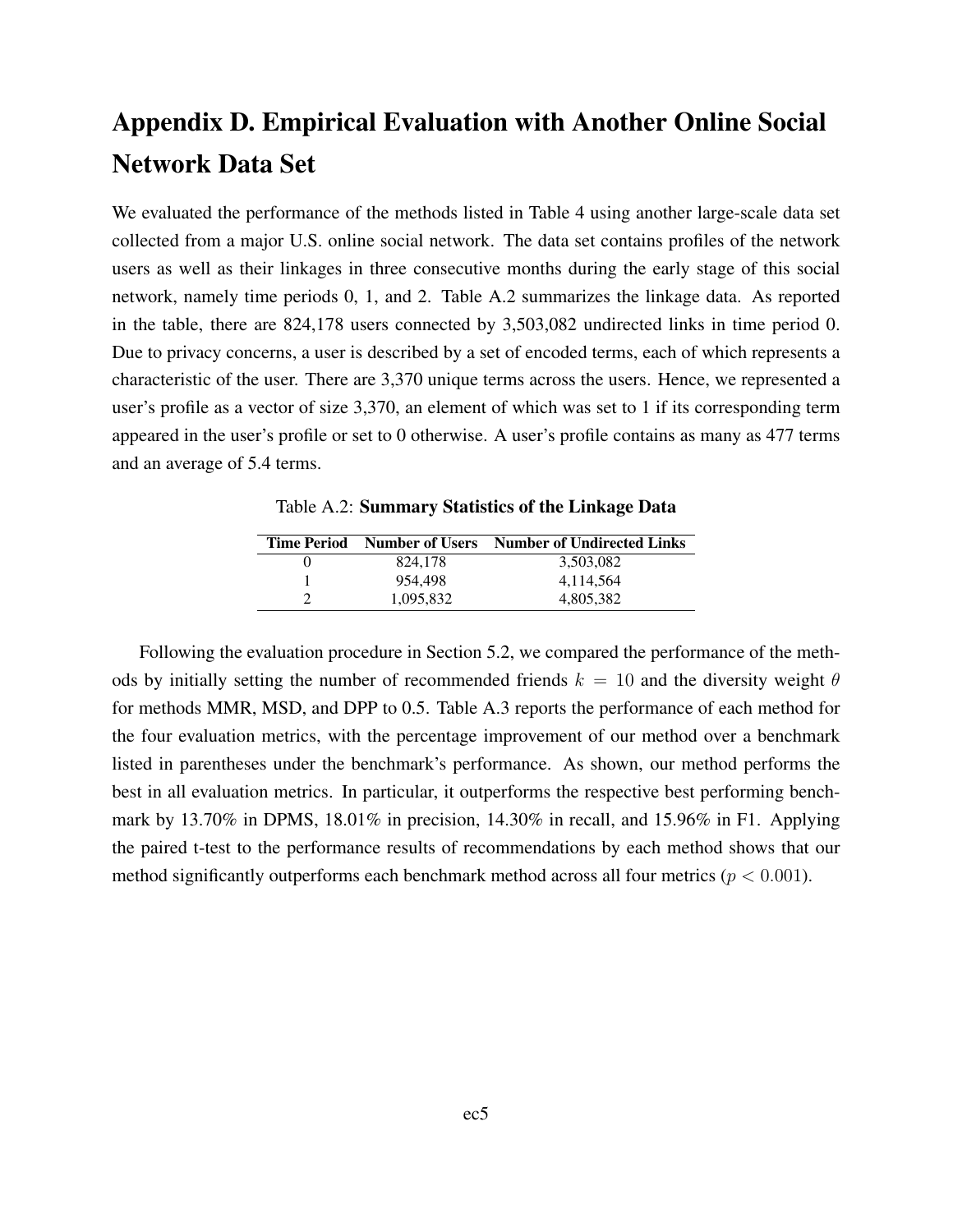| <b>Methods</b>             | <b>DPMS</b> | <b>Precision</b> | Recall      | <b>F1</b> Score |
|----------------------------|-------------|------------------|-------------|-----------------|
| $DPA-I.R$                  | 0.5622      | 0.0375           | 0.1911      | 0.0552          |
| MMR ( $\theta = 0.5$ )     | 0.3634      | 0.0208           | 0.1044      | 0.0306          |
|                            | $(54.71\%)$ | (79.89%)         | $(83.07\%)$ | (80.59%)        |
| $\text{MSD}(\theta = 0.5)$ | 0.4684      | 0.0299           | 0.1432      | 0.0426          |
|                            | $(20.02\%)$ | $(25.59\%)$      | $(33.42\%)$ | $(29.71\%)$     |
| DPP ( $\theta = 0.5$ )     | 0.4945      | 0.0309           | 0.1630      | 0.0460          |
|                            | $(13.70\%)$ | $(21.25\%)$      | (17.26%)    | $(20.12\%)$     |
| DiRec                      | 0.4906      | 0.0318           | 0.1672      | 0.0476          |
|                            | $(14.60\%)$ | $(18.01\%)$      | $(14.30\%)$ | $(15.96\%)$     |

Table A.3: Performance Comparison between DPA-LR and Benchmarks  $(k=10)$ 

Note: Percentage improvement of our method over a benchmark listed in parentheses.

We conducted additional experiments for robustness checks by varying  $k$  between 6 and 14 and changing the diversity weight  $\theta$  for benchmark methods MMR, MSD, and DPP from 0.1 to 0.9. As reported in Tables A.4 and A.5, DPA-LR substantially and significantly outperforms each benchmark in all four metrics, across the investigated values of k and  $\theta$  ( $p < 0.001$ ).

| <b>Metric</b> | <b>Methods</b>             | $k=6$                         | $k=8$                                             | $k=10$                                            | $k=12$                                             | $k=14$                                            |
|---------------|----------------------------|-------------------------------|---------------------------------------------------|---------------------------------------------------|----------------------------------------------------|---------------------------------------------------|
| <b>DPMS</b>   | DPA-LR                     | 0.5293                        | 0.5486                                            | 0.5622                                            | 0.5723                                             | 0.5801                                            |
|               | MMR $(\theta = 0.5)$       | $\frac{0.3092}{(71.18\%)}$    | $\begin{array}{c} 0.3373 \\ 62.63\% \end{array}$  | $0.3634$<br>(54.71%)                              | $\begin{array}{c} 0.3875 \\ (47.70\%)\end{array}$  | $0.4096$<br>(41.63%)                              |
|               | $\text{MSD}(\theta=0.5)$   | (30.4053)                     | $(24.71\%)$                                       | $(20.02\%)$                                       | $(16.55\%)$                                        | $(13.89\%)$                                       |
|               | DPP $(\theta = 0.5)$       | $(19.00\%)$                   | (15.77%)                                          | $\begin{array}{c} 0.4945 \\ (13.70\%)\end{array}$ | $\begin{array}{c} 0.5102 \\ (12.18\%) \end{array}$ | $(10.5228)$<br>(10.96%)                           |
|               | DiRec                      | $(20.4378, 20.90\%)$          | $(17.03\%)$                                       | $(14.60\%)$                                       | $(0.5071$<br>$(12.88\%)$                           | $(11.58\%)$                                       |
| Precision     | DPA-LR                     | 0.0402                        | 0.0388                                            | 0.0375                                            | 0.0365                                             | 0.0357                                            |
|               | MMR $(\theta = 0.5)$       | $(77.56\%)$                   | $(81.15\%)$                                       | $(79.89\%)$                                       | $(76.19\%)$                                        | $(72.03\%)$                                       |
|               | $\text{MSD}(\theta=0.5)$   | $(0.0303)$<br>$(32.49\%)$     | $(0.0301$<br>$(28.78%)$                           | $(25.59\%)$                                       | $(0.0296$<br>(23.49%)                              | $(21.52\%)$                                       |
|               | DPP ( $\theta = 0.5$ )     | $(0.0328$<br>$(22.39%)$       | $0.0318$<br>(22.07%)                              | $0.0309$<br>(21.25%)                              | $0.0304$<br>(20.17%)                               | $0.0299$<br>(19.15%)                              |
|               | DiRec                      | $(0.0341$<br>(17.69%)         | $(0.0330)$<br>(17.60%)                            | $(0.0318)$<br>(18.01%)                            | $(0.0305$<br>(19.50%)                              | (20.97%)                                          |
| Recall        | <b>DPA-LR</b>              | 0.1250                        | 0.1591                                            | 0.1911                                            | 0.2212                                             | 0.2496                                            |
|               | MMR $(\theta = 0.5)$       | $(81.63\%)$                   | $0.0859$<br>(85.24%)                              | $(83.07\%)$                                       | 0.1239<br>(78.53%)                                 | 0.1439<br>$(73.46\%)$                             |
|               | $\text{MSD}(\theta=0.5)$   | (42.57%)                      | (37.17%)                                          | $(33.42\%)$                                       | (30.1692)                                          | $(0.1952$<br>$(27.90\%)$                          |
|               | DPP ( $\theta = 0.5$ )     | $\frac{0.1053}{(18.77\%)}$    | $\begin{array}{c} 0.1351 \\ (17.79\%)\end{array}$ | $(17.26\%)$                                       | $\begin{array}{c} 0.1904 \\ (16.13\%)\end{array}$  | $\begin{array}{c} 0.2172 \\ (14.94\%)\end{array}$ |
|               | DiRec                      | $(0.1107$ <sub>(12.89%)</sub> | $(13.55\%)$                                       | $(14.30\%)$                                       | $(15.68\%)$                                        | $(16.78\%)$                                       |
| F1 Score      | <b>DPA-LR</b>              | 0.0527                        | 0.0545                                            | 0.0552                                            | 0.0556                                             | 0.0557                                            |
|               | MMR ( $\theta = 0.5$ )     | $(78.91\%)$                   | 0.0299<br>$(82.40\%)$                             | 0.0306<br>$(80.59\%)$                             | 0.0315<br>$(76.55\%)$                              | 0.0324<br>$(72.09\%)$                             |
|               | $\text{MSD}(\theta = 0.5)$ | 0.0381<br>$(38.49\%)$         | 0.0408<br>$(33.60\%)$                             | 0.0426<br>$(29.71\%)$                             | 0.0437<br>$(27.11\%)$                              | 0.0447<br>$(24.72\%)$                             |
|               | DPP ( $\theta = 0.5$ )     | $(20.90\%)$                   | $(20.64\%)$                                       | $(20.12\%)$                                       | $(19.22\%)$                                        | $(18.31\%)$                                       |
|               | DiRec                      | $(0.0458)$<br>(14.99%)        | $(0.0472)$<br>(15.31%)                            | $(0.0476$<br>(15.96%)                             | $(17.59\%)$                                        | (0.0467)                                          |

Table A.4: Performance Comparison between DPA-LR and Benchmarks:  $k=6$  to  $k=14$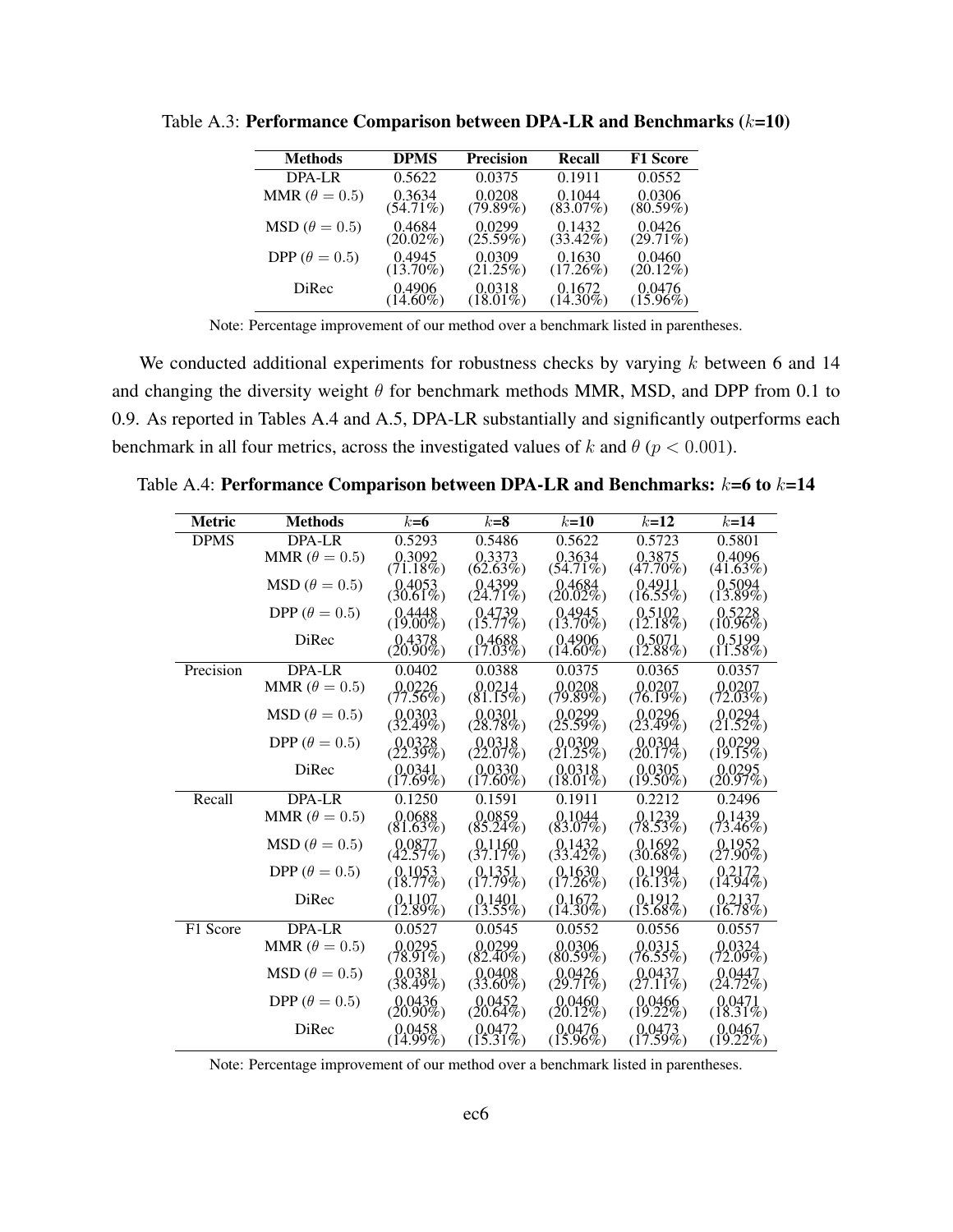| <b>Method</b> | <b>Diversity Weight</b>   | <b>DPMS</b>           | <b>Precision</b>       | Recall                 | <b>F1 Score</b>        |
|---------------|---------------------------|-----------------------|------------------------|------------------------|------------------------|
| <b>DPA-LR</b> |                           | 0.5622                | 0.0375                 | 0.1911                 | 0.0552                 |
| <b>MMR</b>    | $\overline{\theta} = 0.1$ | 0.4467<br>$(25.86\%)$ | 0.0318<br>(17.88%)     | 0.1616<br>$(18.28\%)$  | 0.0473<br>$(16.69\%)$  |
|               | $\theta = 0.2$            | 0.4208<br>$(33.60\%)$ | 0.0290<br>(29.07%)     | 0.1473<br>(29.77%)     | 0.0431<br>$(28.01\%)$  |
|               | $\theta = 0.3$            | 0.3971<br>$(41.60\%)$ | 0.0259<br>$(44.62\%)$  | 0.1306<br>(46.28%)     | 0.0383<br>$(44.08\%)$  |
|               | $\theta = 0.4$            | 0.3785<br>$(48.55\%)$ | 0.0233<br>$(60.89\%)$  | 0.1173<br>$(62.92\%)$  | 0.0343<br>$(60.86\%)$  |
|               | $\theta = 0.5$            | 0.3634<br>$(54.71\%)$ | 0.0208<br>(79.89%)     | 0.1044<br>$(83.07\%)$  | 0.0306<br>(80.59%)     |
|               | $\theta = 0.6$            | 0.3507<br>$(60.31\%)$ | 0.0192<br>$(94.88\%)$  | 0.0956<br>(99.89%)     | 0.0281<br>$(96.40\%)$  |
|               | $\theta = 0.7$            | 0.3389<br>$(65.92\%)$ | 0.0178<br>(110.37%)    | 0.0875<br>(118.43%)    | 0.0259<br>$(113.11\%)$ |
|               | $\theta = 0.8$            | 0.3275<br>$(71.66\%)$ | 0.0165<br>(127.18%)    | 0.0800<br>(138.97%)    | 0.0239<br>$(131.40\%)$ |
|               | $\theta = 0.9$            | 0.3164<br>(77.70%)    | 0.0157<br>$(139.12\%)$ | 0.0745<br>$(156.60\%)$ | 0.0224<br>(146.55%)    |
| <b>MSD</b>    | $\theta = 0.1$            | 0.4747<br>$(18.45\%)$ | 0.0306<br>(22.39%)     | 0.1448<br>$(31.98\%)$  | 0.0438<br>$(26.04\%)$  |
|               | $\theta = 0.2$            | 0.4798<br>(17.19%)    | 0.0305<br>$(22.82\%)$  | 0.1448<br>$(31.94\%)$  | 0.0434<br>(27.19%)     |
|               | $\theta = 0.3$            | 0.4789<br>(17.39%)    | 0.0305<br>$(22.90\%)$  | 0.1447<br>(32.03%)     | 0.0434<br>(27.33%)     |
|               | $\theta = 0.4$            | 0.4746<br>(18.47%)    | 0.0302<br>(24.25%)     | 0.1443<br>$(32.41\%)$  | 0.0430<br>(28.39%)     |
|               | $\theta = 0.5$            | 0.4684<br>$(20.02\%)$ | 0.0299<br>(25.59%)     | 0.1432<br>$(33.42\%)$  | 0.0426<br>$(29.71\%)$  |
|               | $\theta = 0.6$            | 0.4618<br>(21.74%)    | 0.0298<br>$(25.84\%)$  | 0.1410<br>$(35.52\%)$  | 0.0422<br>(30.89%)     |
|               | $\theta = 0.7$            | 0.4577<br>$(22.84\%)$ | 0.0296<br>(26.87%)     | 0.1407<br>(35.85%)     | 0.0420<br>$(31.51\%)$  |
|               | $\theta = 0.8$            | 0.4563<br>(23.23%)    | 0.0293<br>$(27.90\%)$  | 0.1388<br>(37.65%)     | 0.0415<br>(32.98%)     |
|               | $\theta = 0.9$            | 0.4561<br>(23.27%)    | 0.0292<br>$(28.41\%)$  | 0.1383<br>(38.23%)     | 0.0413<br>$(33.63\%)$  |
| <b>DPP</b>    | $\theta = 0.1$            | 0.4965<br>$(13.25\%)$ | 0.0313<br>(19.73%)     | 0.1637<br>$(16.75\%)$  | 0.0465<br>(18.63%)     |
|               | $\theta = 0.2$            | 0.4960<br>$(13.36\%)$ | 0.0312<br>$(20.11\%)$  | 0.1635<br>(16.89%)     | 0.0464<br>$(19.01\%)$  |
|               | $\theta = 0.3$            | 0.4955<br>(13.47%)    | 0.0311<br>$(20.48\%)$  | 0.1633<br>$(17.00\%)$  | 0.0462<br>$(19.36\%)$  |
|               | $\theta = 0.4$            | 0.4950<br>(13.59%)    | 0.0310<br>$(20.86\%)$  | 0.1631<br>$(17.14\%)$  | 0.0461<br>(19.74%)     |
|               | $\theta = 0.5$            | 0.4945<br>$(13.70\%)$ | 0.0309<br>(21.25%)     | 0.1630<br>$(17.26\%)$  | 0.0460<br>$(20.12\%)$  |
|               | $\theta = 0.6$            | 0.4925<br>$(14.16\%)$ | 0.0308<br>$(21.62\%)$  | 0.1629<br>(17.35%)     | 0.0458<br>$(20.48\%)$  |
|               | $\theta = 0.7$            | 0.4905<br>$(14.62\%)$ | 0.0307<br>$(22.04\%)$  | 0.1626<br>$(17.50\%)$  | 0.0457<br>(20.89%)     |
|               | $\theta = 0.8$            | 0.4886<br>$(15.08\%)$ | 0.0306<br>$(22.55\%)$  | 0.1624<br>$(17.70\%)$  | 0.0455<br>(21.38%)     |
|               | $\theta = 0.9$            | 0.4866<br>$(15.54\%)$ | 0.0305<br>$(23.12\%)$  | 0.1619<br>$(18.01\%)$  | 0.0453<br>$(21.91\%)$  |

Table A.5: Performance Comparison between DPA-LR and Benchmarks  $(k=10)$ :  $\theta = 0.1$  to  $\theta = 0.9$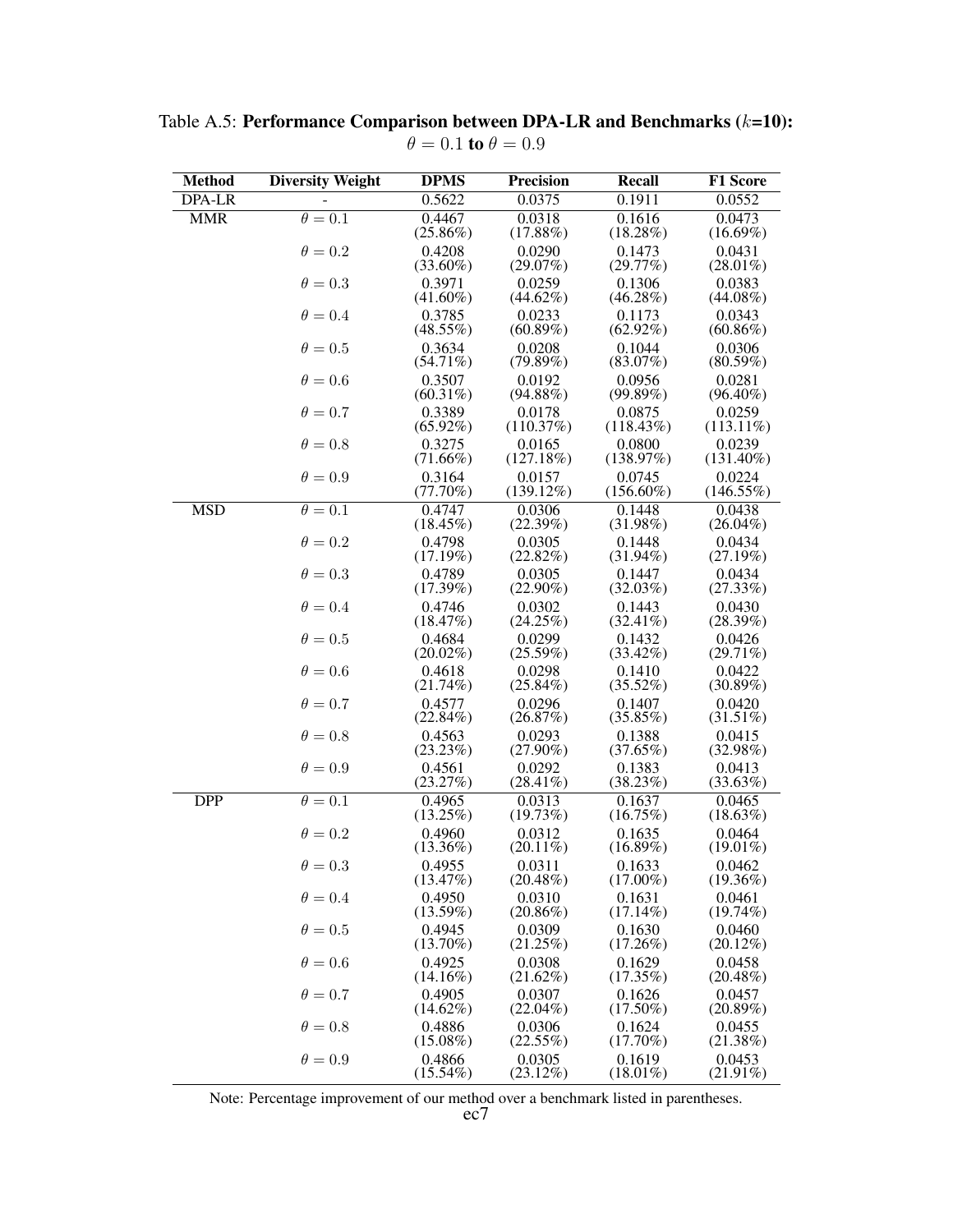# Appendix E. Performance Comparison between DPA-LR and State-of-the-art Link Recommendation Methods

We compared the performance between state-of-the-art link recommendation methods and our DPA-LR method by varying the number of recommended friends k between 6 and 14. As reported in the Table A.6 below, DPA-LR substantially and significantly outperforms each of the compared methods in all performance metrics across  $k (p < 0.001)$ .

| <b>Metric</b> | <b>Methods</b> | $k=6$                 | $k=8$                  | $k=10$                | $k=12$                 | $k=14$                 |
|---------------|----------------|-----------------------|------------------------|-----------------------|------------------------|------------------------|
|               |                |                       |                        |                       |                        |                        |
| <b>DPMS</b>   | <b>DPA-LR</b>  | 0.3998                | 0.4100                 | 0.4559                | 0.4595                 | 0.4612                 |
|               | <b>GCN-LR</b>  | 0.1993                | 0.2210                 | 0.2389                | 0.2540                 | 0.2663                 |
|               |                | (100.59%)             | $(85.52\%)$            | (90.89%)              | $(80.91\%)$            | (73.19%)               |
|               | GraphSage-LR   | 0.1577<br>(153.58%)   | 0.1751<br>$(134.16\%)$ | 0.1895<br>(140.59%)   | 0.2018<br>(127.69%)    | 0.2124<br>$(117.14\%)$ |
|               | <b>GAT-LR</b>  | 0.1642<br>(143.53%)   | 0.1833<br>$(123.68\%)$ | 0.1992<br>(128.89%)   | 0.2126<br>$(116.10\%)$ | 0.2243<br>$(105.59\%)$ |
| Precision     | DPA-LR         | 0.1619                | 0.1577                 | 0.1541                | 0.1509                 | 0.1479                 |
|               | <b>GCN-LR</b>  | 0.1455<br>$(11.25\%)$ | 0.1411<br>$(11.74\%)$  | 0.1380<br>$(11.72\%)$ | 0.1354<br>$(11.43\%)$  | 0.1329<br>$(11.30\%)$  |
|               | GraphSage-LR   | 0.1271<br>(27.39%)    | 0.1252<br>$(25.98\%)$  | 0.1234<br>$(24.94\%)$ | 0.1216<br>$(24.04\%)$  | 0.1195<br>(23.75%)     |
|               | <b>GAT-LR</b>  | 0.1273<br>(27.13%)    | 0.1235<br>$(27.68\%)$  | 0.1206<br>(27.79%)    | 0.1183<br>(27.49%)     | 0.1163<br>(27.15%)     |
| Recall        | <b>DPA-LR</b>  | 0.1024                | 0.1302                 | 0.1559                | 0.1792                 | 0.2015                 |
|               | <b>GCN-LR</b>  | 0.0734<br>$(39.41\%)$ | 0.0939<br>$(38.66\%)$  | 0.1147<br>$(35.98\%)$ | 0.1353<br>$(32.51\%)$  | 0.1561<br>(29.13%)     |
|               | GraphSage-LR   | 0.0843<br>$(21.45\%)$ | 0.1100<br>$(18.42\%)$  | 0.1341<br>$(16.26\%)$ | 0.1567<br>$(14.40\%)$  | 0.1780<br>$(13.23\%)$  |
|               | <b>GAT-LR</b>  | 0.0777<br>(31.76%)    | 0.0990<br>(31.47%)     | 0.1194<br>$(30.61\%)$ | 0.1403<br>(27.78%)     | 0.1604<br>(25.63%)     |
| F1 Score      | DPA-LR         | 0.0945                | 0.1061                 | 0.1149                | 0.1215                 | 0.1268                 |
|               | <b>GCN-LR</b>  | 0.0760<br>$(24.31\%)$ | 0.0866<br>$(22.51\%)$  | 0.0956<br>$(20.24\%)$ | 0.1029<br>$(18.09\%)$  | 0.1089<br>$(16.38\%)$  |
|               | GraphSage-LR   | 0.0764<br>$(23.70\%)$ | 0.0873<br>$(21.62\%)$  | 0.0950<br>$(20.95\%)$ | 0.1020<br>$(19.04\%)$  | 0.1068<br>$(18.71\%)$  |
|               | GAT-LR         | 0.0726<br>$(30.07\%)$ | 0.0818<br>$(29.81\%)$  | 0.0890<br>$(29.16\%)$ | 0.0952<br>(27.67%)     | 0.1002<br>$(26.56\%)$  |

Table A.6: Comparison between DPA-LR and State-of-the-art Link Recommendation Methods:  $k=6$  to  $k=14$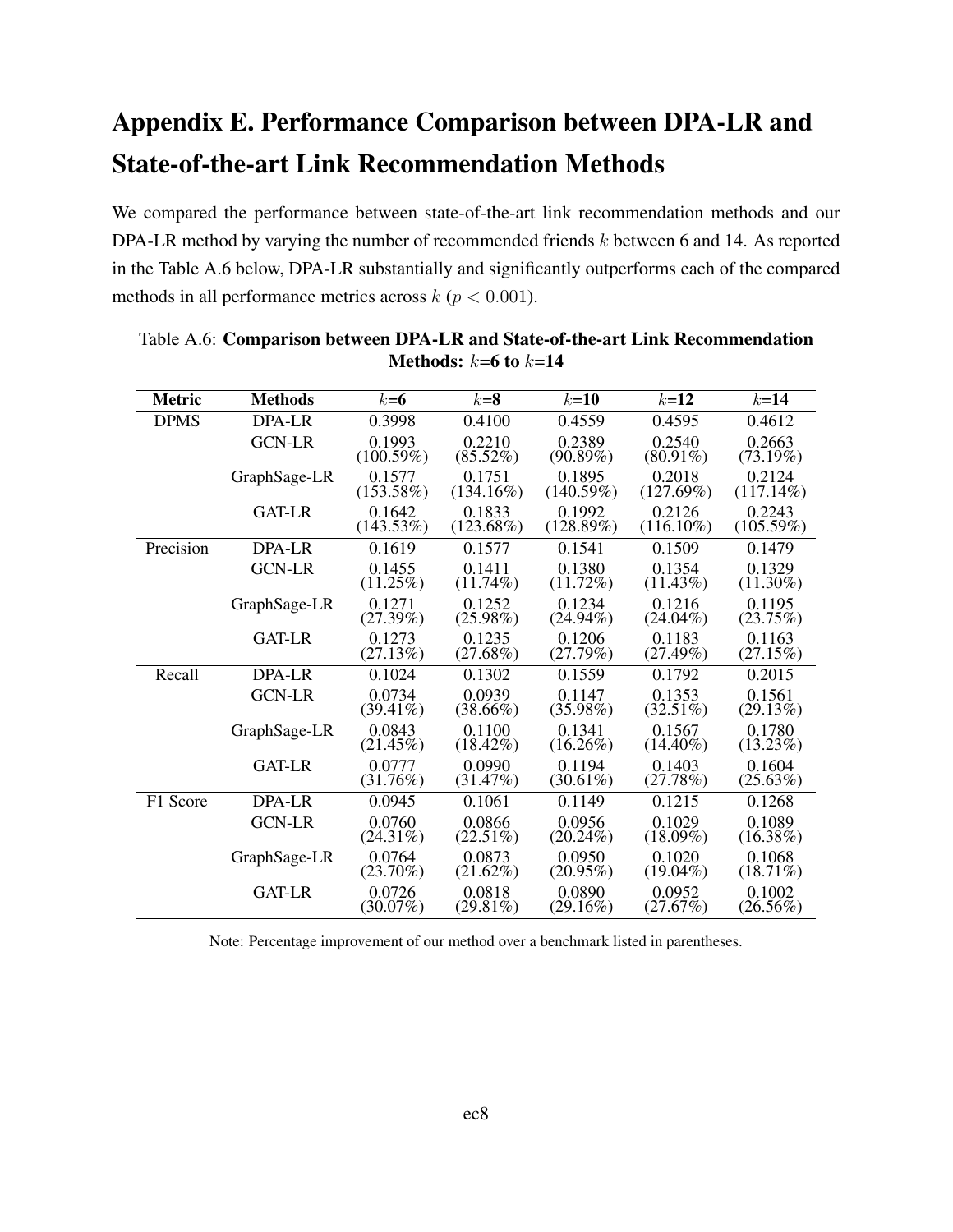# Appendix F. Additional Analyses of Our Method

## F.1 Ranking Quality

We empirically compare the ranking quality between DPA-LR and benchmarks using the metric Discounted Cumulative Gain (DCG), a widely adopted measure for evaluating the ranking quality of a recommendation list [\(Tan et al.,](#page-49-2) [2014;](#page-49-2) [He et al.,](#page-33-16) [2019\)](#page-33-16). Specifically, the ranking quality of  $k$ friends recommended to user  $u_i$ , measured using  $DCG_i$ , is given by

$$
DCG_i = \sum_{j=1}^{k} \frac{2^{\tau(\mathbb{A}^i, r_j)} - 1}{log_2(j+1)}
$$

where  $r_j$  is the  $j<sup>th</sup>$  ranked friend recommendation in the recommendation list,  $\mathbb{A}^i$  denotes the set of friends actually added by  $u_i$ , and  $\tau(\mathbb{A}^i, r_j)$  is an indicator function defined as

$$
\tau(\mathbb{A}^i, r_j) = \begin{cases} 1 & \text{if } r_j \in \mathbb{A}^i, \\ 0 & \text{otherwise.} \end{cases}
$$

According to the definition above,  $\tau(\mathbb{A}^i, r_j)$  is 1 if the  $j^{th}$  ranked friend recommendation is actually added by  $u_i$  and it is 0 otherwise. By the formula of  $DCG_i$ , the value of  $DCG_i$  is larger if a friend recommendation actually added by  $u_i$  (i.e., a correct recommendation) ranks higher in the recommendation list. The DCG of a link recommendation method is the average of  $DCG_i$  across all users

$$
DCG = \frac{1}{|\mathbb{U}|} \sum_{i=1}^{|\mathbb{U}|} DCG_i,
$$

where U denotes the set of users. The following table reports the performance comparison between our method (DPA-LR) and benchmarks in terms of DCG. As reported in Table A.7, our method substantially and significantly outperforms benchmarks ( $p < 0.001$ ).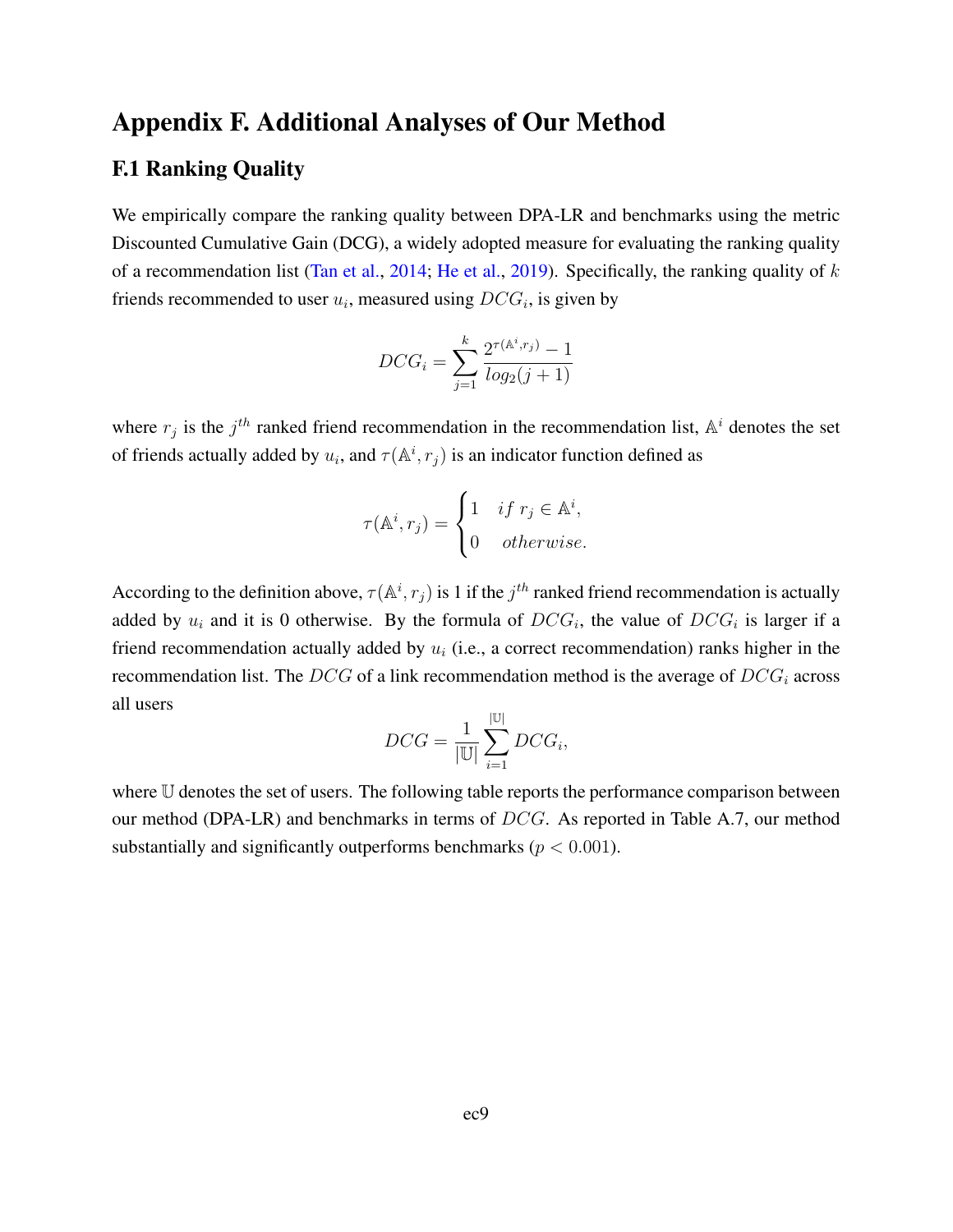| Method              | <b>DCG</b> | <b>Improvement over Benchmark</b> |
|---------------------|------------|-----------------------------------|
| $DPA-I.R$           | 0.7732     |                                   |
| $MMR(\theta = 0.5)$ | 0.6371     | 21.36\%                           |
| $MSD(\theta = 0.5)$ | 0.5658     | 36.66%                            |
| $DPP(\theta = 0.5)$ | 0.6324     | 22.26%                            |
| DiRec               | 0.6561     | 17.85%                            |

Table A.7: Ranking Quality Comparison between DPA-LR and Benchmarks  $(k=10)$ 

### F.2 Sensitivity Analysis

We conduct a sensitivity analysis by varying the number  $|\mathbb{C}^i|$  of candidate friends from 50 to 125 with an increment of 25. As reported in Table A.8, our method (i.e., DPA-LR) outperforms each benchmark method substantially and significantly across different numbers of candidate friends  $(p < 0.001)$ . As the number of candidate friends increases, more candidates are available for our method to construct a recommendation list that satisfies a user's diversity preference and thus its performance advantage over each benchmark also increases. On the other hand, as the number of candidate friends increases, the computational expense of selecting  $k$  friends from a larger candidate pool is higher. In our main experiments, we set the number of candidate friends to 100 based on the considerations of performance and computational expense.

Table A.8 Performance Comparison between DPA-LR and Benchmarks  $(k=10)$ :  $|\mathbb{C}^i| = 50$  to  $|\mathbb{C}^i|=125$ 

| <b>Metric</b> | Method                     | $ \mathbb{C}^i =50$    | $ \mathbb{C}^i =75$    | $ {\mathbb C}^i  = 100$ | $ {\mathbb C}^i  = 125$ |
|---------------|----------------------------|------------------------|------------------------|-------------------------|-------------------------|
| <b>DPMS</b>   | DPA-LR                     | 0.3488                 | 0.3943                 | 0.4559                  | 0.4798                  |
|               | MMR ( $\theta = 0.5$ )     | 0.2003<br>$(74.16\%)$  | 0.1912<br>$(106.19\%)$ | 0.1813<br>$(151.43\%)$  | 0.1709<br>(180.75%)     |
|               | $\text{MSD}(\theta = 0.5)$ | 0.1591<br>$(119.21\%)$ | 0.1383<br>$(185.10\%)$ | 0.1343<br>$(239.44\%)$  | 0.1401<br>(242.47%)     |
|               | DPP ( $\theta = 0.5$ )     | 0.2192<br>$(59.10\%)$  | 0.2092<br>$(88.48\%)$  | 0.1968<br>$(131.64\%)$  | 0.1899<br>$(152.66\%)$  |
|               | DiRec                      | 0.2162<br>$(61.30\%)$  | 0.2129<br>$(85.21\%)$  | 0.2099<br>(117.27%)     | 0.2073<br>$(131.45\%)$  |
| Precision     | DPA-LR                     | 0.1517                 | 0.1532                 | 0.1541                  | 0.1537                  |
|               | MMR ( $\theta = 0.5$ )     | 0.1291<br>$(17.51\%)$  | 0.1249<br>$(22.66\%)$  | 0.1214<br>$(26.95\%)$   | 0.1191<br>$(29.05\%)$   |
|               | $\text{MSD}(\theta=0.5)$   | 0.1158                 | 0.1118                 | 0.1114                  | 0.1128                  |

Continued on next page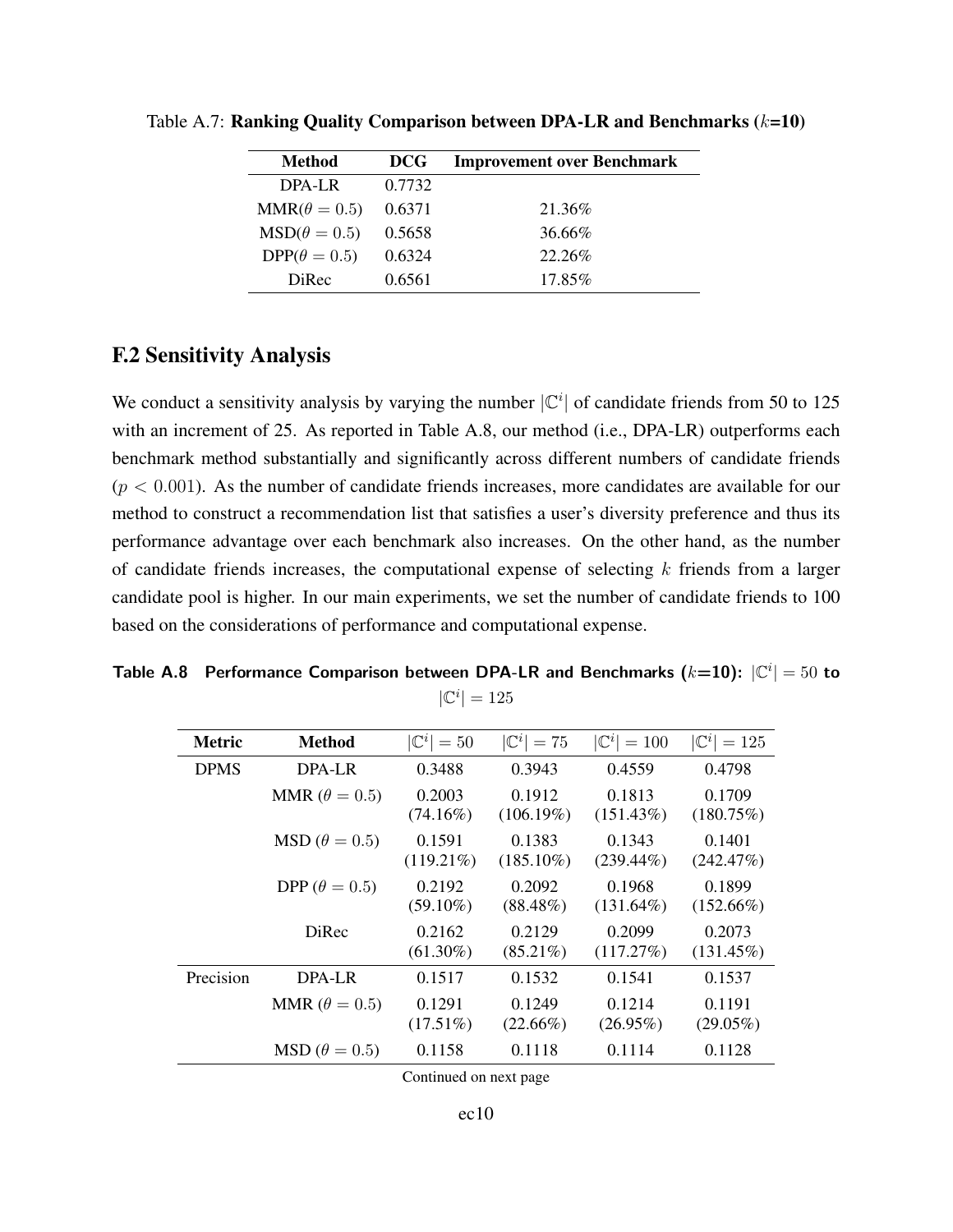| <b>Metric</b> | <b>Method</b>              | $ \mathbb{C}^i =50$ | $ \mathbb{C}^i =75$ | $ {\mathbb C}^i  = 100$ | $ \mathbb{C}^i =125$ |
|---------------|----------------------------|---------------------|---------------------|-------------------------|----------------------|
|               |                            | $(31.00\%)$         | (37.03%)            | $(38.30\%)$             | $(36.26\%)$          |
|               | DPP ( $\theta = 0.5$ )     | 0.1257              | 0.1221              | 0.1222                  | 0.1215               |
|               |                            | $(20.68\%)$         | (25.47%)            | $(26.11\%)$             | $(26.50\%)$          |
|               | <b>DiRec</b>               | 0.1291              | 0.127               | 0.1262                  | 0.1258               |
|               |                            | $(17.51\%)$         | (20.63%)            | (22.17%)                | (22.17%)             |
| Recall        | DPA-LR                     | 0.1463              | 0.1521              | 0.1559                  | 0.1573               |
|               | MMR ( $\theta = 0.5$ )     | 0.1139              | 0.1113              | 0.1089                  | 0.1078               |
|               |                            | $(28.45\%)$         | $(36.66\%)$         | $(43.11\%)$             | $(45.92\%)$          |
|               | $\text{MSD}(\theta = 0.5)$ | 0.1048              | 0.1033              | 0.1035                  | 0.1044               |
|               |                            | $(39.60\%)$         | $(47.24\%)$         | $(50.56\%)$             | (50.67%)             |
|               | DPP ( $\theta = 0.5$ )     | 0.1155              | 0.1153              | 0.1169                  | 0.1175               |
|               |                            | (26.67%)            | $(31.92\%)$         | (33.37%)                | (33.87%)             |
|               | <b>DiRec</b>               | 0.1148              | 0.1133              | 0.1128                  | 0.1126               |
|               |                            | $(27.44\%)$         | (34.25%)            | (38.19%)                | $(39.70\%)$          |
| F1 Score      | DPA-LR                     | 0.1109              | 0.1133              | 0.1149                  | 0.1152               |
|               | MMR ( $\theta = 0.5$ )     | 0.0917              | 0.0892              | 0.087                   | 0.0857               |
|               |                            | $(20.94\%)$         | $(27.02\%)$         | (32.07%)                | $(34.42\%)$          |
|               | $\text{MSD}(\theta = 0.5)$ | 0.0829              | 0.081               | 0.0810                  | 0.0818               |
|               |                            | (33.78%)            | (39.88%)            | $(41.82\%)$             | $(40.83\%)$          |
|               | DPP ( $\theta = 0.5$ )     | 0.0892              | 0.0876              | 0.0881                  | 0.0881               |
|               |                            | (24.33%)            | $(29.34\%)$         | (30.37%)                | (30.76%)             |
|               | <b>DiRec</b>               | 0.091               | 0.0897              | 0.0892                  | 0.0889               |
|               |                            | (21.87%)            | $(26.31\%)$         | $(28.89\%)$             | (29.58%)             |

Table A.8 **– continued from previous page**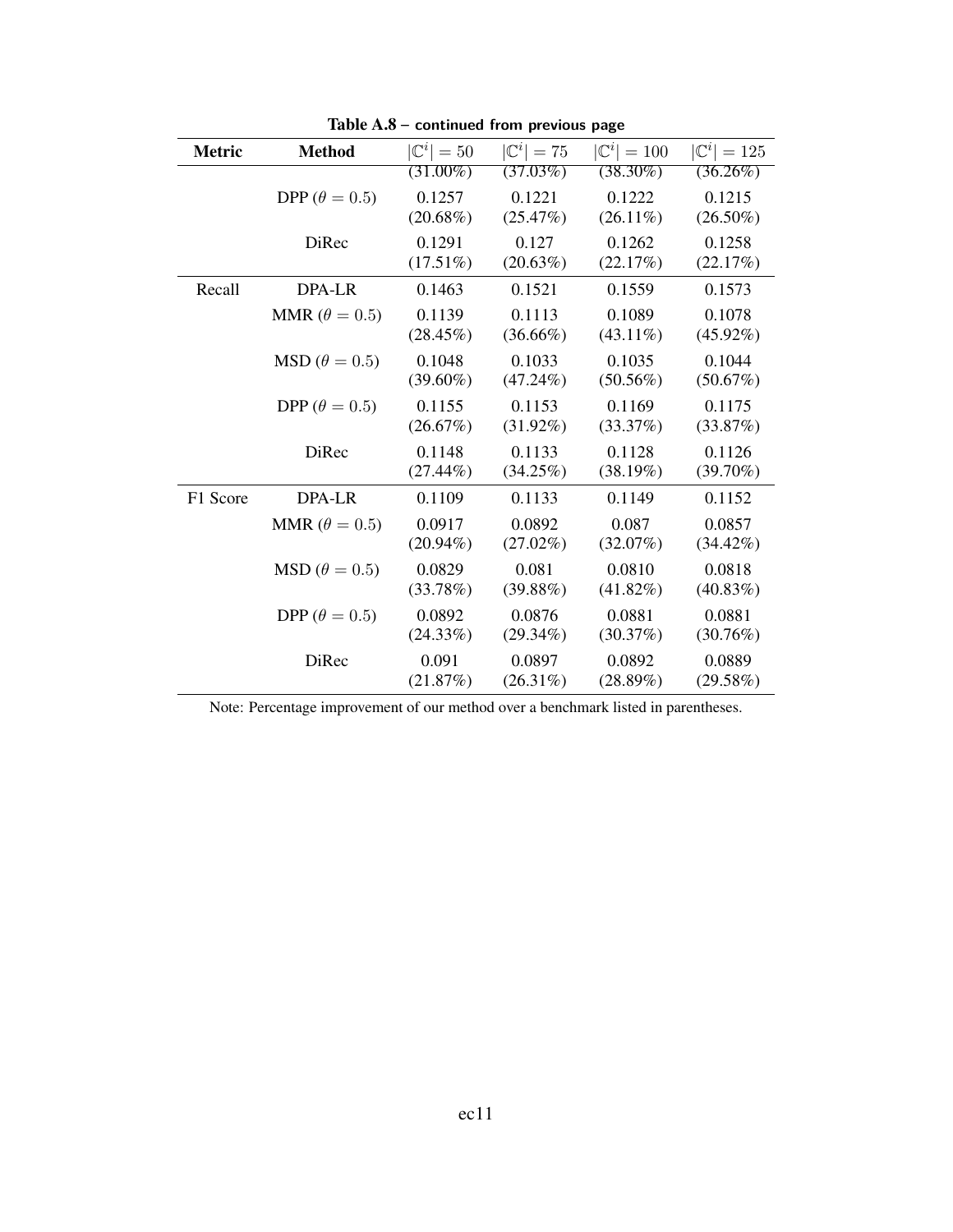# Appendix G. Extension to Recommender Systems

We extend our method to recommender systems and evaluate its performance using the MovieLens data set, which contains users' ratings of movies from year 1997 to year 2008 and the features of these movies.<sup>[15](#page-0-0)</sup> Table A.9 gives summary statistics of the data set. As reported, the data set contains 855,598 ratings of 10,197 movies by 2,113 users and a rating ranges from 0.5 (lowest) to 5 (highest). Each movie is described by five features: genre, director, country of origin, filming location, and actor. Table A.10 reports summary statistics of movie features. In this table,  $n_h$ denotes the number of unique values for feature  $h$ . For example, there are 20 unique genres in the data set. Notations  $max_h$  and  $avg_h$  respectively indicate the maximum and average number of values a movie has for feature  $h$ . For example, a movie in the data set belongs to as many 8 genres and an average of 2.04 genres.

|       |        |         |        | # of Users # of Movies # of Ratings # of Ratings per User # of Ratings per Movie |
|-------|--------|---------|--------|----------------------------------------------------------------------------------|
| 2.113 | 10.197 | 855.598 | 404.92 | 84.64                                                                            |

Table A.9: Summary Statistics of the MovieLens Data Set

| $n_h$  | $max_h$ | avg <sub>h</sub> |
|--------|---------|------------------|
| 20     | 8       | 2.04             |
| 4,060  | 1       | 1.00             |
| 72     | 1       | 1.00             |
| 47,899 | 87      | 4.70             |
| 95,321 | 220     | 22.78            |
|        |         |                  |

Table A.10: Summary Statistics of Movie Features

To apply our DPA-LR method to the MovieLens data set, we need to adapt the definition of diversity preference to the context of movie recommendations. Following the literature [\(Felfernig](#page-49-3) [et al.,](#page-49-3) [2018\)](#page-49-3), a movie is considered relevant to a user's interest if the user's rating of the movie is above 3.5. A user's diversity preference on feature  $h$  (e.g., genre) is measured as the number of the user's relevant movies on each value of the feature. For example, if 8 out of Karen's 10 relevant movies are thrillers, it indicates Karen's strong preference for watching thrillers. On the other hand, if John's relevant movies are evenly distributed over many different genres, it reflects that John prefers a diverse set of genres when watching movies. With diversity preference defined for the context of movie recommendations, we can apply our method to the MovieLens data set.

Using the MovieLens data set, we evaluated the performance of our method and the benchmark methods listed in Table 4. We divided the data set into training and test data; the training data

<sup>15</sup>The data set can be accessed at <https://grouplens.org/datasets/hetrec-2011/.>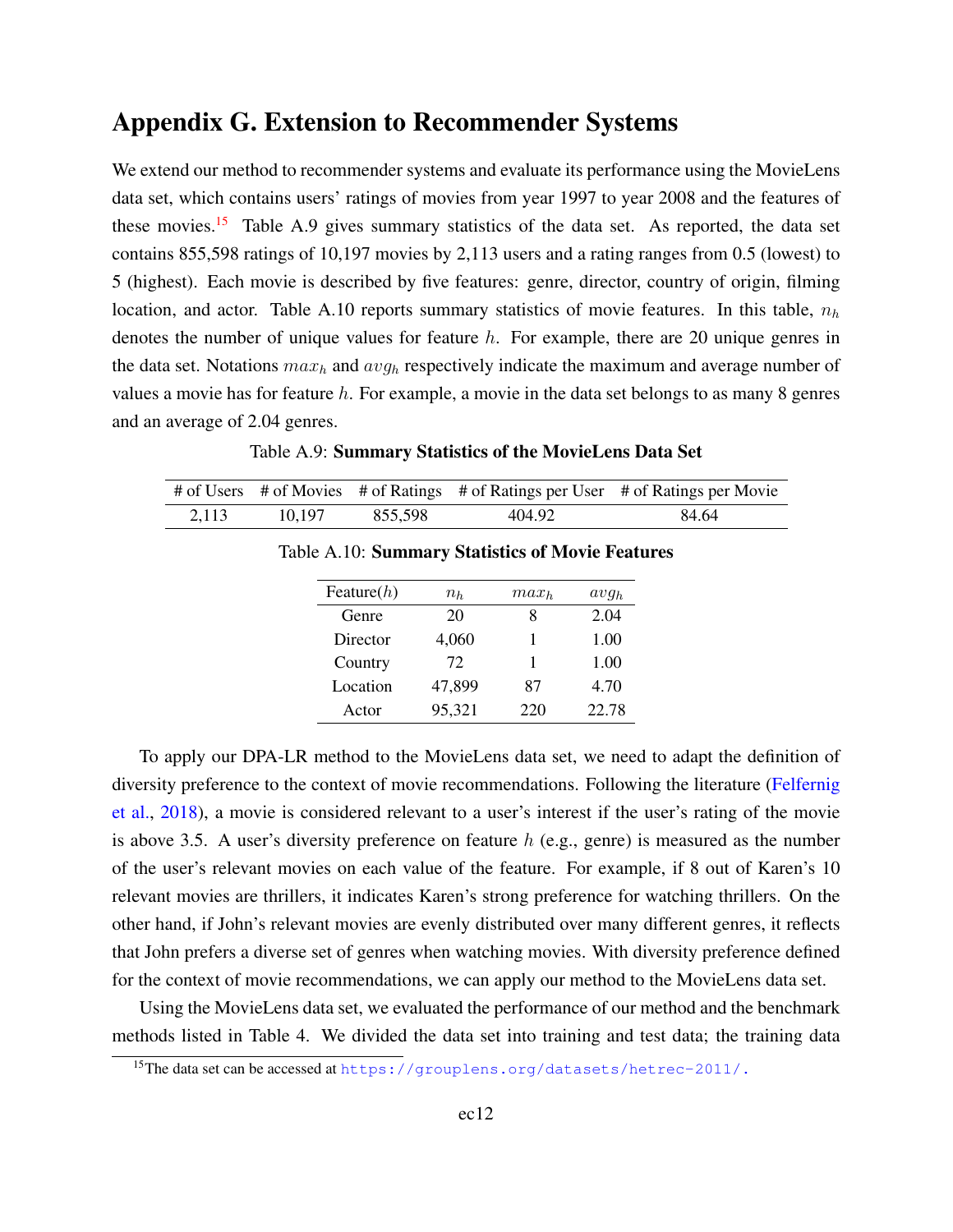contained users' movie ratings from year 1997 to year 2006 and the test data contained ratings from year 2007 to year 2008. Similar to the evaluation procedure specified in Section 5.2, we first constructed a candidate set of movie recommendations for each user. Specifically, we employed an accuracy-maximization method – the Neural Collaborative Filtering (NCF) method [\(He et al.,](#page-49-4)  $2017$ ), and trained it with the training data to predict a user's movie ratings in the test period.<sup>[16](#page-0-0)</sup> A user's candidate set contained top-100 movies with the highest (predicted) ratings by the user, as predicted by the NCF method. Next, each method (ours or benchmark) took a user's candidate set as the input and recommended  $k$  movies from the set to the user. The performance of a method was evaluated using the metrics defined in Section 5.2: DPMS, precision, recall, and F1 score. To calculate these metrics, true positive,  $TP$ , is defined as the number of movies recommended to a user that are actually relevant to the user's interest, where a movie is considered relevant to a user's interest if the user's actual rating of the movie is above 3.5 [\(Felfernig et al.,](#page-49-3) [2018\)](#page-49-3). Table A.11 reports the average DPMS, precision, recall, and F1 score of each compared method, averaged across all users. As reported, DPA-LR substantially outperforms each benchmark in all evaluation metrics. The performance advantage of DPA-LR over each benchmark in every evaluation metric is statistically significant ( $p < 0.001$ ).

Table A.11: Performance Comparison between DPA-LR and Benchmarks Using MovieLens Data Set  $(k=10)$ 

| <b>Method</b>       | <b>DPMS</b> | <b>Precision</b> | Recall      | <b>F1 Score</b> |
|---------------------|-------------|------------------|-------------|-----------------|
| DPA-LR              | 0.4866      | 0.4321           | 0.0964      | 0.1338          |
| $MMR(\theta = 0.5)$ | 0.3954      | 0.3432           | 0.059       | 0.093           |
|                     | $(23.07\%)$ | $(25.90\%)$      | $(63.39\%)$ | (43.87%)        |
| $MSD(\theta = 0.5)$ | 0.4391      | 0.3943           | 0.076       | 0.1164          |
|                     | $(10.82\%)$ | $(9.59\%)$       | $(26.84\%)$ | $(14.95\%)$     |
| $DPP(\theta = 0.5)$ | 0.4279      | 0.3766           | 0.0744      | 0.1167          |
|                     | $(13.72\%)$ | $(14.74\%)$      | (29.57%)    | $(14.65\%)$     |
| DiRec               | 0.4200      | 0.3658           | 0.0663      | 0.1023          |
|                     | $(15.86\%)$ | $(18.12\%)$      | $(45.40\%)$ | (30.79%)        |

Note: Percentage improvement of our method over a benchmark listed in parentheses.

# References

<span id="page-48-0"></span>S. Boyd, S. P. Boyd, and L. Vandenberghe. *Convex Optimization*. Cambridge university press, 2004.

S. Bubeck. Convex optimization: Algorithms and complexity. *arXiv preprint arXiv:1405.4980*, 2014.

<sup>&</sup>lt;sup>16</sup>In our evaluation, NCF was implemented using code provided at [https://www.kaggle.com/](https://www.kaggle.com/shahrukhkhan/rec-sys-neural-collaborative-filtering-pytorch/notebook) [shahrukhkhan/rec-sys-neural-collaborative-filtering-pytorch/notebook](https://www.kaggle.com/shahrukhkhan/rec-sys-neural-collaborative-filtering-pytorch/notebook).